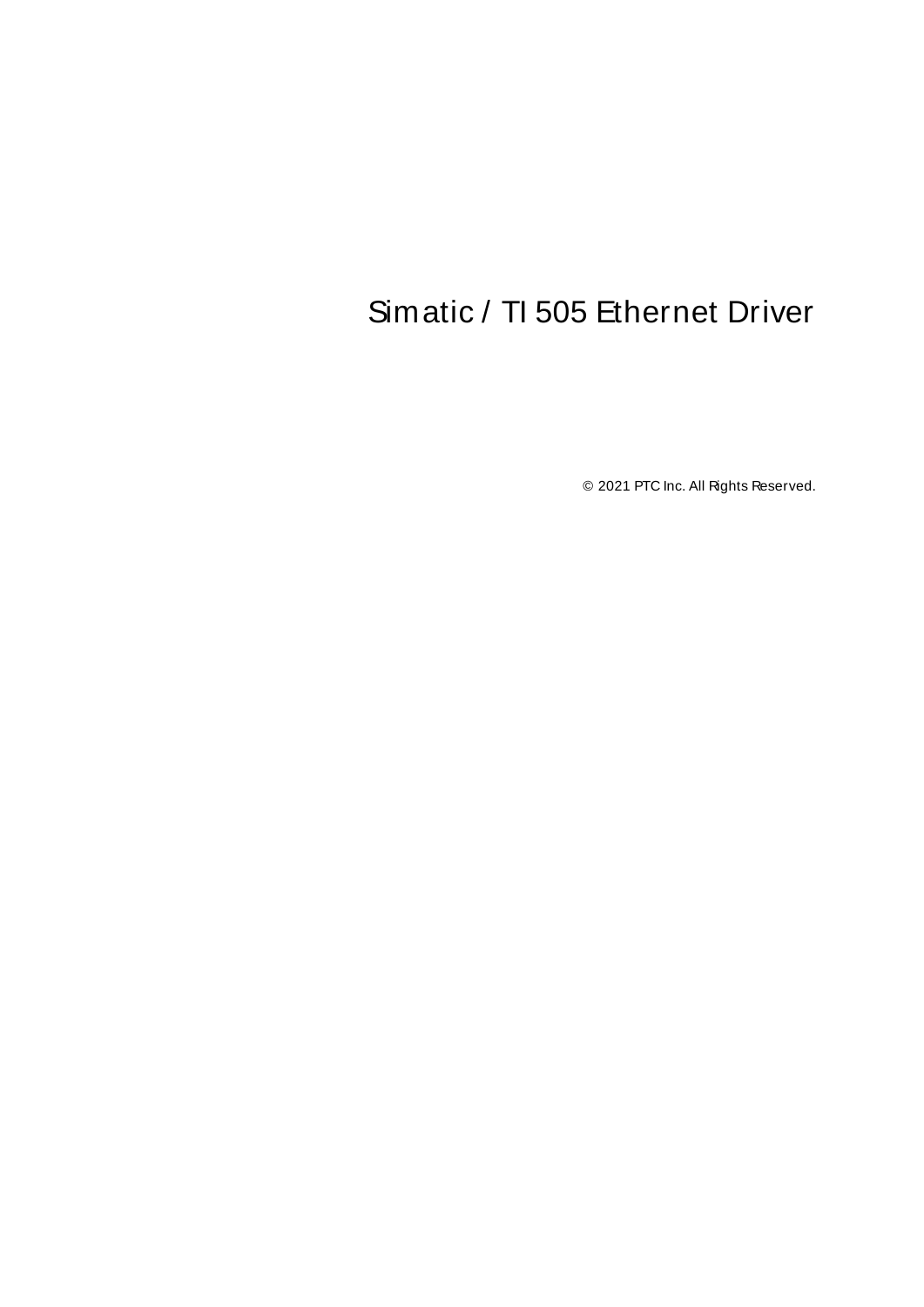# <span id="page-1-0"></span>Table of Contents

| Address <address> is out of range for the specified device or register. 44</address> |
|--------------------------------------------------------------------------------------|
|                                                                                      |
|                                                                                      |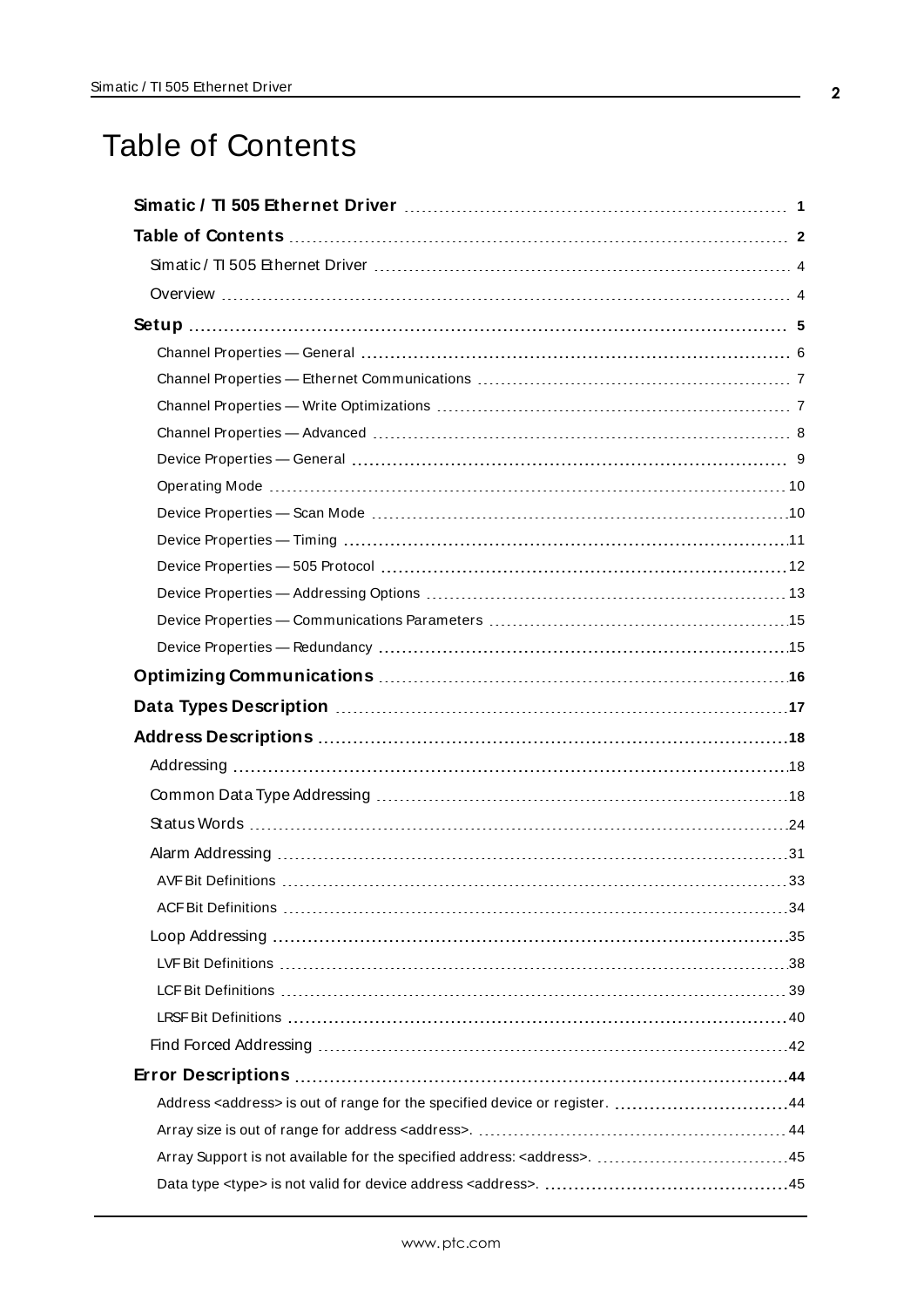| Device <device name=""> cannot execute a read request (<address>, <size>). 46</size></address></device>                          |  |
|----------------------------------------------------------------------------------------------------------------------------------|--|
| Device <device name=""> cannot execute a write request (<address>, <size>).  46</size></address></device>                        |  |
| Device <device name=""> detected a NITP protocol error (tag <address>, size <size>). 46</size></address></device>                |  |
| Device <device name=""> detected a Task Code error <error> (tag <address>, size <size>). 46</size></address></error></device>    |  |
| Device <device name=""> input queue is full. The module is receiving requests faster than it can pro-</device>                   |  |
|                                                                                                                                  |  |
| Device <device name=""> responded with Extended error <error> (tag <address>, size <size>). 47</size></address></error></device> |  |
| Device <device name="">, write value not in range 1--&gt;65536. (Tag 'FFSTART'). 48</device>                                     |  |
|                                                                                                                                  |  |
|                                                                                                                                  |  |
|                                                                                                                                  |  |
| Winsock V1.1 or higher must be installed to use the Simatic / TI 505 Ethernet Driver.  49                                        |  |
|                                                                                                                                  |  |
|                                                                                                                                  |  |
|                                                                                                                                  |  |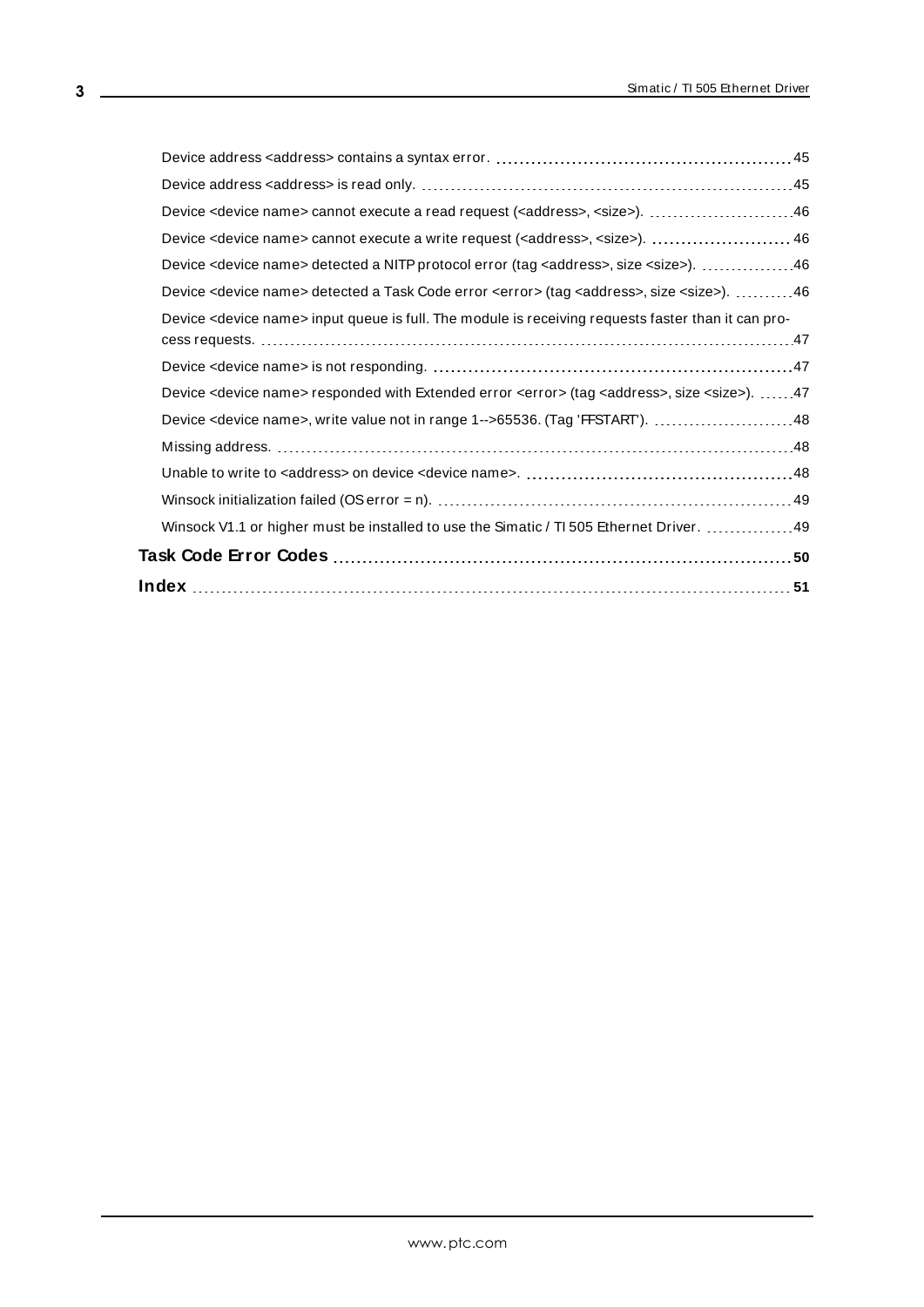# <span id="page-3-0"></span>**Simatic / TI 505 Ethernet Driver**

Help version 1.047

### **CONTENTS**

**[Overview](#page-3-1)**

What is the Simatic / TI 505 Ethernet Driver?

**[Setup](#page-4-0)**

How do I configure a device for use with this driver?

#### **Optimizing [Communications](#page-15-0)**

How do I get the best performance from the Simatic / TI 505 Ethernet Driver?

# **Data Types [Description](#page-16-0)**

What data types does this driver support?

#### **Address [Descriptions](#page-17-0)**

How do I address a data location on a Simatic / TI 505 Ethernet device?

#### **Error [Descriptions](#page-43-0)**

<span id="page-3-1"></span>What error messages does the Simatic / TI 505 Ethernet Driver produce?

### **Overview**

The Simatic / TI 505 Ethernet Driver provides a reliable way to connect Simatic / TI 505 Ethernet devices to OPC client applications; including HMI, SCADA, Historian, MES, ERP, and countless custom applications. It is intended for use in communicating with Simatic 505 Programmable Logic Controllers that may be accessed via either the Siemens Simatic 505-CP2572 Ethernet module, the Siemens 505-CP1434-TCPcard, the Control Technology Inc. CTI CP2572 and CTI 2572-A Ethernet cards card, and a CTI 2500 Series CPU module. The driver supports both TCP/ IP and UDP transport protocols while using both CAMP and CAMP Packed Task Code messaging protocols for efficient data transfer.

**Note**: The CTI 2500 Series CPUs are direct replacements for the legacy Simatic TI 500 / 505 CPUs.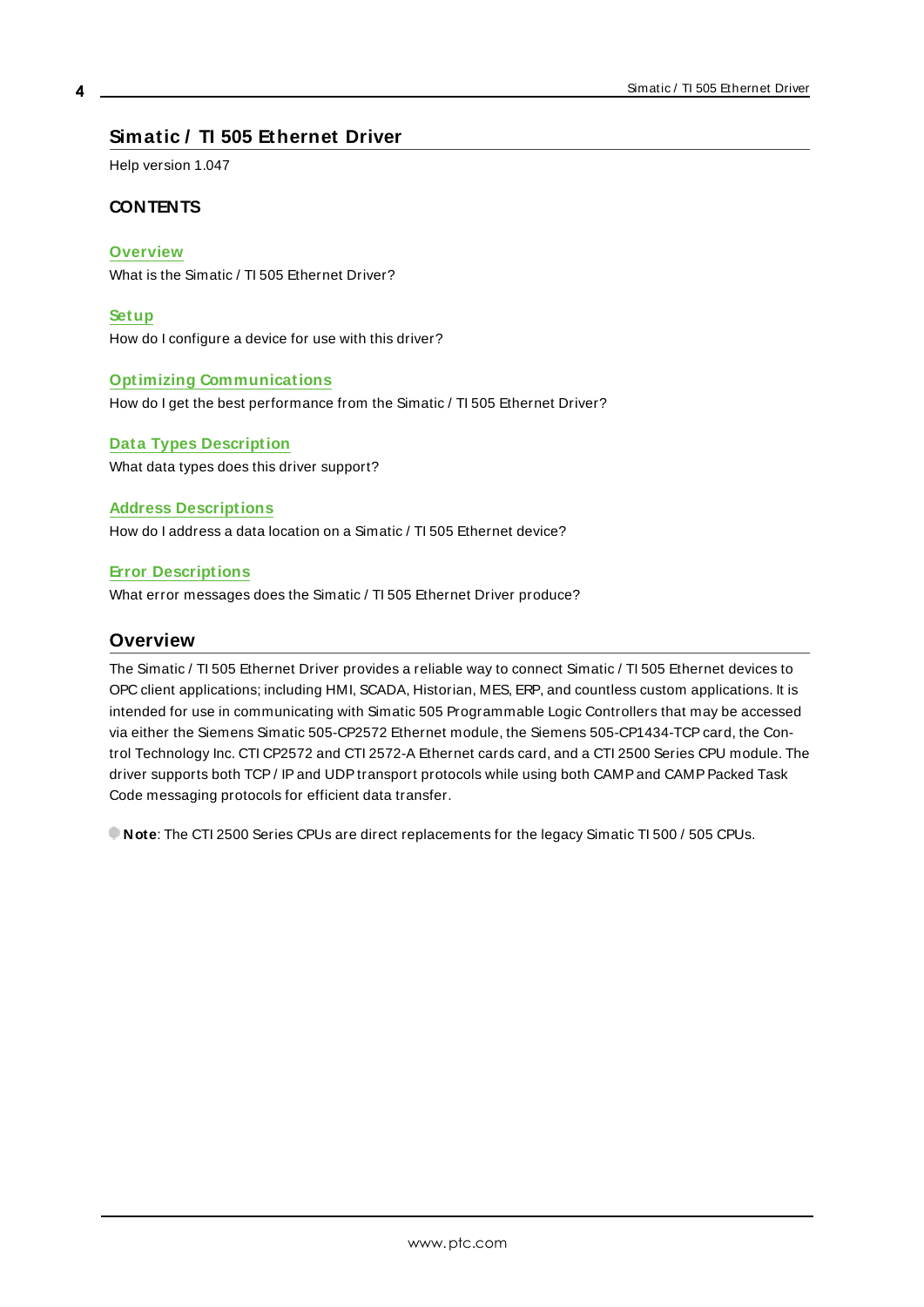#### <span id="page-4-0"></span>**Setup**

#### **Supported Devices**

#### **CTI Interface Cards**

CTI 2572, CTI 2572-A, and CP2572 Ethernet interface cards on TI series CPUs TI545, 555, and 565. Simultaneous device connections are allowed. The model should be set to 505-CP2572. For more information, refer to "Connection Limitations" below.

#### **Siemens Interface Cards**

505-CP1434-TCPEthernet host card on TI Series CPUs TI545 and 565. Simultaneous device connections are allowed.

For more information, refer to the Semens 505-CP1434-TCP User Guide.

#### **CTI 2500 Controller Local Ethernet Port**

The CTI 2500 controller's port supports up to three TCP connections (no UDP). Users can connect using the TCP port 4450 or 1505. The model should be set to 505-CP2572. **Note:** This affects all CTI 2500 controller models.

#### **Supported Protocols**

505: CAMP and CAMP Packed Task Code IP: UDPand TCP/ IP

### **Channel and Device Limits**

<span id="page-4-1"></span>The maximum number of channels supported by this driver is 100. The maximum number of devices supported by this driver is 2048 per channel.

Each device on the channel must be uniquely identified by its own IPaddress as the Device ID.

#### **Connections**

- 1. The default number of TCP connections allowed for the CTI 2572 / 2752-A and CP2572 cards is 8. When configured from the PLC, this number may be set to a higher or lower number through the Start Network Server command. In the CTI 2572 and CP2572 cards, this can be configured when started from PLC logic. In the CTI 2572-A card, this can be configured when automatically started from EEPROM.
- 2. DIPSwitch 3 in Switch Block 2 enables and disables the Data Share feature. When enabled, the number of TCP server connections is automatically limited to two.
- 3. To connect to the PLC via the 505-CP1434-TCP card, configure a UDP Server Job in the card.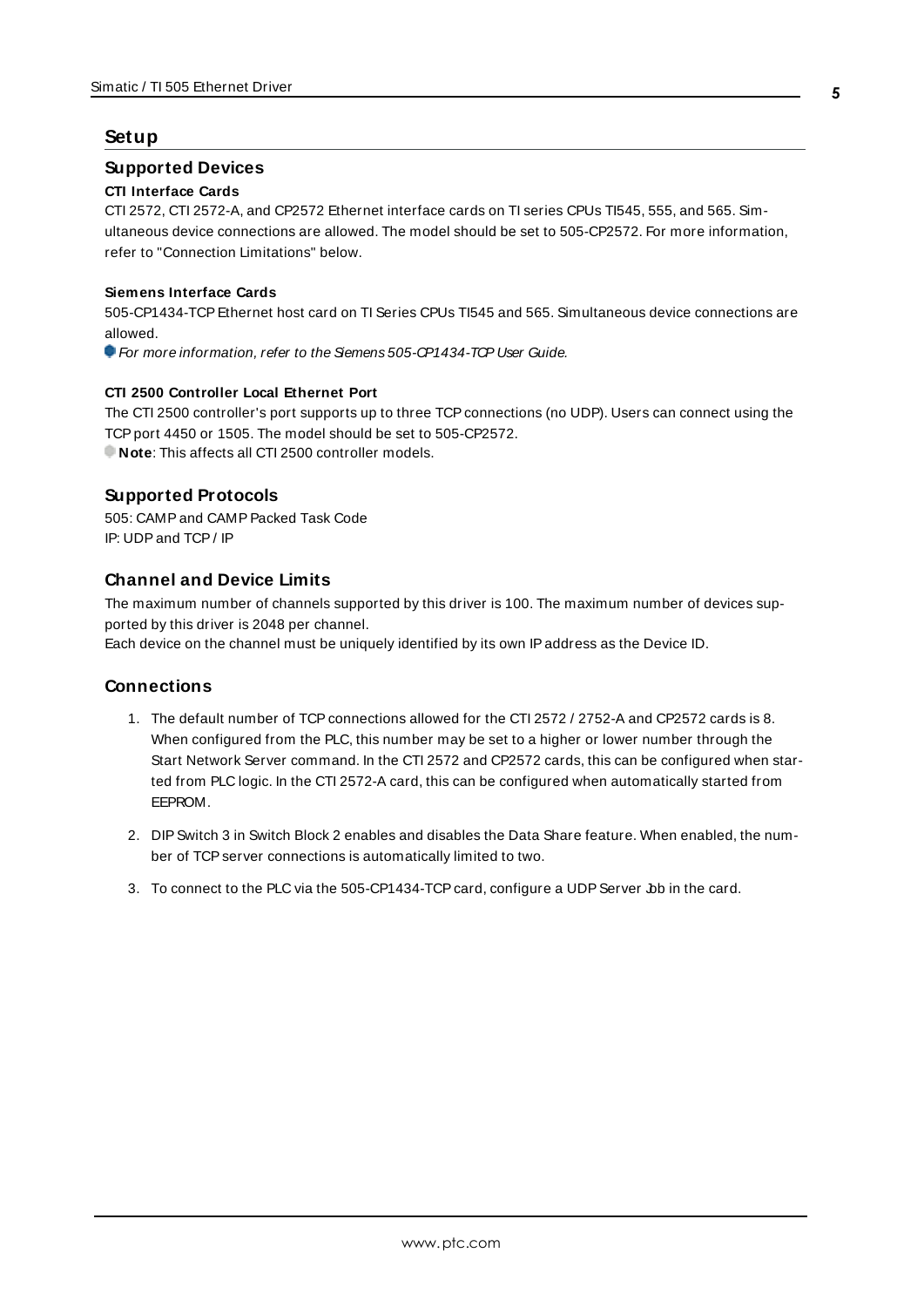# <span id="page-5-0"></span>**Channel Properties — General**

This server supports the use of multiple simultaneous communications drivers. Each protocol or driver used in a server project is called a channel. A server project may consist of many channels with the same communications driver or with unique communications drivers. A channel acts as the basic building block of an OPC link. This group is used to specify general channel properties, such as the identification attributes and operating mode.

| <b>Property Groups</b>          | <b>Identification</b><br>$\overline{\phantom{a}}$ |                |
|---------------------------------|---------------------------------------------------|----------------|
| General                         | Name                                              |                |
| Write Optimizations<br>Advanced | Description                                       |                |
|                                 | Driver                                            |                |
|                                 | Diagnostics<br>$\overline{ }$                     |                |
|                                 | Diagnostics Capture                               | <b>Disable</b> |

# **Identification**

**Name**: Specify the user-defined identity of this channel. In each server project, each channel name must be unique. Although names can be up to 256 characters, some client applications have a limited display window when browsing the OPC server's tag space. The channel name is part of the OPC browser information. The property is required for creating a channel.

For information on reserved characters, refer to "How To... Properly Name a Channel, Device, Tag, and Tag Group" in the server help.

**Description**: Specify user-defined information about this channel.

Many of these properties, including Description, have an associated system tag.

**Driver**: Specify the protocol / driver for this channel. This property specifies the device driver that was selected during channel creation. It is a disabled setting in the channel properties. The property is required for creating a channel.

**Note**: With the server's online full-time operation, these properties can be changed at any time. This includes changing the channel name to prevent clients from registering data with the server. If a client has already acquired an item from the server before the channel name is changed, the items are unaffected. If, after the channel name has been changed, the client application releases the item and attempts to reacquire using the old channel name, the item is not accepted. Changes to the properties should not be made once a large client application has been developed. Utilize proper user role and privilege management to prevent operators from changing properties or accessing server features.

# **Diagnostics**

**Diagnostics Capture**: When enabled, this option makes the channel's diagnostic information available to OPC applications allows the usage of statistics tags that provide feedback to client applications regarding the operation of the channel. Because the server's diagnostic features require a minimal amount of overhead processing, it is recommended that they be utilized when needed and disabled when not. The default is disabled.

**Note:** This property is not available if the driver does not support diagnostics.

**• For more information, refer to "Communication Diagnostics" and "Statistics Tags" in the server help.**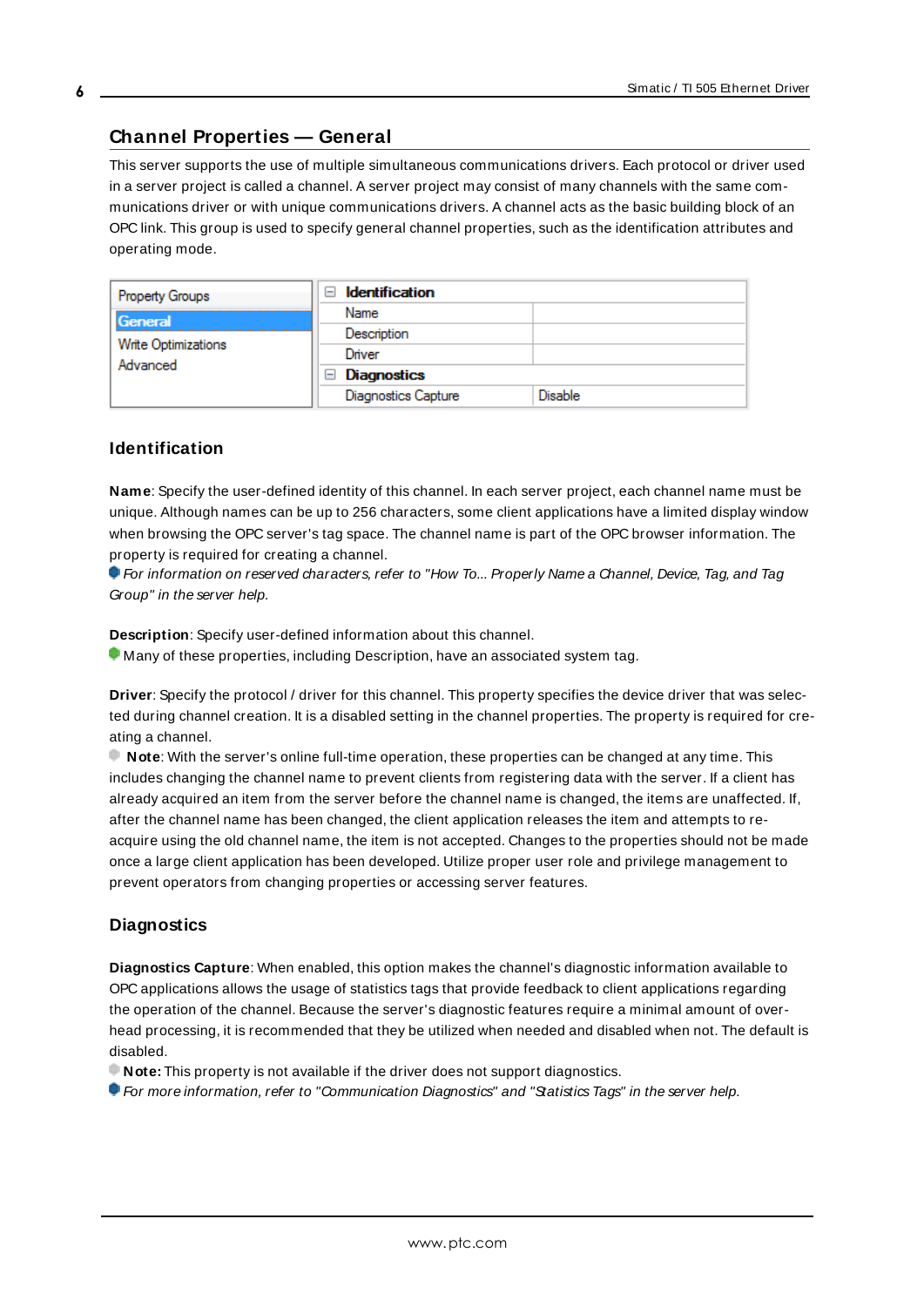# <span id="page-6-0"></span>**Channel Properties — Ethernet Communications**

Ethernet Communication can be used to communicate with devices.

| <b>Property Groups</b>         | <b>Ethernet Settings</b><br>$\equiv$ |         |  |
|--------------------------------|--------------------------------------|---------|--|
| General                        | Network Adapter                      | Default |  |
| <b>Ethernet Communications</b> |                                      |         |  |
| Write Optimizations            |                                      |         |  |
| Advanced                       |                                      |         |  |

#### **Ethernet Settings**

**Network Adapter**: Specify the network adapter to bind. When left blank or Default is selected, the operating system selects the default adapter.

# <span id="page-6-1"></span>**Channel Properties — Write Optimizations**

The server must ensure that the data written from the client application gets to the device on time. Given this goal, the server provides optimization properties to meet specific needs or improve application responsiveness.

| <b>Property Groups</b>     | $\Box$ Write Optimizations |                                      |
|----------------------------|----------------------------|--------------------------------------|
| General                    | <b>Optimization Method</b> | Write Only Latest Value for All Tags |
|                            | Duty Cycle                 | 10                                   |
| <b>Write Optimizations</b> |                            |                                      |

#### **Write Optimizations**

**Optimization Method**: Controls how write data is passed to the underlying communications driver. The options are:

- <sup>l</sup> **Write All Values for All Tags**: This option forces the server to attempt to write every value to the controller. In this mode, the server continues to gather write requests and add them to the server's internal write queue. The server processes the write queue and attempts to empty it by writing data to the device as quickly as possible. This mode ensures that everything written from the client applications is sent to the target device. This mode should be selected if the write operation order or the write item's content must uniquely be seen at the target device.
- <sup>l</sup> **Write Only Latest Value for Non-Boolean Tags**: Many consecutive writes to the same value can accumulate in the write queue due to the time required to actually send the data to the device. If the server updates a write value that has already been placed in the write queue, far fewer writes are needed to reach the same final output value. In this way, no extra writes accumulate in the server's queue. When the user stops moving the slide switch, the value in the device is at the correct value at virtually the same time. As the mode states, any value that is not a Boolean value is updated in the server's internal write queue and sent to the device at the next possible opportunity. This can greatly improve the application performance.

**Note**: This option does not attempt to optimize writes to Boolean values. It allows users to optimize the operation of HMI data without causing problems with Boolean operations, such as a momentary push button.

**• Write Only Latest Value for All Tags**: This option takes the theory behind the second optimization mode and applies it to all tags. It is especially useful if the application only needs to send the latest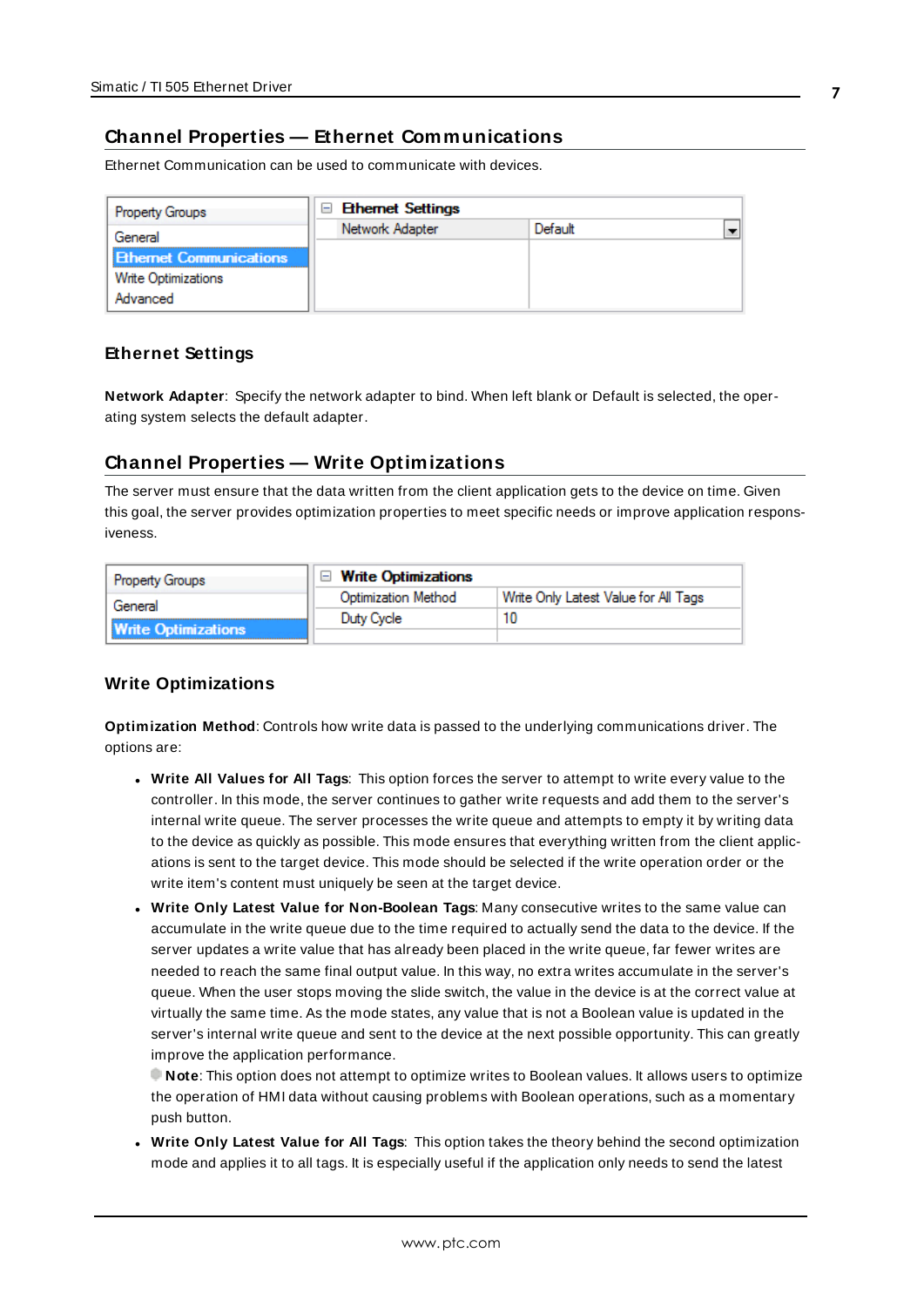value to the device. This mode optimizes all writes by updating the tags currently in the write queue before they are sent. This is the default mode.

**Duty Cycle**: is used to control the ratio of write to read operations. The ratio is always based on one read for every one to ten writes. The duty cycle is set to ten by default, meaning that ten writes occur for each read operation. Although the application is performing a large number of continuous writes, it must be ensured that read data is still given time to process. A setting of one results in one read operation for every write operation. If there are no write operations to perform, reads are processed continuously. This allows optimization for applications with continuous writes versus a more balanced back and forth data flow. **Note**: It is recommended that the application be characterized for compatibility with the write optimization enhancements before being used in a production environment.

# <span id="page-7-0"></span>**Channel Properties — Advanced**

This group is used to specify advanced channel properties. Not all drivers support all properties; so the Advanced group does not appear for those devices.

| <b>Property Groups</b> | $\Box$ Non-Normalized Float Handling |                   |
|------------------------|--------------------------------------|-------------------|
| General                | <b>Floating-Point Values</b>         | Replace with Zero |
| Write Optimizations    | <b>Inter-Device Delay</b>            |                   |
| Advanced               | Inter-Device Delay (ms)              |                   |
|                        |                                      |                   |

**Non-Normalized Float Handling**: A non-normalized value is defined as Infinity, Not-a-Number (NaN), or as a Denormalized Number. The default is Replace with Zero. Drivers that have native float handling may default to Unmodified. Non-normalized float handling allows users to specify how a driver handles non-normalized IEEE-754 floating point data. Descriptions of the options are as follows:

- <sup>l</sup> **Replace with Zero**: This option allows a driver to replace non-normalized IEEE-754 floating point values with zero before being transferred to clients.
- <sup>l</sup> **Unmodified**: This option allows a driver to transfer IEEE-754 denormalized, normalized, non-number, and infinity values to clients without any conversion or changes.

**Note:** This property is not available if the driver does not support floating-point values or if it only supports the option that is displayed. According to the channel's float normalization setting, only real-time driver tags (such as values and arrays) are subject to float normalization. For example, EFM data is not affected by this setting.

For more information on the floating-point values, refer to "How To ... Work with Non-Normalized Floating-Point Values" in the server help.

**Inter-Device Delay**: Specify the amount of time the communications channel waits to send new requests to the next device after data is received from the current device on the same channel. Zero (0) disables the delay.

**Note:** This property is not available for all drivers, models, and dependent settings.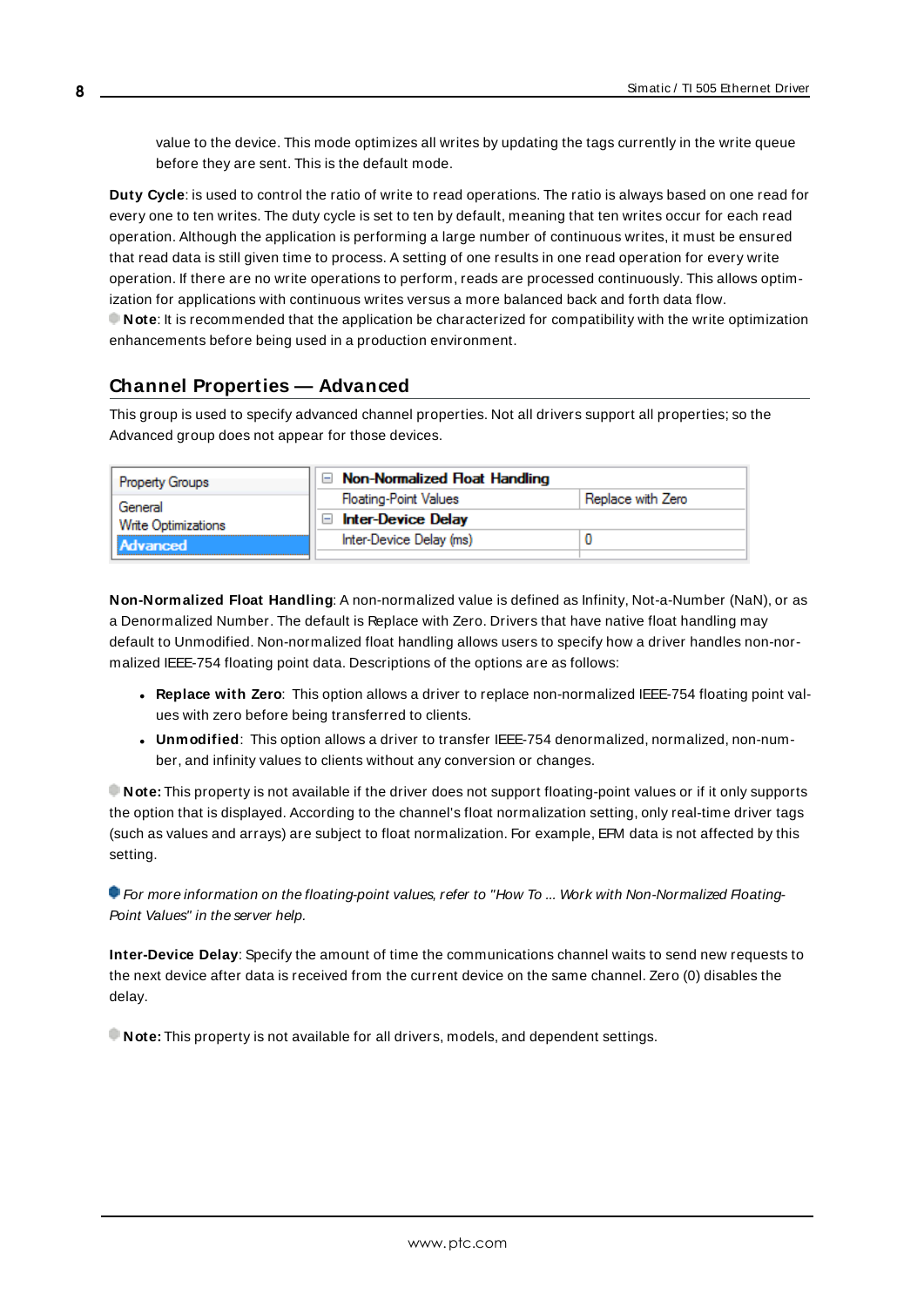### <span id="page-8-0"></span>**Device Properties — General**

A device represents a single target on a communications channel. If the driver supports multiple controllers, users must enter a device ID for each controller.

| <b>Property Groups</b> | <b>Identification</b><br>- |         |
|------------------------|----------------------------|---------|
| General                | Name                       |         |
| Scan Mode              | Description                |         |
|                        | Channel Assignment         |         |
|                        | Driver                     |         |
|                        | Model                      |         |
|                        | <b>ID</b> Format           | Decimal |
|                        | ID                         |         |

#### <span id="page-8-5"></span>**Identification**

**Name**: Specify the name of the device. It is a logical user-defined name that can be up to 256 characters long and may be used on multiple channels.

**Note**: Although descriptive names are generally a good idea, some OPC client applications may have a limited display window when browsing the OPC server's tag space. The device name and channel name become part of the browse tree information as well. Within an OPC client, the combination of channel name and device name would appear as "ChannelName.DeviceName".

For more information, refer to "How To... Properly Name a Channel, Device, Tag, and Tag Group" in server help.

**Description**: Specify the user-defined information about this device.

<span id="page-8-1"></span>**Many of these properties, including Description, have an associated system tag.** 

<span id="page-8-2"></span>**Channel Assignment**: Specify the user-defined name of the channel to which this device currently belongs.

<span id="page-8-4"></span>**Driver**: Selected protocol driver for this device.

**Model**: Specify the type of device that is associated with this ID. The contents of the drop-down menu depend on the type of communications driver being used. Models that are not supported by a driver are disabled. If the communications driver supports multiple device models, the model selection can only be changed when there are no client applications connected to the device.

**Note:** If the communication driver supports multiple models, users should try to match the model selection to the physical device. If the device is not represented in the drop-down menu, select a model that conforms closest to the target device. Some drivers support a model selection called "Open," which allows users to communicate without knowing the specific details of the target device. For more information, refer to the driver help documentation.

<span id="page-8-3"></span>**ID**: Specify the device's driver-specific station or node. The type of ID entered depends on the communications driver being used. For many communication drivers, the ID is a numeric value. Drivers that support a Numeric ID provide users with the option to enter a numeric value whose format can be changed to suit the needs of the application or the characteristics of the selected communications driver. The format is set by the driver by default. Options include Decimal, Octal, and Hexadecimal.

**Note**: If the driver is Ethernet-based or supports an unconventional station or node name, the device's TCP/IPaddress may be used as the device ID. TCP/IPaddresses consist of four values that are separated by periods, with each value in the range of 0 to 255. Some device IDs are string based. There may be additional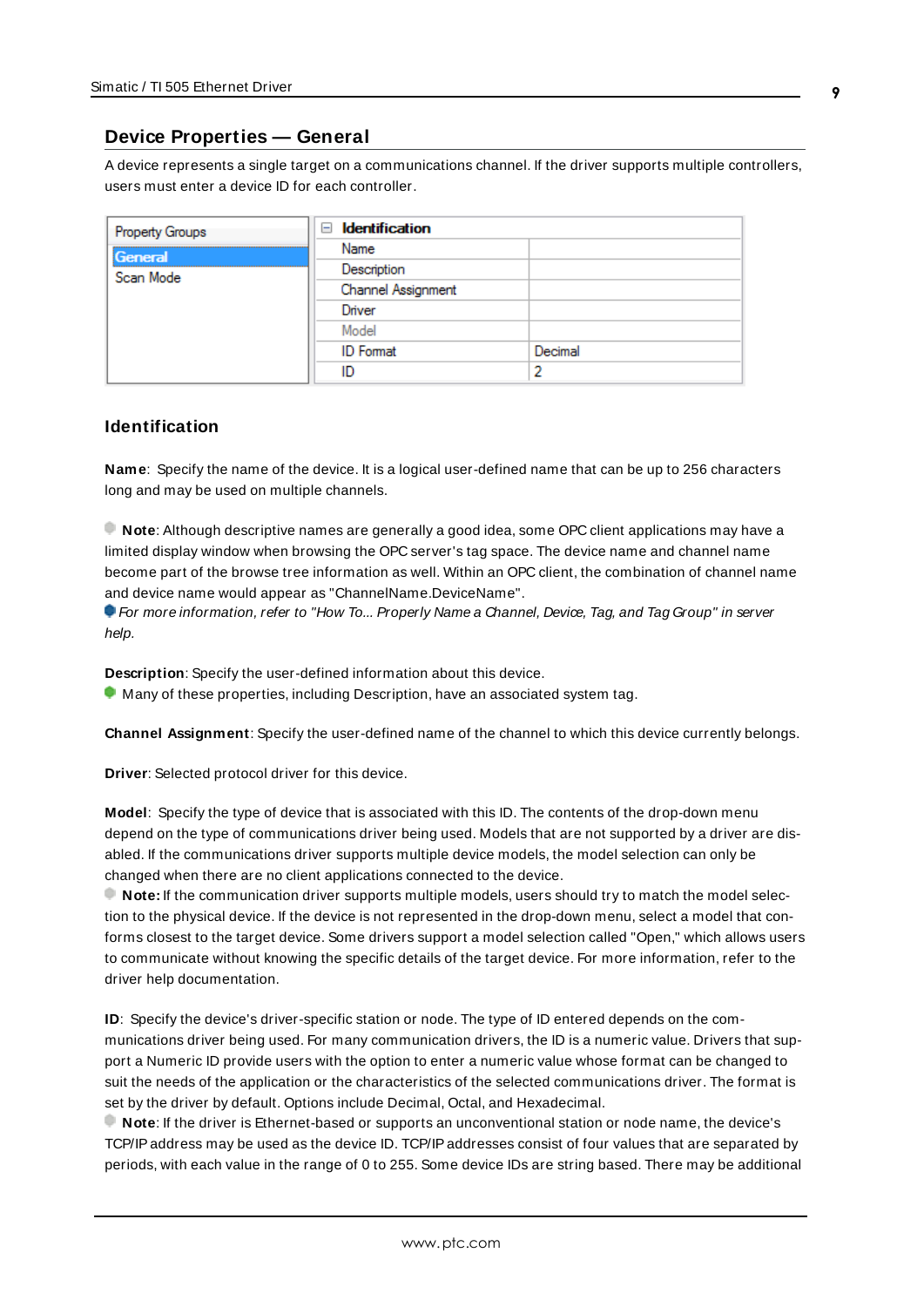properties to configure within the ID field, depending on the driver. For more information, refer to the driver's help documentation.

# <span id="page-9-0"></span>**Operating Mode**

| <b>Property Groups</b> | Identification        |        |
|------------------------|-----------------------|--------|
| General<br>Scan Mode   | $\Box$ Operating Mode |        |
|                        | Data Collection       | Enable |
|                        | Simulated             | No     |

<span id="page-9-2"></span>**Data Collection**: This property controls the device's active state. Although device communications are enabled by default, this property can be used to disable a physical device. Communications are not attempted when a device is disabled. From a client standpoint, the data is marked as invalid and write operations are not accepted. This property can be changed at any time through this property or the device system tags.

<span id="page-9-4"></span>**Simulated**: Place the device into or out of Simulation Mode. In this mode, the driver does not attempt to communicate with the physical device, but the server continues to return valid OPC data. Simulated stops physical communications with the device, but allows OPC data to be returned to the OPC client as valid data. While in Simulation Mode, the server treats all device data as reflective: whatever is written to the simulated device is read back and each OPC item is treated individually. The item's memory map is based on the group Update Rate. The data is not saved if the server removes the item (such as when the server is reinitialized). The default is No.

**Notes:**

- 1. This System tag (Simulated) is read only and cannot be written to for runtime protection. The System tag allows this property to be monitored from the client.
- 2. In Simulation mode, the item's memory map is based on client update rate(s) (Group Update Rate for OPC clients or Scan Rate for native and DDEinterfaces). This means that two clients that reference the same item with different update rates return different data.

 Simulation Mode is for test and simulation purposes only. It should never be used in a production environment.

# <span id="page-9-1"></span>**Device Properties — Scan Mode**

The Scan Mode specifies the subscribed-client requested scan rate for tags that require device communications. Synchronous and asynchronous device reads and writes are processed as soon as possible; unaffected by the Scan Mode properties.

| <b>Property Groups</b> | Scan Mode                  |                                      |
|------------------------|----------------------------|--------------------------------------|
| General                | Scan Mode                  | Respect Client-Specified Scan Rate v |
| Scan Mode              | Initial Updates from Cache | Disable                              |
|                        |                            |                                      |

<span id="page-9-3"></span>**Scan Mode**: Specify how tags in the device are scanned for updates sent to subscribing clients. Descriptions of the options are:

- <sup>l</sup> **Respect Client-Specified Scan Rate**: This mode uses the scan rate requested by the client.
- <sup>l</sup> **Request Data No Faster than Scan Rate**: This mode specifies the value set as the maximum scan rate. The valid range is 10 to 99999990 milliseconds. The default is 1000 milliseconds.

**Note**: When the server has an active client and items for the device and the scan rate value is

**10**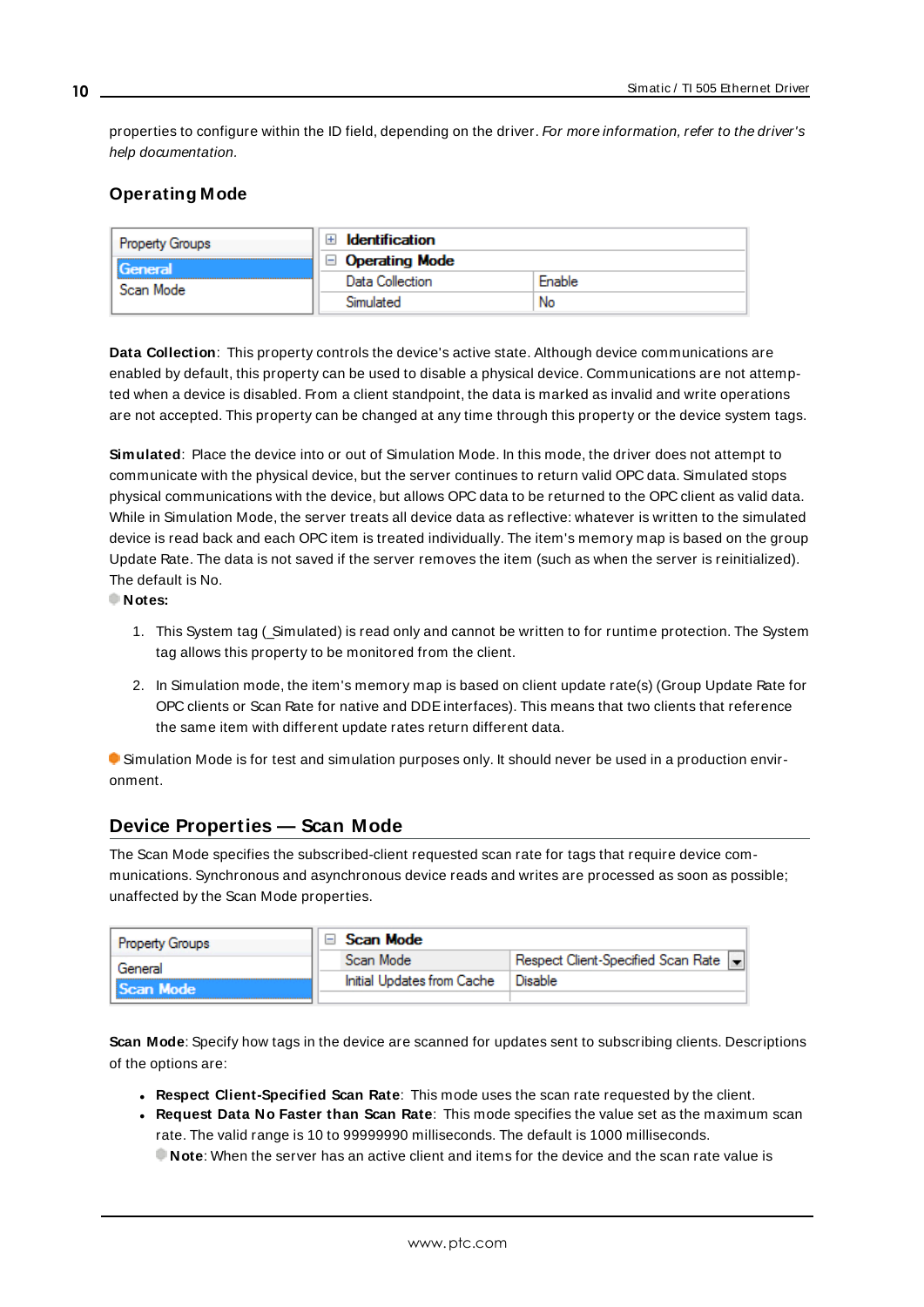increased, the changes take effect immediately. When the scan rate value is decreased, the changes do not take effect until all client applications have been disconnected.

- <span id="page-10-3"></span><sup>l</sup> **Request All Data at Scan Rate**: This mode forces tags to be scanned at the specified rate for subscribed clients. The valid range is 10 to 99999990 milliseconds. The default is 1000 milliseconds.
- <sup>l</sup> **Do Not Scan, Demand Poll Only**: This mode does not periodically poll tags that belong to the device nor perform a read to get an item's initial value once it becomes active. It is the OPC client's responsibility to poll for updates, either by writing to the \_DemandPoll tag or by issuing explicit device reads for individual items. For more information, refer to "Device Demand Poll" in server help.
- <span id="page-10-6"></span><sup>l</sup> **Respect Tag-Specified Scan Rate**: This mode forces static tags to be scanned at the rate specified in their static configuration tag properties. Dynamic tags are scanned at the client-specified scan rate.

<span id="page-10-4"></span>**Initial Updates from Cache**: When enabled, this option allows the server to provide the first updates for newly activated tag references from stored (cached) data. Cache updates can only be provided when the new item reference shares the same address, scan rate, data type, client access, and scaling properties. A device read is used for the initial update for the first client reference only. The default is disabled; any time a client activates a tag reference the server attempts to read the initial value from the device.

# <span id="page-10-1"></span><span id="page-10-0"></span>**Device Properties — Timing**

The device Timing properties allow the driver's response to error conditions to be tailored to fit the application's needs. In many cases, the environment requires changes to these properties for optimum performance. Factors such as electrically generated noise, modem delays, and poor physical connections can influence how many errors or timeouts a communications driver encounters. Timing properties are specific to each configured device.

| <b>Property Groups</b> | $\Box$ Communication Timeouts |      |
|------------------------|-------------------------------|------|
| General                | Connect Timeout (s)           |      |
| Scan Mode              | Request Timeout (ms)          | 1000 |
| Timing                 | Attempts Before Timeout       |      |
|                        | Timing<br>ı-ı                 |      |
| Redundancy             | Inter-Request Delay (ms)      |      |

#### <span id="page-10-2"></span>**Communications Timeouts**

**Connect Timeout**: This property (which is used primarily by Ethernet based drivers) controls the amount of time required to establish a socket connection to a remote device. The device's connection time often takes longer than normal communications requests to that same device. The valid range is 1 to 30 seconds. The default is typically 3 seconds, but can vary depending on the driver's specific nature. If this setting is not supported by the driver, it is disabled.

**Note:** Due to the nature of UDP connections, the connection timeout setting is not applicable when communicating via UDP.

<span id="page-10-5"></span>**Request Timeout**: Specify an interval used by all drivers to determine how long the driver waits for a response from the target device to complete. The valid range is 50 to 9,999,999 milliseconds (167.6667 minutes). The default is usually 1000 milliseconds, but can vary depending on the driver. The default timeout for most serial drivers is based on a baud rate of 9600 baud or better. When using a driver at lower baud rates, increase the timeout to compensate for the increased time required to acquire data.

**Attempts Before Timeout**: Specify how many times the driver issues a communications request before considering the request to have failed and the device to be in error. The valid range is 1 to 10. The default is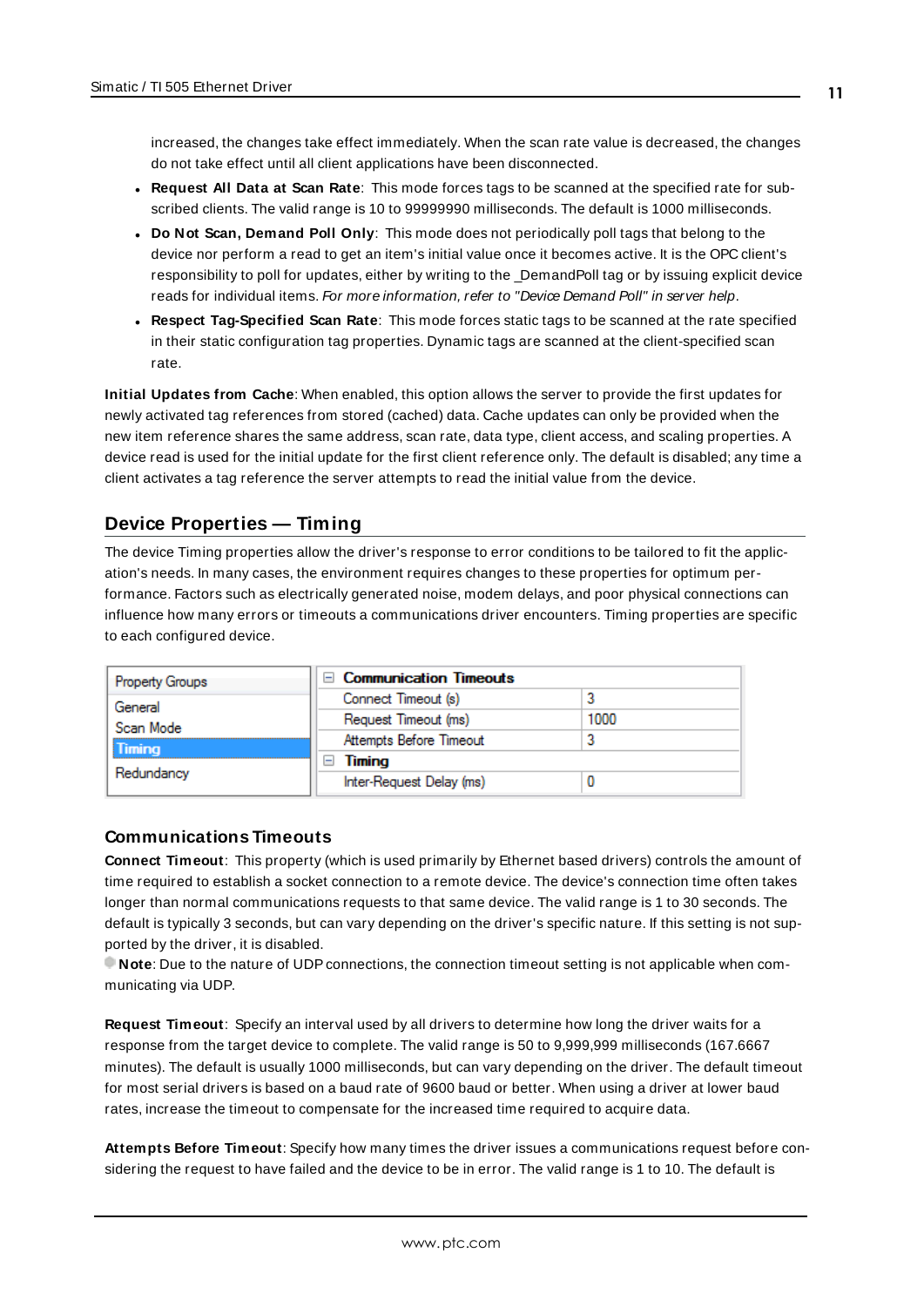<span id="page-11-1"></span>typically 3, but can vary depending on the driver's specific nature. The number of attempts configured for an application depends largely on the communications environment. This property applies to both connection attempts and request attempts.

# <span id="page-11-3"></span>**Timing**

**Inter-Request Delay**: Specify how long the driver waits before sending the next request to the target device. It overrides the normal polling frequency of tags associated with the device, as well as one-time reads and writes. This delay can be useful when dealing with devices with slow turnaround times and in cases where network load is a concern. Configuring a delay for a device affects communications with all other devices on the channel. It is recommended that users separate any device that requires an interrequest delay to a separate channel if possible. Other communications properties (such as communication serialization) can extend this delay. The valid range is 0 to 300,000 milliseconds; however, some drivers may limit the maximum value due to a function of their particular design. The default is 0, which indicates no delay between requests with the target device.

<span id="page-11-0"></span>**Note**: Not all drivers support Inter-Request Delay. This setting does not appear if it is not available.

# **Device Properties — 505 Protocol**

| <b>Property Groups</b> | 505 Protocol |                       |
|------------------------|--------------|-----------------------|
| General                | 505 Protocol | CAMP+Packed Task Code |
|                        | TI565        | No                    |
| 505 Protocol           |              |                       |

<span id="page-11-2"></span>**505 Protocol:** This property specifies whether the driver should use CAMPor CAMP+Packed Task Code Protocol when communicating with devices. When set to CAMP, the driver will only use the CAMP Memory Transfer protocol. When set to CAMP+Packed Task Code, the driver will use Packed Task Code when possible in addition to CAMP Memory Transfer. The default value is CAMP+Packed Task Code.

**Note:** CAMP+Packed Task Mode will be used for C, X, and Yregisters when TI565 is enabled.

**TI565:** This option should be enabled when using a 565 model PLC to access C, X, and Yregisters. The default value is disabled. For more information, refer to **Common Data Type [Addressing](#page-17-2)**. **Notes**:

- 1. Some address types, strings, and arrays are not supported under the Packed Task Code Protocol. For more information, refer to "Packed Task Code Protocol" in **Common Data Type [Addressing](#page-17-2)**.
- <span id="page-11-5"></span>2. For best performance when using CAMP+Packed Task Code, the number of task codes per scan on the PLC should be set to the maximum number available, which is typically 8. If using TISOFT, this may be set using Aux Function 19.

# **CAMP vs. Packed Task Code**

For applications where the data can be divided into large blocks, using CAMP memory transfer will result in the most efficient data transfer. Note that, in one CAMPread, up to 125 words could be returned which could include 2000 discrete points. Since CAMP memory transfer allows only one data type and only one memory range per message, applications which read many small blocks or many different data types may benefit from using the Packed Task Code format.

<span id="page-11-4"></span>For example, reading 10 V memory values, 10 WY values, 30 WX values and 2 loop process variables would require four messages (one for the V, one for the WY, one for the WXand one for the loop). Using the packed task code format (which allows 14 NITPtask code requests to be placed in a single message), allows data to be obtained in a single message.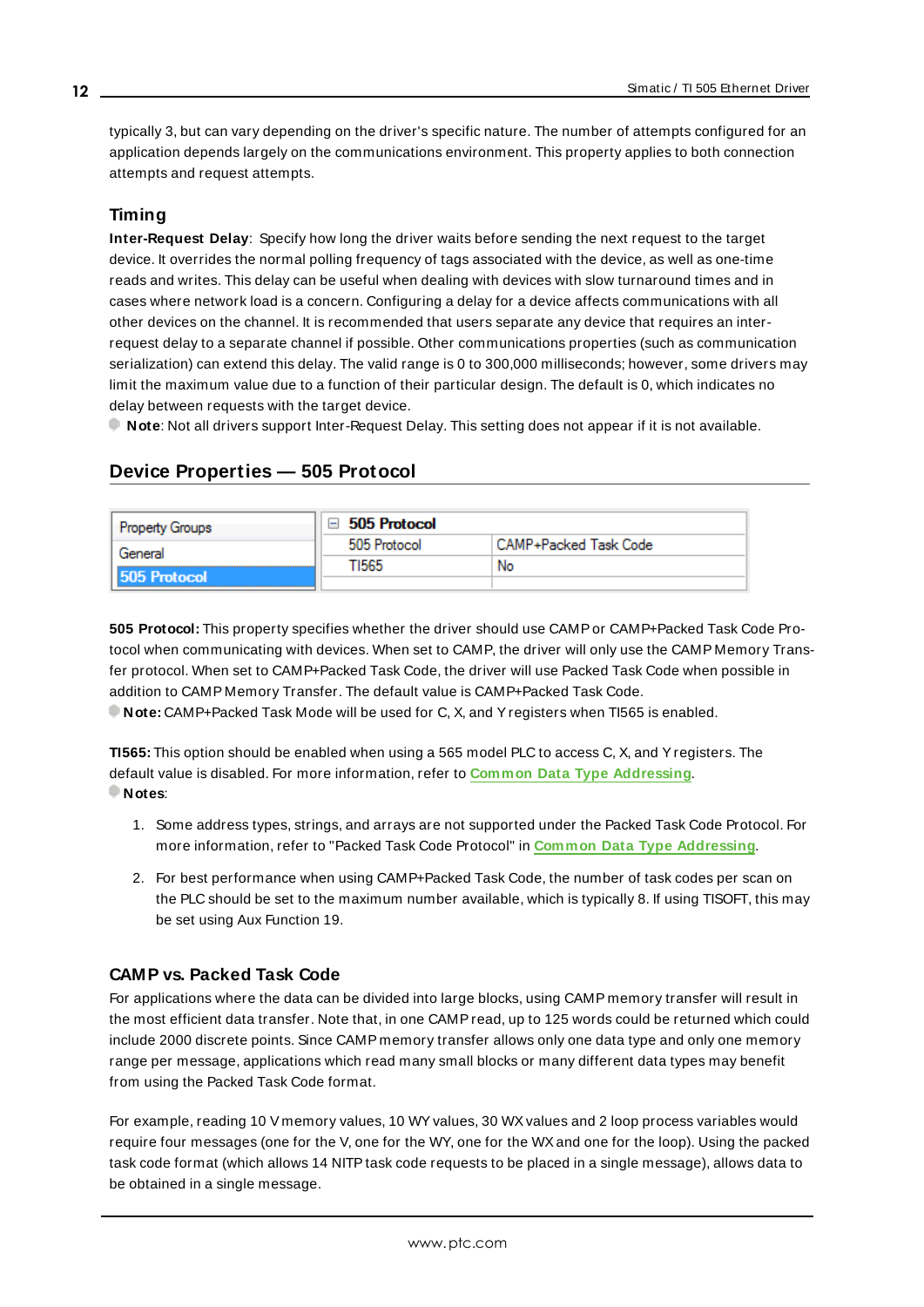### **Optimum Performance Recommendations**

All devices on a channel should be set to the same 505 Protocol mode. When possible, the project's data should be divided into the following categories:

1. Items that are capable of utilizing Packed Task Code.

2. Items that are not capable of utilizing Packed Task Code. This includes the following:

- Arrays
- Strings
- Address types that are not supported with Packed Task Code.
- Contiguous address ranges > 36 Words. For example, V1, V2, V3, ... V36, V37, V38.

All items in Category 1 should be placed into a device that is set to CAMP+Packed Task Code 505 Protocol mode on a different channel from Category 2 items. It is recommended that the request size be set to 64 or 128.

All items in Category 2 should be placed into a device that is set to CAMP505 Protocol mode on a different channel from Category 1 items. It is recommended that the Request Size be set to 250.

<span id="page-12-0"></span>**Note**: When reading a project file prior to addition of 505 Protocol option, the default value is set to CAMP.

# **Device Properties — Addressing Options**

| <b>Property Groups</b>    | Addressing Options                  |                |
|---------------------------|-------------------------------------|----------------|
| General                   | Bit Order for Loops/Alams           | Bit 0/1 is LSB |
| 505 Protocol              | Bit Order for V, K, WX, WY, and STW | Bit 0/1 is LSB |
| <b>Addressing Options</b> | 0/1-Based Bit Addressing            | 0-Based        |
|                           |                                     |                |

#### **Bit Order for Loops/Alarms**

This option is used to select the order in which bits will be presented to Loop and Alarm memory types that are bit-accessible and are being bit-accessed (such as LCF).

MSB=Most Significant Bit LSB=Least Significant Bit

**Note**: For the following example, the 1st through 16th bit signifies either 0-15 bits or 1-16 bits depending on if the driver is set at 0-Based bit addressing or 1-Based.

DWord follows the same bit order logic as Words except that there are 32 bits instead of 16.

#### **Bit 0 Is MSB of Word**

| M <sub>SB</sub> |                 |                  |                | CD.<br>Lu                      |   |               |   |   |    |             |    |           |    |                       |    |
|-----------------|-----------------|------------------|----------------|--------------------------------|---|---------------|---|---|----|-------------|----|-----------|----|-----------------------|----|
|                 | $\epsilon$<br>- | $\sim$<br>$\sim$ | $\overline{4}$ | $\overline{\phantom{0}}$<br>∣5 | 6 | $\rightarrow$ | 8 | 9 | 10 | l 44<br>. . | 12 | 10<br>ن ا | 14 | 1 <sub>5</sub><br>ن ا | 16 |

**Bit 1 Is LSB of Word**

This is the default setting.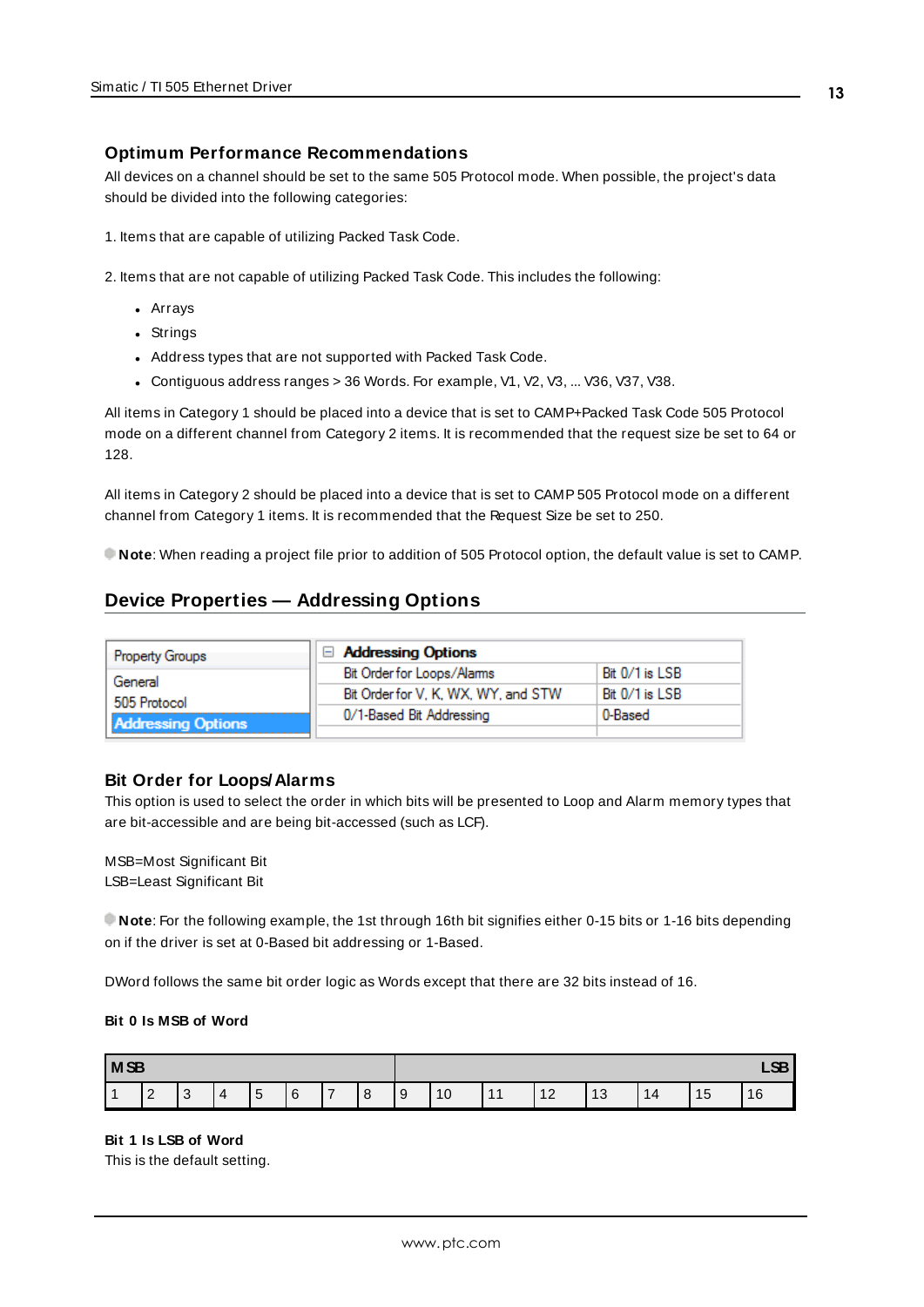| <b>MSB</b> |    |    |    |                             | <b>CD</b><br>ᇅ |           |   |   |   |   |        |  |        |               |  |
|------------|----|----|----|-----------------------------|----------------|-----------|---|---|---|---|--------|--|--------|---------------|--|
| 16<br>. v  | 15 | 14 | 13 | $\Lambda$<br>$\overline{2}$ | л.             | AC<br>1 U | 9 | 8 | - | 6 | ∽<br>J |  | ◠<br>ັ | ◠<br><u>_</u> |  |

**Note for CTI 2572/2572-A and CP2572:** Bit 0/1 Is MSB corresponds to the TICVU I/O server and is not the default setting with this OPC server. Select this option if applicable. Bit 0/1 Is LSB corresponds to the TI Direct I/O server (TIDIR). Select this option to make the OPC server compatible with the TIDIRI/O server. For instance, the TIDIRI/O server should be used as a backup in certain applications.

# **Bit Order for V, K, WX, WY and STW**

This option is used to select the order in which bits will be presented to V, K, WX, WY and STW memory types when bit-accessed.

# **0/1-Based Bit Addressing**

Memory types that allow bit within Word (such as V) can be referenced as a Boolean. The addressing notations for doing this are as follows:

<memory type><address>.<bit> <memory type><address>:<bit> <memory type><address>.<br/>>bit>

For each of these syntax, <bit> represents the bit number within the Word or DWord, depending on the memory type. 0/1-Based bit addressing provides two ways of addressing a bit within the given Word or DWord; 0-Based and 1-Based. 0-Based addressing means the first bit begins at 0. With 1-Based, the first bit begins at 1. The bit order for the Word or DWord is irrelevant with this option. In other words, it doesn't matter whether the first bit is the Most Significant Bit or the Least Significant Bit.

**Note**: In this driver, the first bit will either be bit 0 or bit 1 depending on this 0/1-Based bit addressing setting.

#### **0-Based**

This is the default setting.

| Data Type | <b>Bit Range</b> |
|-----------|------------------|
| Word      | Bits 0-15        |
| DWord     | l Bits 0-31      |

#### **1-Based**

| Data Type    | <b>Bit Range</b> |
|--------------|------------------|
| l Word       | Bits 1-16        |
| <b>DWord</b> | <b>Bits 1-32</b> |

**Note:** 0/1-Based bit addressing does not apply to non-bit addresses such as Word addresses in V memory. These addresses are always 1-Based and are not configurable.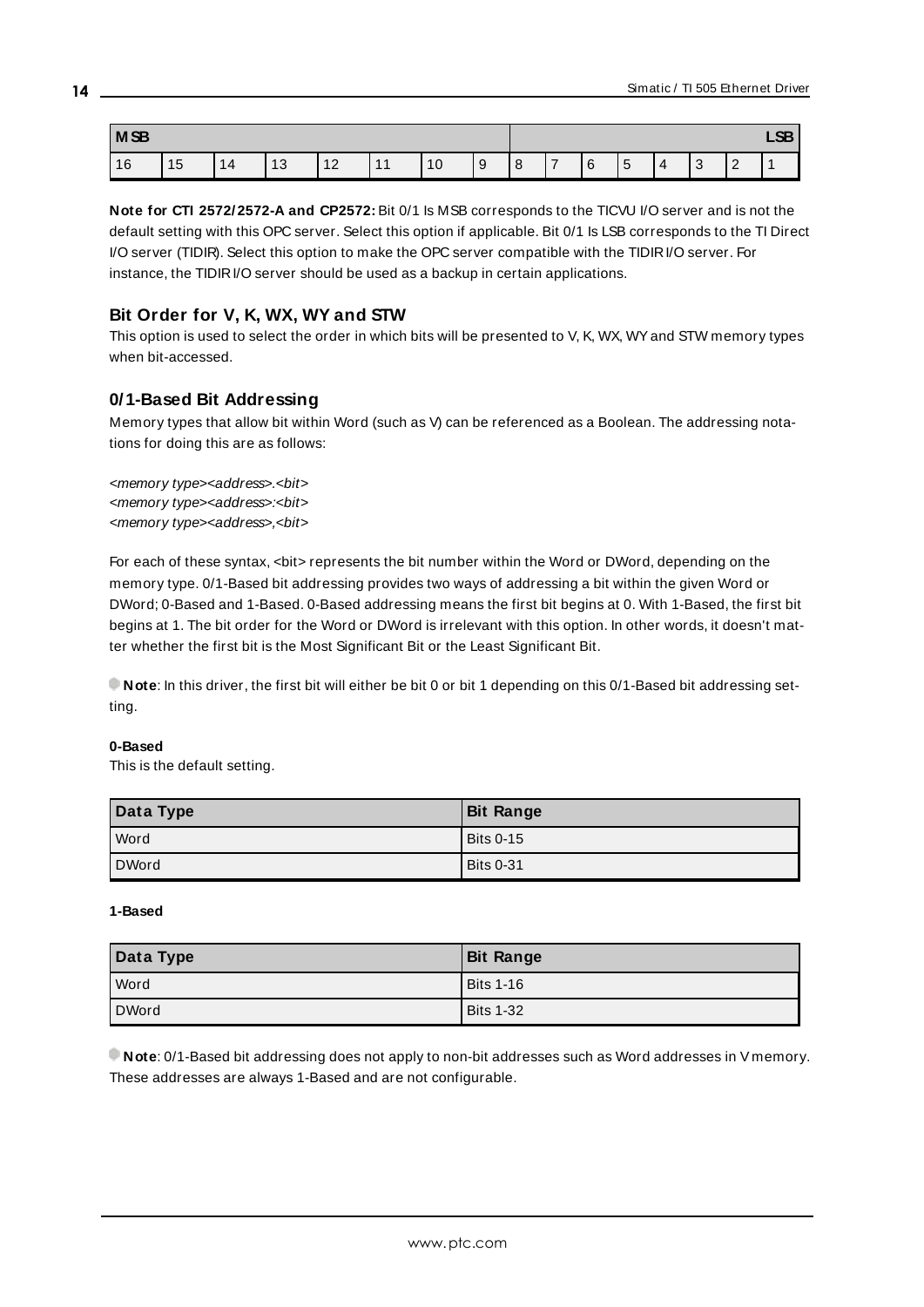# <span id="page-14-0"></span>**Device Properties — Communications Parameters**

| <b>Property Groups</b>           | <b>Communications Parameters</b><br>$-$ |            |              |
|----------------------------------|-----------------------------------------|------------|--------------|
| General                          | <b>IP Protocol</b>                      | <b>UDP</b> | $\checkmark$ |
| Scan Mode                        | Port                                    | 1505       |              |
| Timing                           | Request Size (bytes)                    | 250        |              |
| 505 Protocol                     |                                         |            |              |
| Addressing Options               |                                         |            |              |
| <b>Communications Parameters</b> |                                         |            |              |
| Redundancy                       |                                         |            |              |

**IP Protocol:** This property specifies whether the driver should connect to the remote device using the User Datagram Protocol (UDP) or Transfer Control Protocol (TCP). This driver requires Winsock V1.1 or higher. **Note:** If the Simatic 505-CP1434-TCP card is being used, then a UDP server job must also be set up if using the UDPIP Protocol (or a TCP server job if using the TCPIP Protocol). It is recommended that the TCPIP Protocol have retries set to a greater value than the default setting of 3.

**Port Number:** This property specifies the port number that the remote device is configured to use. The default port number is 1505.

**Request Size:** This property specifies the number of bytes that may be requested from a device at one time. To refine this driver's performance, configure the request size to one of the following settings: 32, 64, 128, or 250 bytes. The default is 250 bytes.

# <span id="page-14-1"></span>**Device Properties — Redundancy**

| <b>Channel Device1</b><br>$\cdots$<br>Switch On Failure |
|---------------------------------------------------------|
|                                                         |
|                                                         |
|                                                         |
| 300                                                     |
| Yes                                                     |
|                                                         |
|                                                         |
|                                                         |

Redundancy is available with the Media-Level Redundancy Plug-In.

Consult the website, a sales representative, or the **user [manual](https://www.kepware.com/getattachment/35461efd-b53a-4219-a109-a89fad20b230/media-level-redundancy-manual.pdf)** for more information.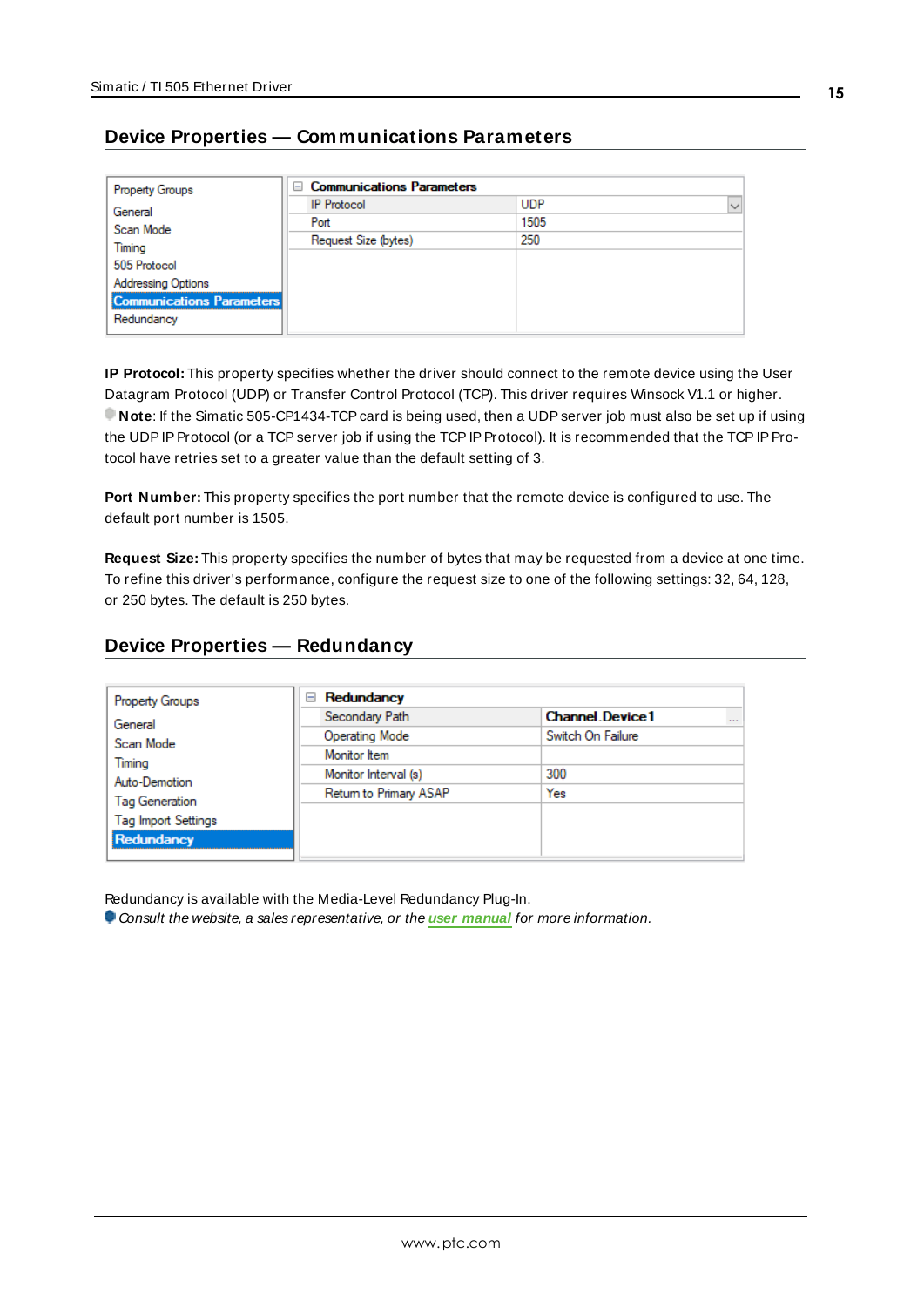# <span id="page-15-0"></span>**Optimizing Communications**

The Simatic / TI 505 Ethernet Driver has been designed to provide the best performance with the least amount of impact on the system's overall performance. While the Simatic / TI 505 Ethernet Driver is fast, there are a couple of guidelines that can be used to control and optimize the application and gain maximum performance.

The server refers to each communications protocol, like Simatic / TI 505 Ethernet, as a channel. Each channel defined in the application represents a separate path of execution in the server. Once a channel has been defined, a series of devices must then be defined under that channel. Each of these devices represents a single Simatic 505 controller from which data will be collected. While this approach to defining the application will provide a high level of performance, it won't take full advantage of the driver or the network. An example of how the application may appear when configured using a single channel is shown below.



Each device appears under a single Simatic / TI 505 Ethernet channel. In this configuration, the driver must move from one device to the next as quickly as possible to gather information at an effective rate. As more devices are added or more **information** is requested from a single device, the overall update rate begins to suf-

If the Simatic / TI 505 Ethernet Driver could only define one single channel, then the example shown above would be the only option available; however, this driver can define up to 100 channels. Using multiple channels distributes the data collection workload by simultaneously issuing multiple requests to the network. An example of how the same application may appear when configured using multiple channels to improve performance is shown below.



Each device can be defined under its own channel. In this configuration, a single path of execution is dedicated to the task of gathering data from each device. If the application has 100 or fewer devices, it can be optimized exactly how it is shown here.

The performance will improve even if the application has more devices. While fewer devices may be ideal, the application will still benefit from additional chan**new Device1** nels. Although by spreading the device load across all channels will cause the server to move from device to device again, it can now do so with far less devices to process on a single channel.

Block size, which is available on each defined device, can also affect the Simatic / TI 505 Ethernet Driver performance. Block Size refers to the number of bytes that may be requested from a device at one time. To refine the performance of this driver, configure Block Size to one of the following settings: 32, 64, 128, or 250 bytes. Depending on the Simatic / TI 505 Ethernet device model, the Block Size property can affect the application's performance drastically. A default value of 250 bytes is recommended. If an application has large requests for consecutively ordered data, however, block size should be increased.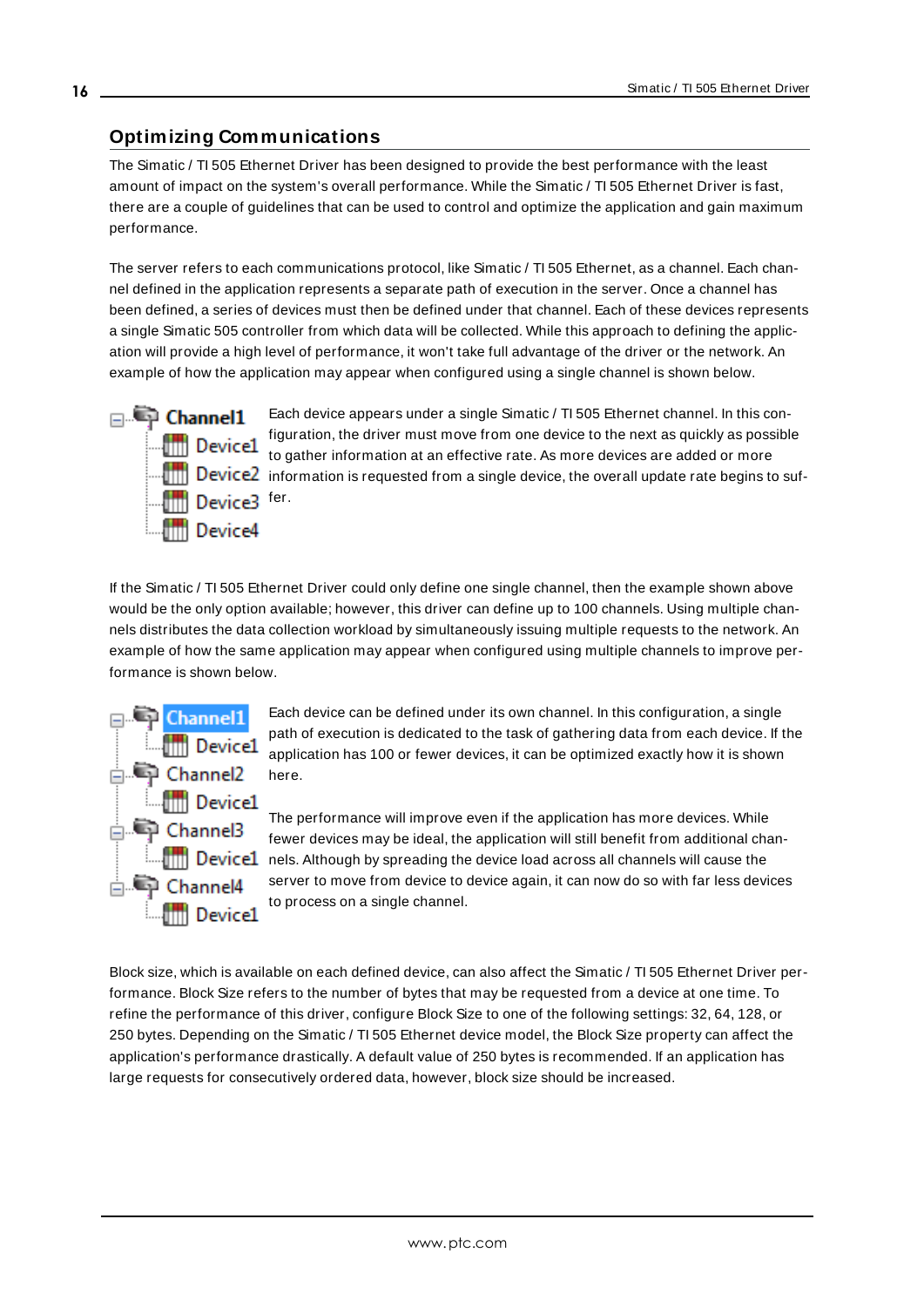# <span id="page-16-0"></span>**Data Types Description**

<span id="page-16-6"></span><span id="page-16-5"></span><span id="page-16-2"></span><span id="page-16-1"></span>

| Data Type    | <b>Description</b>                                                                      |
|--------------|-----------------------------------------------------------------------------------------|
| Boolean      | Single bit                                                                              |
| Word         | Unsigned 16-bit value                                                                   |
|              |                                                                                         |
|              | bit 0 is the low bit                                                                    |
|              | bit 15 is the high bit                                                                  |
| Short        | Signed 16-bit value                                                                     |
|              | bit 0 is the low bit                                                                    |
|              | bit 14 is the high bit                                                                  |
|              | bit 15 is the sign bit                                                                  |
| <b>DWord</b> | Unsigned 32-bit value                                                                   |
|              |                                                                                         |
|              | bit 0 is the low bit                                                                    |
|              | bit 31 is the high bit                                                                  |
| Long*        | Signed 32-bit value                                                                     |
|              |                                                                                         |
|              | bit 0 is the low bit                                                                    |
|              | bit 30 is the high bit                                                                  |
|              | bit 31 is the sign bit                                                                  |
| Float**      | 32-bit floating point value                                                             |
|              |                                                                                         |
|              | The driver interprets two consecutive registers as a floating-point value by making the |
|              | second register the high word and the first register the low word.                      |
| String       | Null-terminated ASCII string                                                            |
|              |                                                                                         |
|              | This includes High-Low Low-High byte order selection.                                   |

<span id="page-16-4"></span><span id="page-16-3"></span>\* Long is the same as Double in the TISOFT programming software.

\* \* Float is the same as Real in the TISOFT programming software.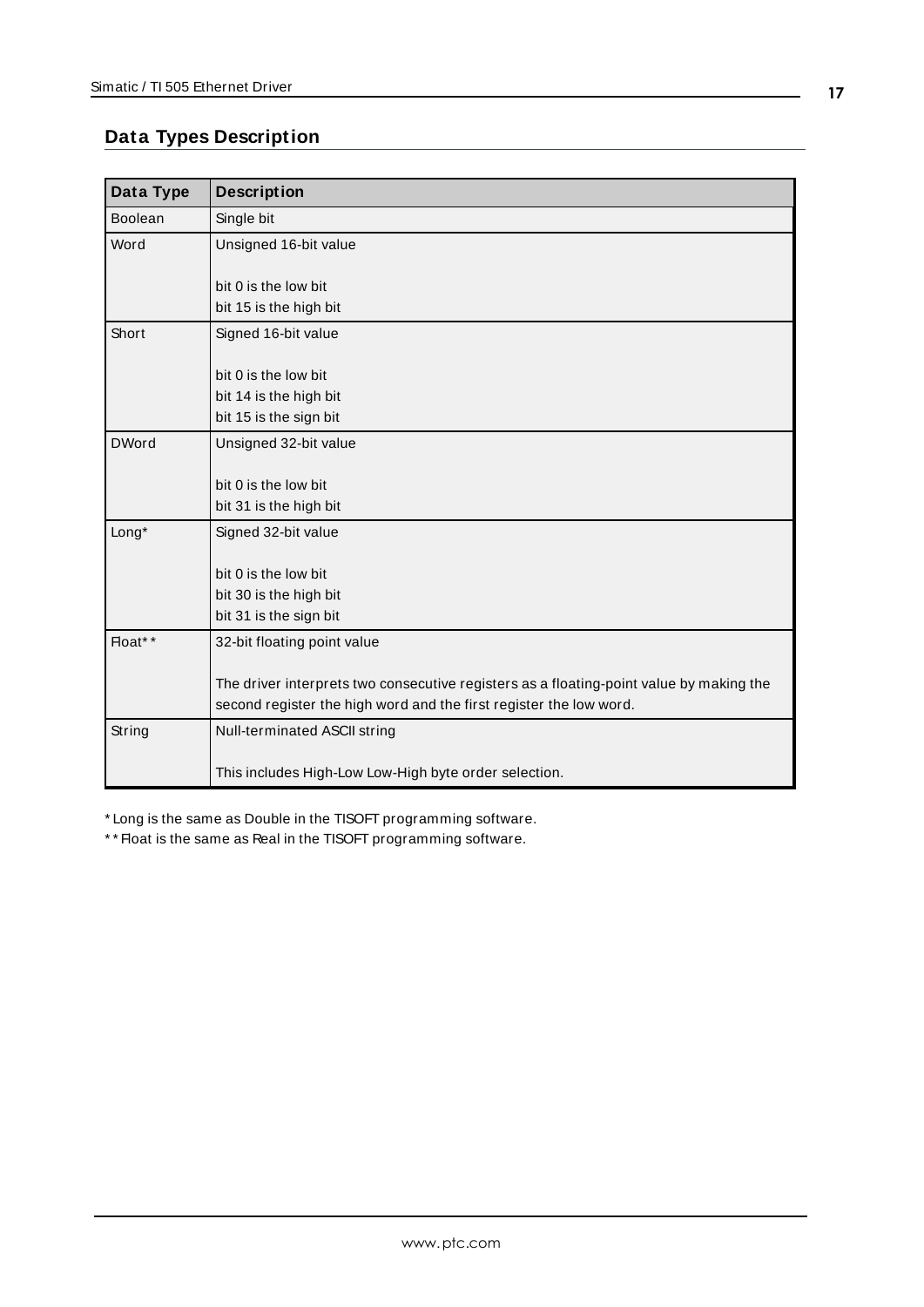### <span id="page-17-0"></span>**Address Descriptions**

Address specifications vary depending on the model in use. Select a link from the following list to obtain specific address information for the model of interest.

**[Addressing](#page-17-1) Common Data Type [Addressing](#page-17-2) [Status](#page-23-0) Words**

#### <span id="page-17-1"></span>**Addressing**

The following sections define addressing.

**Common Data Type [Addressing](#page-17-2) Alarm [Addressing](#page-30-0) Loop [Addressing](#page-34-0) Find Forced [Addressing](#page-41-0)**

<span id="page-17-2"></span>For information on the Event Log, refer the server help documentation.

# **Common Data Type Addressing**

The driver supports the following addresses. The default data type for each address type is indicated in **bold**.

**Note**: The actual number of addresses available for of each type depends on the PLC's configuration. If the driver finds at runtime that an address is not present in the device, it will post an error message and remove the tag from its scan list.

| <b>Address Type</b>             | <b>Format</b>                                                                                                       | Range                                                          | Data Types                                         | <b>Access</b> |
|---------------------------------|---------------------------------------------------------------------------------------------------------------------|----------------------------------------------------------------|----------------------------------------------------|---------------|
| Discrete Input*                 | X <address></address>                                                                                               | 1-65536                                                        | <b>Boolean</b>                                     | Read/Write    |
| Discrete Output*                | Y <address></address>                                                                                               | 1-65536                                                        | <b>Boolean</b>                                     | Read/Write    |
| Word Input                      | WX <address></address>                                                                                              | 1-65536<br>1-65535                                             | Short, Word<br>Long, DWord,<br><b>Float</b>        | Read/Write    |
| Word Input<br>Signed Integer    | WX <address>S</address>                                                                                             | 1-65536<br>1-65535                                             | Short, Word<br>Long, DWord,<br><b>Float</b>        | Read/Write    |
| Word Input<br><b>Bit Access</b> | WX <address>.<br/>&gt;bit&gt;<br/>WX<address>:<bit><br/>WX<address>,<bit></bit></address></bit></address></address> | 1-65536<br>Bit 0/1-15/16<br>0/1-Based Bit<br><b>Addressing</b> | Boolean,<br>Short, Word                            | Read/Write    |
| Word Output                     | WY <address></address>                                                                                              | 1-65536<br>1-65535                                             | Short, Word<br>Long, DWord,<br><b>Float</b>        | Read/Write    |
| Word Output<br>Signed Integer   | WY <address>S</address>                                                                                             | 1-65536<br>1-65535                                             | <b>Short, Word</b><br>Long, DWord,<br><b>Float</b> | Read/Write    |
| Word Output                     | WY <address>.<bit></bit></address>                                                                                  | 1-65536                                                        | Boolean,                                           | Read/Write    |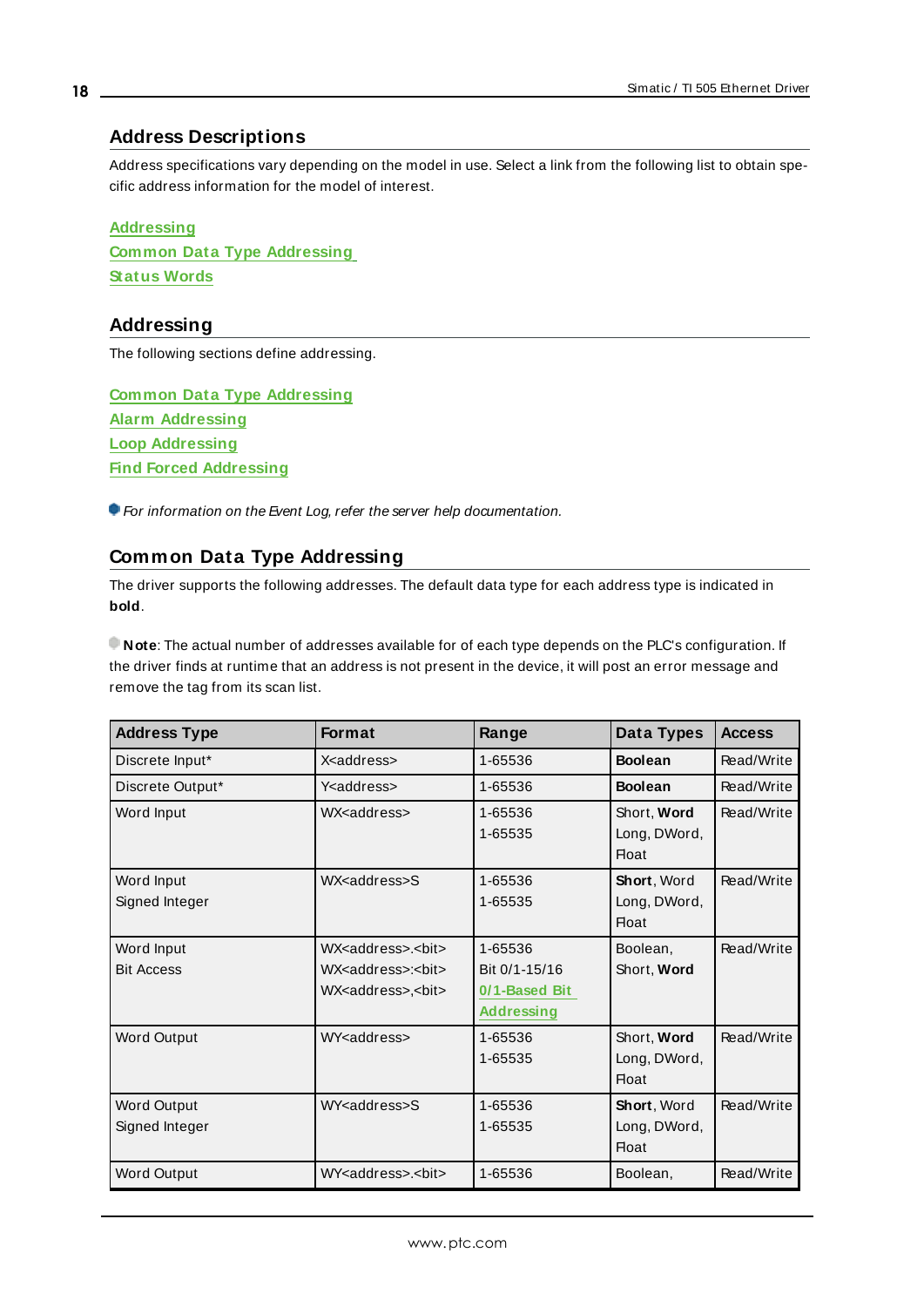| <b>Address Type</b>                                                      | Format                                                                                                      | Range                                                                            | Data Types                                                 | <b>Access</b> |
|--------------------------------------------------------------------------|-------------------------------------------------------------------------------------------------------------|----------------------------------------------------------------------------------|------------------------------------------------------------|---------------|
| <b>Bit Access</b>                                                        | WY <address>:<bit><br/>WY<address>,<bit></bit></address></bit></address>                                    | Bit 0/1-15/16<br>0/1-Based Bit<br><b>Addressing</b>                              | Short, Word                                                |               |
| Discrete Control<br>(Internal Coil)*                                     | C <address><br/>CR<address></address></address>                                                             | 1-65536                                                                          | <b>Boolean</b>                                             | Read/Write    |
| V-Word Memory                                                            | V <address></address>                                                                                       | 1-16777215<br>1-16777214                                                         | Short, Word,<br><b>BCD</b><br>Long, DWord,<br><b>Float</b> | Read/Write    |
| V-Word Memory<br>Signed Integer                                          | V <address>S</address>                                                                                      | 1-16777215<br>1-16777214                                                         | Short, Word,<br><b>BCD</b><br>Long, DWord,<br><b>Float</b> | Read/Write    |
| V-Word Memory<br>Double Word                                             | V <address>D</address>                                                                                      | 1-16777215<br>1-16777214                                                         | Short, Word,<br><b>BCD</b><br>Long, DWord,<br><b>Float</b> | Read/Write    |
| V-Word Memory<br><b>BCD Decimal</b>                                      | V <address>B</address>                                                                                      | 1-16777215<br>1-16777214                                                         | Short, Word,<br><b>BCD</b><br>Long, DWord,<br><b>Float</b> | Read/Write    |
| V-Word Memory<br><b>Floating Point</b>                                   | V <address>R<br/>V<address>P<br/>V<address>.</address></address></address>                                  | 1-16777215<br>1-16777214                                                         | Short, Word,<br><b>BCD</b><br>Long, DWord,<br><b>Float</b> | Read/Write    |
| V-Word Memory<br><b>Bit Access</b>                                       | V <address>.<bit><br/>V<address>:<bit><br/>V<address>,<bit></bit></address></bit></address></bit></address> | 1-16777215<br>Bit 0/1-15/16<br>0/1-Based Bit<br><b>Addressing</b>                | Boolean,<br>Short, Word                                    | Read/Write    |
| V-Word Memory As<br>Standard String with<br>HiLo Byte Order***           | V <address>.<length>H   V1.2H-</length></address>                                                           | V16777215.250H<br>.Bit is string length.<br>Range 2 to 250<br>bytes.             | String                                                     | Read/Write    |
| V-Word Memory As<br>Standard String with<br>LoHi Byte Order***           | V <address>.<length>L</length></address>                                                                    | $V1.2L -$<br>V16777215.250L<br>.Bit is string length<br>Range 2 to 250<br>bytes. | <b>String</b>                                              | Read/Write    |
| V-Word Memory As<br>Null-Terminated<br>String with LoHi Byte<br>Order*** | V <first>-<last>C<br/><first> is first word<br/><last> is last word</last></first></last></first>           | 1-16777215<br>(last-first)=string<br>length<br>Range 1 to 125<br>words.          | <b>String</b>                                              | Read/Write    |
| V-Word Memory As                                                         | V <first>-<last>P</last></first>                                                                            | 1-16777215                                                                       | <b>String</b>                                              | Read/Write    |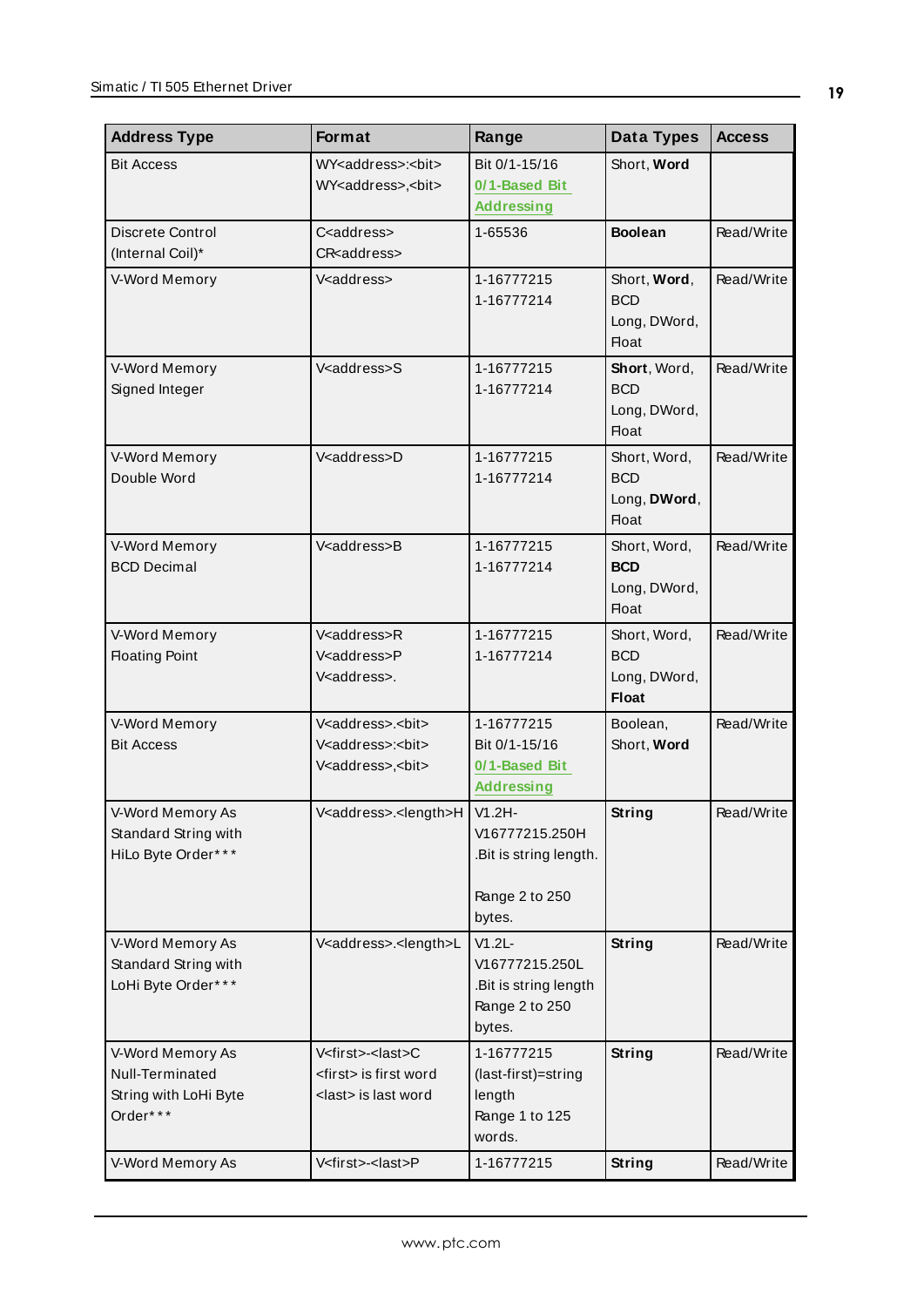| <b>Address Type</b>                                                                    | Format                                                                                                            | Range                                                                   | Data Types                                                 | <b>Access</b> |
|----------------------------------------------------------------------------------------|-------------------------------------------------------------------------------------------------------------------|-------------------------------------------------------------------------|------------------------------------------------------------|---------------|
| String with LoHi Byte<br>Order with Length Byte***                                     | <first> is first word<br/><last> is last word</last></first>                                                      | (last - first)=string<br>length<br>Range 1 to 125<br>words.             |                                                            |               |
| V-Word Memory As<br>String with LoHi Byte Order<br><b>Blank-Padded</b><br>on Right* ** | V <first>-<last><br/><first> is first word<br/><last> is last word</last></first></last></first>                  | 1-16777215<br>(last-first)=string<br>length<br>Range 1 to 125<br>words. | String                                                     | Read/Write    |
| <b>Constant Memory</b>                                                                 | K <address></address>                                                                                             | 1-16777215<br>1-16777214                                                | Short, Word,<br><b>BCD</b><br>Long, DWord,<br><b>Float</b> | Read/Write    |
| <b>Constant Memory</b><br>Signed Integer                                               | K <address>S</address>                                                                                            | 1-16777215<br>1-16777214                                                | Short, Word,<br><b>BCD</b><br>Long, DWord,<br>Float        | Read/Write    |
| <b>Constant Memory</b><br>Double Word                                                  | K <address>D</address>                                                                                            | 1-16777215<br>1-16777214                                                | Short, Word,<br><b>BCD</b><br>Long, DWord,<br><b>Float</b> | Read/Write    |
| <b>Constant Memory</b><br><b>BCD Decimal</b>                                           | K <address>B</address>                                                                                            | 1-16777215<br>1-16777214                                                | Short, Word,<br><b>BCD</b><br>Long, DWord,<br><b>Float</b> | Read/Write    |
| <b>Constant Memory</b><br><b>Floating Point</b>                                        | K <address>R<br/>K<address>P<br/>K<address>.</address></address></address>                                        | 1-16777215<br>1-16777214                                                | Short, Word,<br><b>BCD</b><br>Long, DWord,<br><b>Float</b> | Read/Write    |
| <b>Constant Memory</b><br><b>Bit Access</b>                                            | K <address>.<bit><br/>K<address>:<bit><br/>K<address>,<bit></bit></address></bit></address></bit></address>       | 1-16777215<br>Bit 0/1-15/16<br>0/1-Based Bit<br><b>Addressing</b>       | Boolean,<br>Short, Word                                    | Read/Write    |
| System Status                                                                          | STW <address></address>                                                                                           | 1-65536<br>1-65535                                                      | Short, Word<br>Long, DWord,<br><b>Float</b>                | Read/Write    |
| System Status<br><b>Bit Access</b>                                                     | STW <address>.<bit><br/>STW<address>:<bit><br/>STW<address>,<bit></bit></address></bit></address></bit></address> | 1-65536<br>Bit 0/1-15/16<br>0/1-Based Bit<br><b>Addressing</b>          | Boolean,<br>Short, Word                                    | Read/Write    |
| <b>Timer/Counter Preset</b>                                                            | TCP <address></address>                                                                                           | 1-65536<br>1-65535                                                      | Short, Word<br>Long, DWord,<br>Float                       | Read/Write    |
| <b>Timer/Counter Current</b>                                                           | TCC <address></address>                                                                                           | 1-65536<br>1-65535                                                      | Short, Word<br>Long, DWord,<br>Float                       | Read/Write    |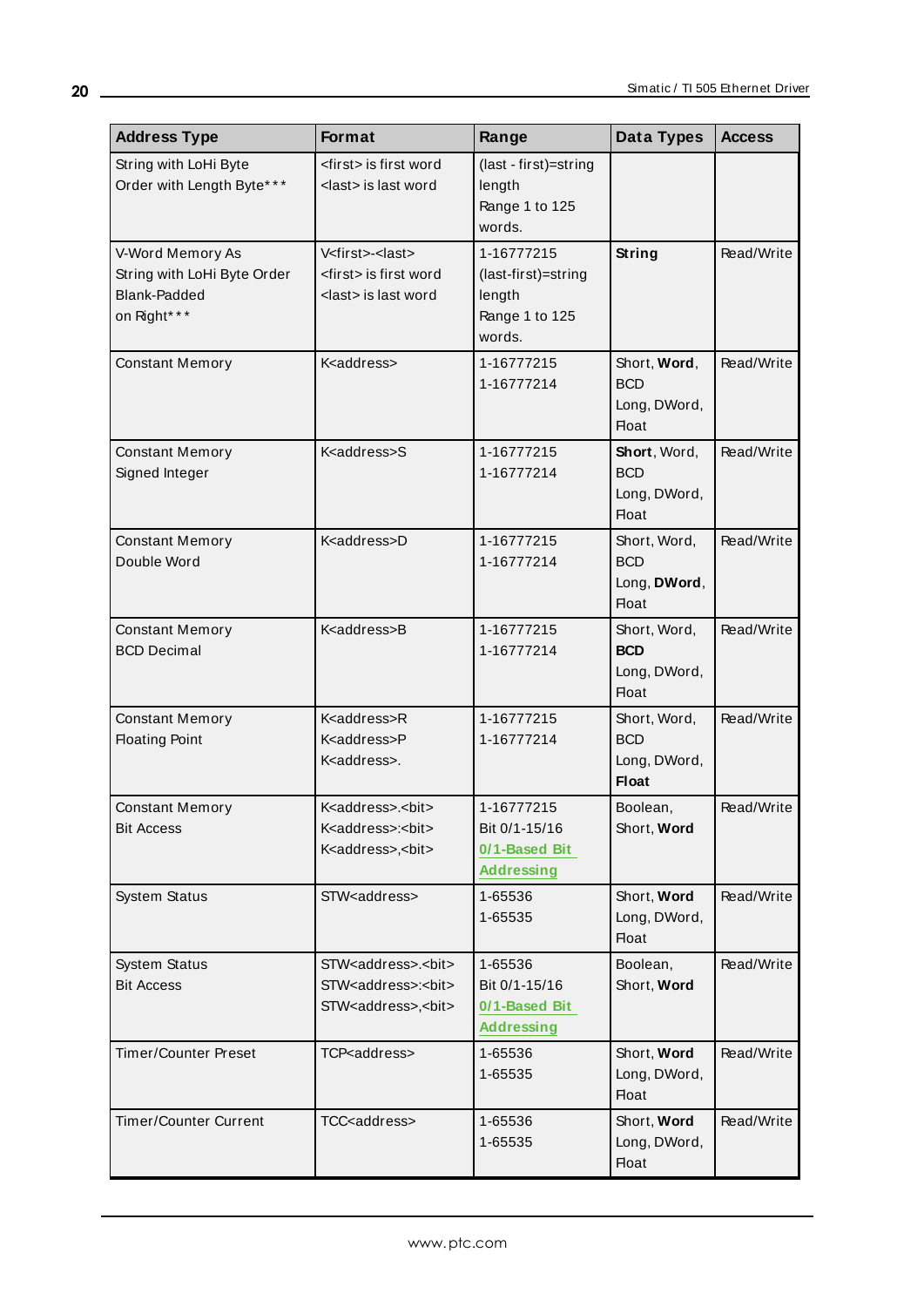| <b>Address Type</b> | <b>Format</b>                                                                                         | Range                       | Data Types                           | <b>Access</b> |
|---------------------|-------------------------------------------------------------------------------------------------------|-----------------------------|--------------------------------------|---------------|
| Drum Step Preset    | DSP <address></address>                                                                               | 1-65536<br>1-65535          | Short, Word<br>Long, DWord,<br>Float | Read/Write    |
| Drum Step Current   | DSC <address></address>                                                                               | 1-65536<br>1-65535          | Short, Word<br>Long, DWord,<br>Float | Read/Write    |
| Drum Count Preset** | DCP <drum>.<step><br/>DCP<drum>:<step><br/>DCP<drum>,<step></step></drum></step></drum></step></drum> | drum 1-65536<br>step $1-16$ | Short, Word                          | Read/Write    |
| Drum Current Count  | DCC <address></address>                                                                               | 1-65536<br>1-65535          | Short, Word<br>Long, DWord,<br>Float | Read Only     |

\* X, Y, and C memory types are supported on the 565 model controller by setting the TI565 checkbox in **[Com](#page-14-0)[munications](#page-14-0) Properties**.

\* \* DCPregisters must be accessed in groups of 16 words. Therefore, when writing to a DCPregister, the driver performs a read to obtain the current values of all 16-word values (DCP00001.01 - DCP00001.16). The driver modifies the one register that is being written to and sends the 16 values to the device. Since the driver performs this read/modify/write procedure, it could be possible for any one of the registers to change between the read and write transaction. The result would be a new value being written over by an older value. It is recommended that users write to another type of memory location (such as Vxxxxx). If using a ladder, transfer the value to a DCPregister. When model is set to CTI 2500, the read/modify/write procedure is not used because the driver uses Packed Task Code Protocol to write directly to the DCP drum and step specified by the address.

\* \* \* For more information, refer to **String [Support](#page-20-0)**.

# **Array Support**

<span id="page-20-0"></span>Non-Boolean addresses accept array notation. To view data as an array, append '[rows][cols]' to an address (e.g., V500 [2][2], V100 [12]).

# **String Support**

#### **Standard String**

The Simatic / TI 505 Ethernet Driver supports reading and writing Vregisters as an ASCII string. When using Vregisters for string data, each register will contain two bytes of ASCII data. The order of the ASCII data within a given register can be selected when the string is defined. The length of the string can be from 2 to 250 bytes and is entered in place of a bit number. The length must be entered as an even number. The byte order is specified by appending either a "H" or "L" to the address.

#### **Null Terminated**

This type of string is a Standard String with LoHi byte order that is null terminated at all times. This means the last byte will always be a null terminator, essentially losing one character place when compared to a Standard String with LoHi byte order.

#### **Length + String**

This type of string is also a Standard String with LoHi byte order except the MSB of the first word contains the desired length of the string to follow. This means one character place is lost when compared to a Standard String with LoHi byte order. Based on this length, a string is formed up to the maximum size set by the address range (such as (<last word> - <first word>) / 2 - 1 bytes). The maximum length of the string can vary between the length byte value and (<last word>-<first word>) / 2 - 1 bytes.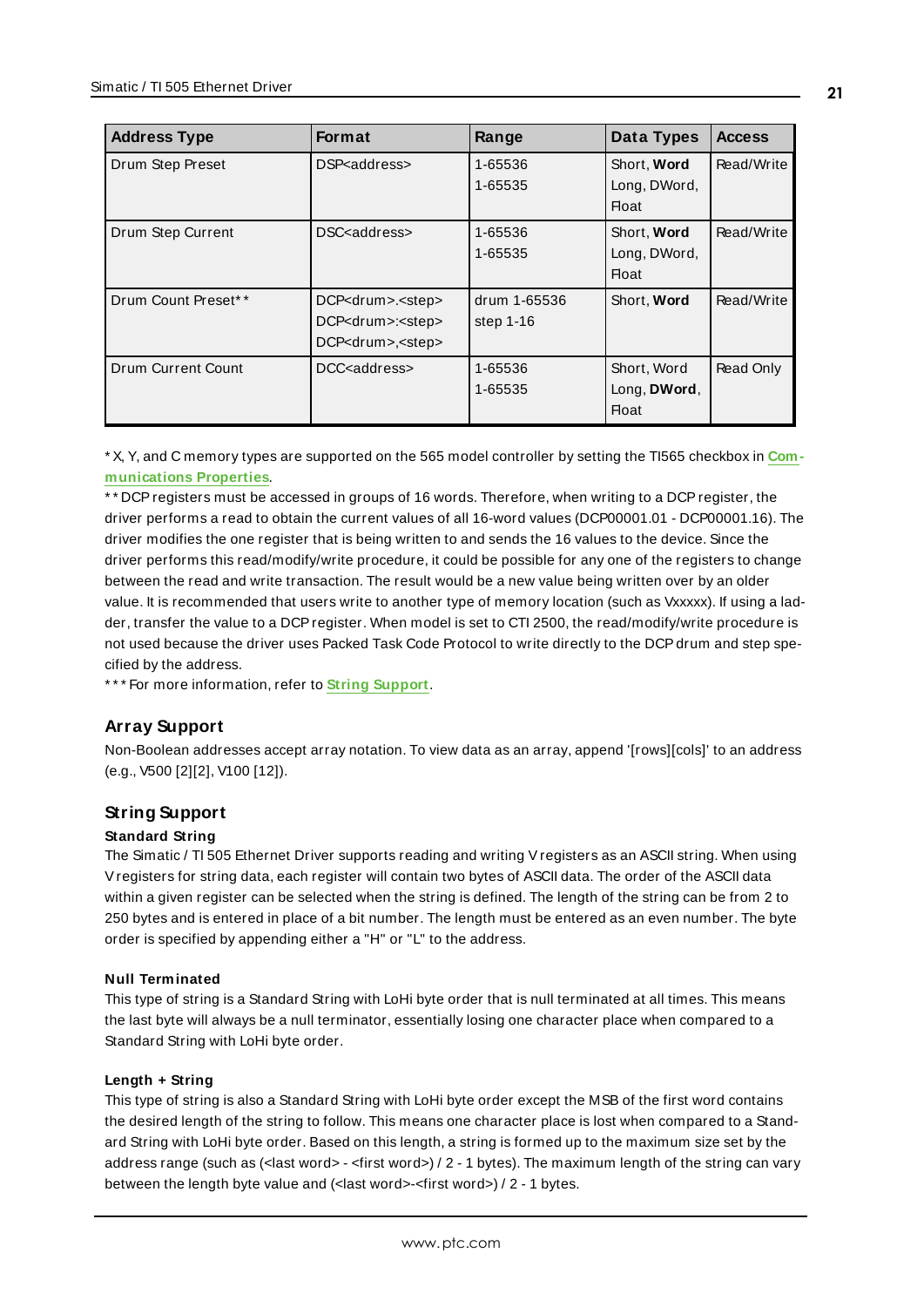**Note**: Any null terminators in the string can cut the length short of these maximum lengths. If a string to be written is less than this maximum length, it will be padded on the right with blank-spaces until all maximum bytes contain a non-NULL value.

#### **Blank-Padded on Right**

This type of string is a Standard String with LoHi byte order except the string length is always the maximum because the string is padded with blank spaces on the right until its length becomes the maximum (no NULLs). Recall the maximum length of the string is (<last word> - <first word>) / 2 bytes in the address. If a string to be written is less than this maximum length, it too will be padded on the right with blank-spaces until all maximum bytes contain a non-NULL value.

#### **Example 1: Standard String**

To address a string starting at V200 with a length of 50 bytes and HiLo byte order, enter V200.50H.

#### **Example 2: Standard String**

To address a string starting at V500 with a length of 38 bytes and LoHi byte order, enter V500.38L.

#### **Example 3: Null Terminated**

Given: V200/MSB = 'h' V200/LSB = 'e' V201/MSB = 'l' V201/LSB = 'l' V202/MSB = 'o'  $V202/LSB = ' '$ V203/MSB = 'w' V203/LSB = 'o' V204/MSB = 'r'  $V204/1$  SB = 'l' V205/MSB = 'd'

To address a null-terminated string starting at V200 with a length of 10 bytes and the memory data is as stated above:

V200-204C would read "hello wor".

**Note**: Only 9 characters can be displayed because the last is the null terminator.

#### **Example 4: Length Byte + String**

Given:  $V200/MSB = 0x04$ V200/LSB = 'e' V201/MSB = 'l' V201/LSB = 'l' V202/MSB = 'o' V202/LSB = ' '  $V203/MSB = 'w'$  $V203/LSB = 'o'$ V204/MSB = 'r' V204/LSB = 'l' V205/MSB = 'd'

To address a string with length byte information, starting at V200 and the memory data is as stated above:

**22**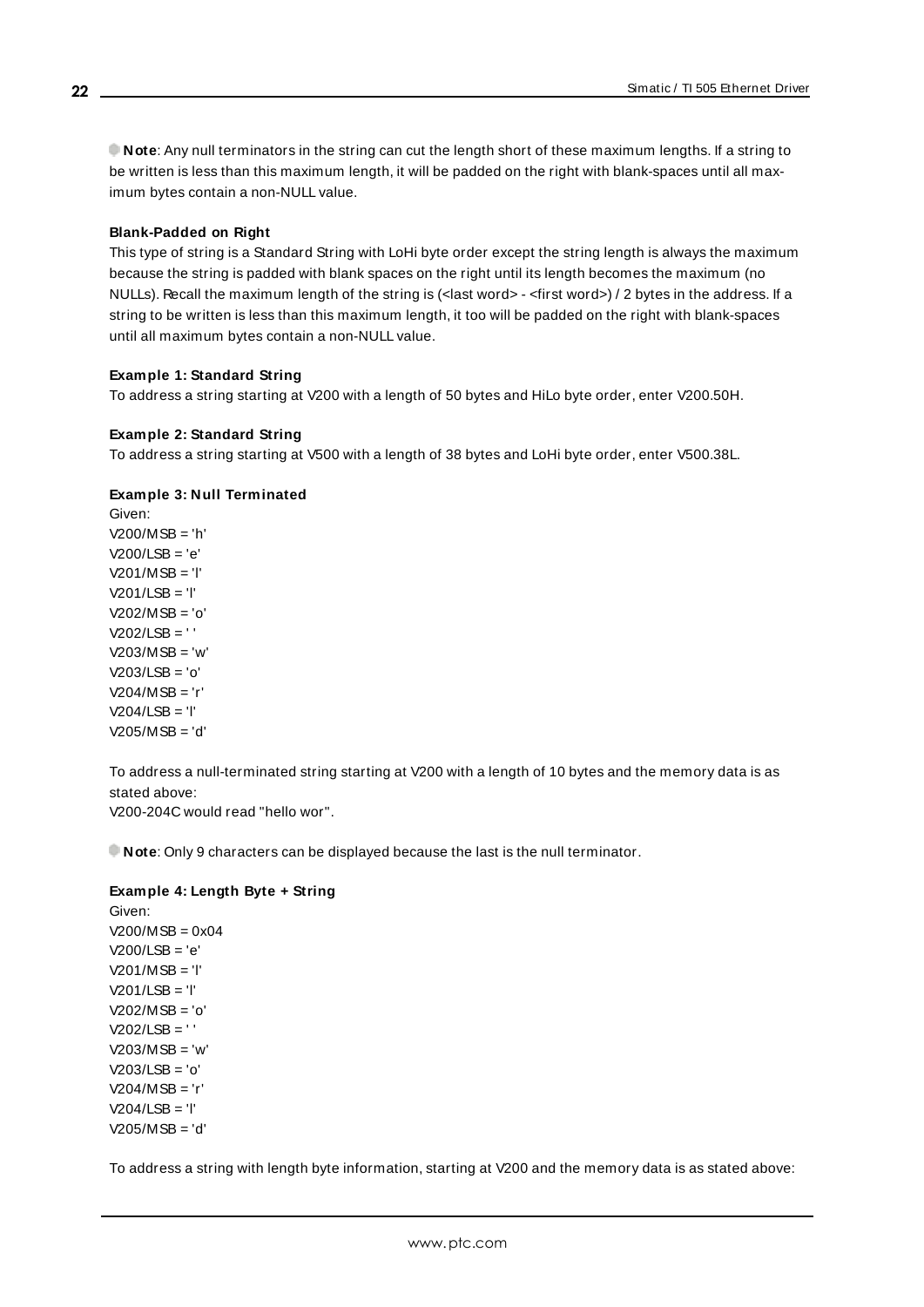V200-204P would read "ello".

**Note**: The length byte is 0x04 so only 4 characters are displayed. If the length byte were 0x07, V200-204P would read "ello wo".

#### **Example 5: Blank-Padded on Right**

Given: V200/MSB = 'h' V200/LSB = 'e' V201/MSB = 'l' V201/LSB = 'l' V202/MSB = 'o'  $V202/LSB = NULL$ V203/MSB = 'w' V203/LSB = 'o' V204/MSB = 'r' V204/LSB = 'l' V205/MSB = 'd'

To address a blank padded string starting at V200 with a length of 10 bytes and the memory data is as stated above:

V200-204 would read "hello".

**Note**: All 10 characters are displayed with the null-terminated string "hello" padded with 5 spaces to fill the 5 words.

To write "world" to this address, the memory data would look as follows:

V200/MSB = 'w' V200/LSB = 'o' V201/MSB = 'r' V201/LSB = 'l' V202/MSB = 'd' V202/LSB = ' ' V203/MSB = ' ' V203/LSB = ' '  $V204/MSB = ' '$  $V204/LSB = ' '$ V205/MSB = ' '

Since "world" is less than 10 characters in length, it is padded with blanks to become 10 characters in length.

#### **Packed Task Code Protocol**

The following address types, strings, and arrays are not supported under Packed Task Code Protocol. To increase efficiency, CAMP Protocol will be used instead.

Drum Count Preset (DCP) Discrete Input (X) Discrete Output (Y) Discrete Control (C or CR) Addresses greater than '30720' for Drum Step Preset (DSP) and Drum Step Current (DSC)

**Notes**: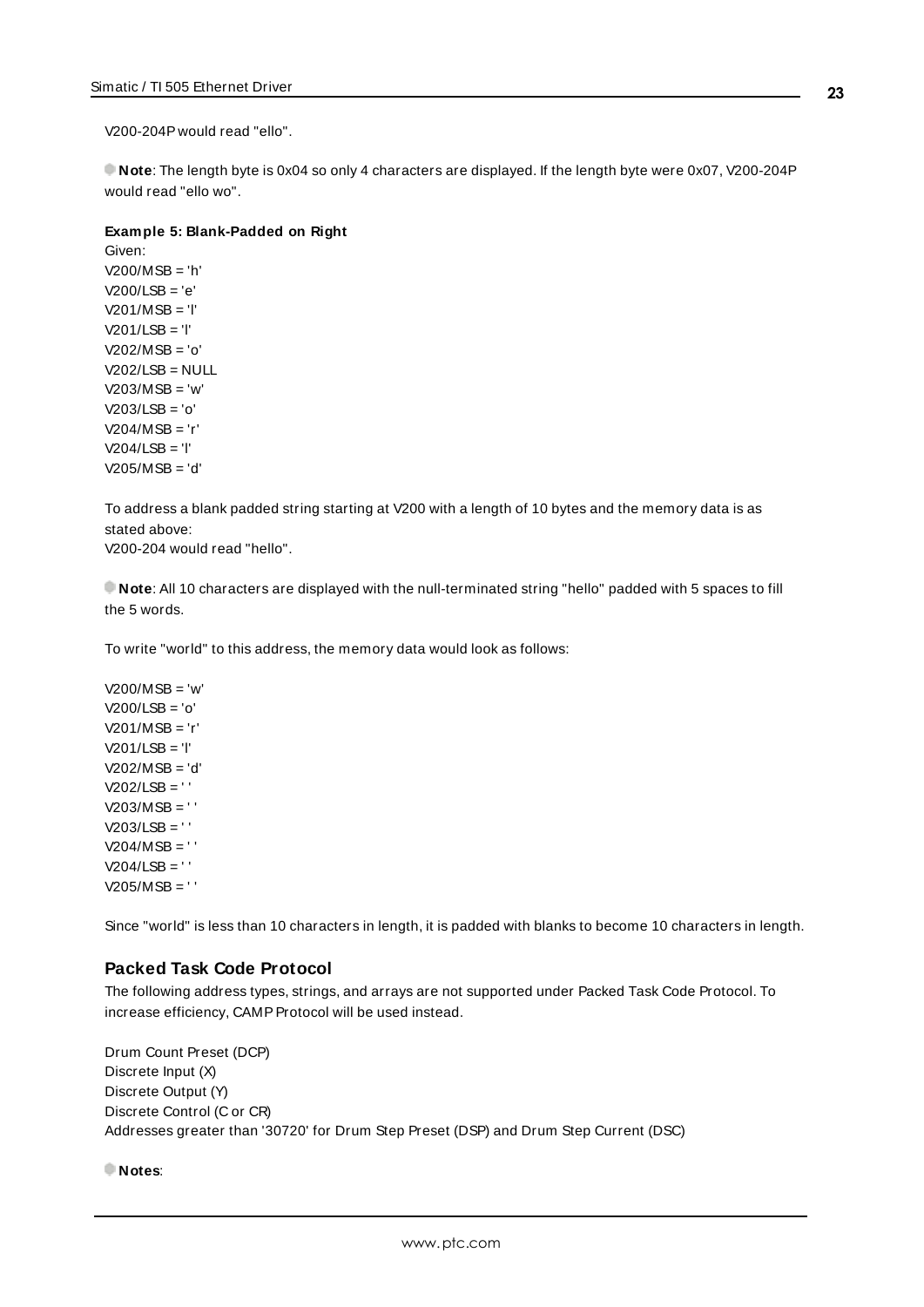- 1. Packed Task Code Protocol will be used for writing address types X, Y, and C.
- 2. If the TI565 option is selected in Communications Properties, Packed Task Code Protocol will be used for reading and writing the X, Y, and C address types independent of the 505 Protocol property.
- 3. Task Codes TC7F(Read Block) and TC5A (Write Block) are used.
- 4. When model is set to CTI 2500, the Packed Task Code protocol is used for reads and writes of DCP registers. This enables driver to support all firmware versions running in CTI 2500 series controllers.

# <span id="page-23-0"></span>**Status Words**

For all Status Words, Bit 1 is the Most Significant Bit (MSB) and Bit 16 is the Least Significant Bit (LSB) in order from left to right. Users can configure bit addressing to be 0-15 or 1-16 addressing, and can also set the driver to use 1 or 15 as the MSB (changing the bit referencing). For more information, refer to **[Addressing](#page-12-0) [Options](#page-12-0)**.

**Note:** Only addresses that are not used by the controller can be written.

| <b>Register</b> | <b>Description</b>                                                                                                                                                                                                                                                                                                                                                                                                                                                                                                | CP525 | CP545 | CP565 | <b>CTI</b><br>2500 |
|-----------------|-------------------------------------------------------------------------------------------------------------------------------------------------------------------------------------------------------------------------------------------------------------------------------------------------------------------------------------------------------------------------------------------------------------------------------------------------------------------------------------------------------------------|-------|-------|-------|--------------------|
| STW00001        | Non-Fatal errors<br>Bit 4, 1 = Password been entered<br>Bit 5, 1 = Password been entered and disabled<br>Bit 6, 1 = User program error*<br>Bit 7, $1 =$ Subroutine stack overflow<br>Bit $8, 1$ = Time of day clock failure<br>Bit 10 = Special function module communication error<br>Bit 11, 1 = Previous RLL instruction failed<br>Bit 12, 1 = I/O module failure or I/O module configuration<br>mismatch<br>Bit 13, 1 = Communication port failure<br>Bit 14, $1 =$ Scan overrun<br>Bit 15, $1 =$ Battery low | X     | X     | X     | X                  |
| STW00002        | Base Control Status. Each bit reflects the status of a<br>single base.<br>$0 =$ Status is good.<br>1 = Base is not present or has a problem.<br><b>Bit 1, Base 15</b><br>Bit 2, Base 14<br>Bit 3, Base 13<br>Bit 4, Base 12<br>Bit 5, Base 11<br>Bit 6, Base 10<br>Bit 7, Base 9<br>Bit 8, Base 8<br>Bit 9, Base 7<br>Bit 10, Base 6                                                                                                                                                                              | X     | X     | X     | x                  |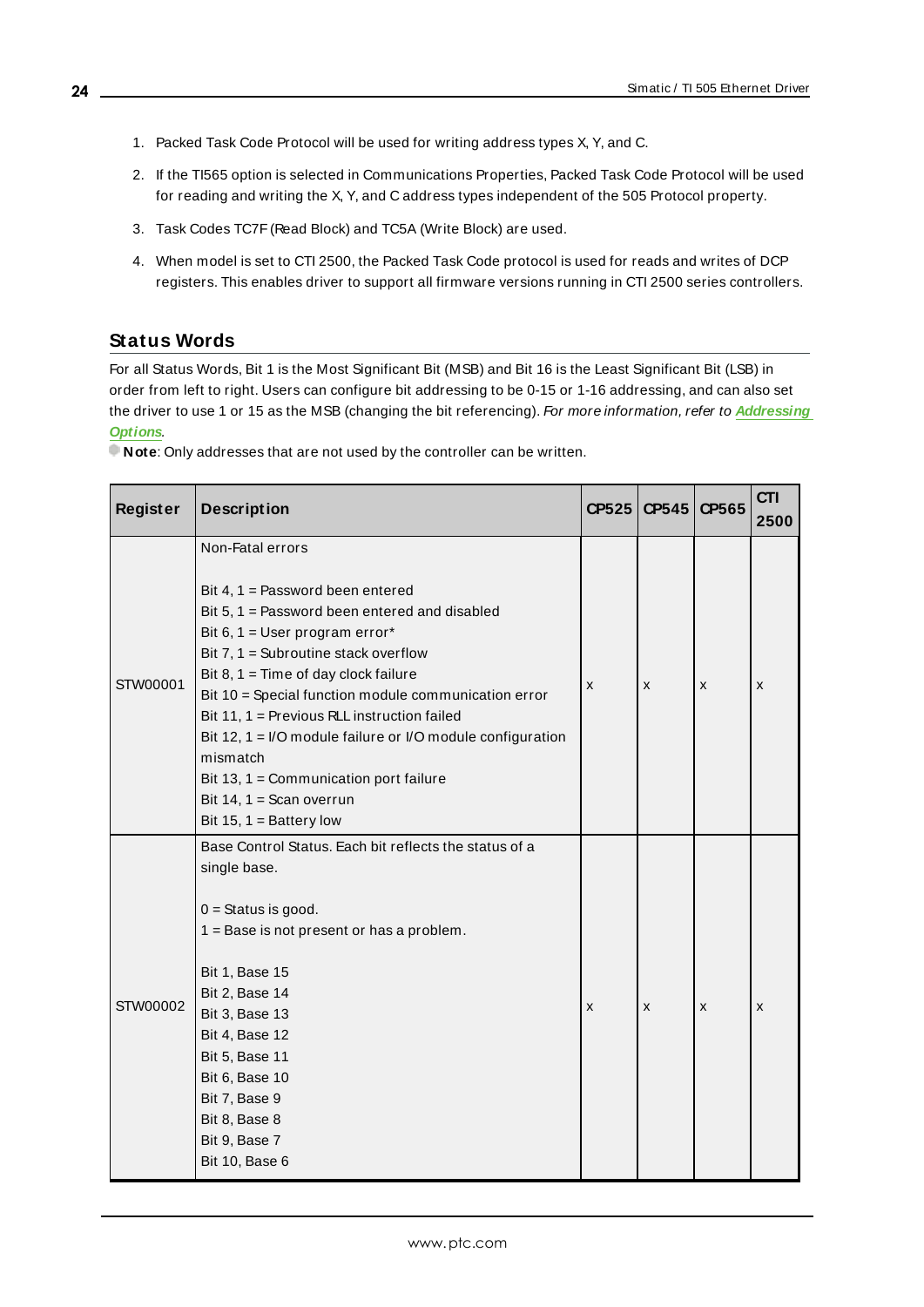| <b>Register</b>    | <b>Description</b>                                                                                                                                                                                                                                                                                                                                                                                                      |     | CP545<br>CP525 | CP565 | <b>CTI</b><br>2500 |
|--------------------|-------------------------------------------------------------------------------------------------------------------------------------------------------------------------------------------------------------------------------------------------------------------------------------------------------------------------------------------------------------------------------------------------------------------------|-----|----------------|-------|--------------------|
|                    | Bit 11, Base 5<br>Bit 12, Base 4<br>Bit 13, Base 3<br>Bit 14, Base 2<br>Bit 15, Base 1<br>Bit 16, Base 0                                                                                                                                                                                                                                                                                                                |     |                |       |                    |
| STW00003-<br>00009 | Profibus DP Server Status<br>Each bit is 0 if a server is present, or 1 if the server is<br>missing or failed.<br>STW03 Bit 1-16 server addresses 16-1<br>STW04 Bit 1-16 server addresses 32-17<br>X<br>X<br>STW05 Bit 1-16 server addresses 48-33<br>STW06 Bit 1-16 server addresses 64-49<br>STW07 Bit 1-16 server addresses 80-65<br>STW08 Bit 1-16 server addresses 96-81<br>STW09 Bit 1-16 server addresses 112-97 |     | X              | X     |                    |
| STW00010           | Contains the value of the previous dynamic scan time.                                                                                                                                                                                                                                                                                                                                                                   | X   | x              | X     | x                  |
| STW00011           | Indicates the status of the modules in the Local Base<br>(Base 0). Each bit indicates a module in a slot.<br>$0 = Good$<br>1 = Module not present or failed<br>Bit 1 - 16 = Module 16 - 1                                                                                                                                                                                                                               | X   | X              | X     | X                  |
| STW00012-<br>00026 | Status bits for modules in bases 1 - 15, STW012 = Base<br>1<br>Bit range is the same as for STW011.                                                                                                                                                                                                                                                                                                                     | X   | x              | x     | X                  |
| STW00027-<br>00138 | This range of Status Words apply to the Profibus DP<br>server channels if present. STW027 is server 1 STW138<br>is server 112.<br>Bit range is the same as for STW011.                                                                                                                                                                                                                                                  | x   | x              | x     | X                  |
| STW00139           | This Status Word provides a count of the discrete points<br>(X/Y or C) that are currently forced.                                                                                                                                                                                                                                                                                                                       | x   | X              | X     | x                  |
| STW00140           | This Status Word provides a count of the word points<br>(WX/WY) that are currently forced.                                                                                                                                                                                                                                                                                                                              | x   | x              | x     | x                  |
| STW00141-<br>00144 | Date, Time, and Day of Week                                                                                                                                                                                                                                                                                                                                                                                             | N/A | N/A            | N/A   | N/A                |
| <b>STW141</b>      | Bit 1-4, Year tens digit<br>Bit 5-8, Year units digit<br>Bit 9-12, Month tens digit<br>Bits 13-16, Month units                                                                                                                                                                                                                                                                                                          | X   | x              | х     | X                  |
| <b>STW142</b>      | Bit 1-4, Day - Tens digit<br>Bit 5-8, Day - Units digit<br>Bit 9-12, Hour - Tens digit                                                                                                                                                                                                                                                                                                                                  | X   | X              | х     | X                  |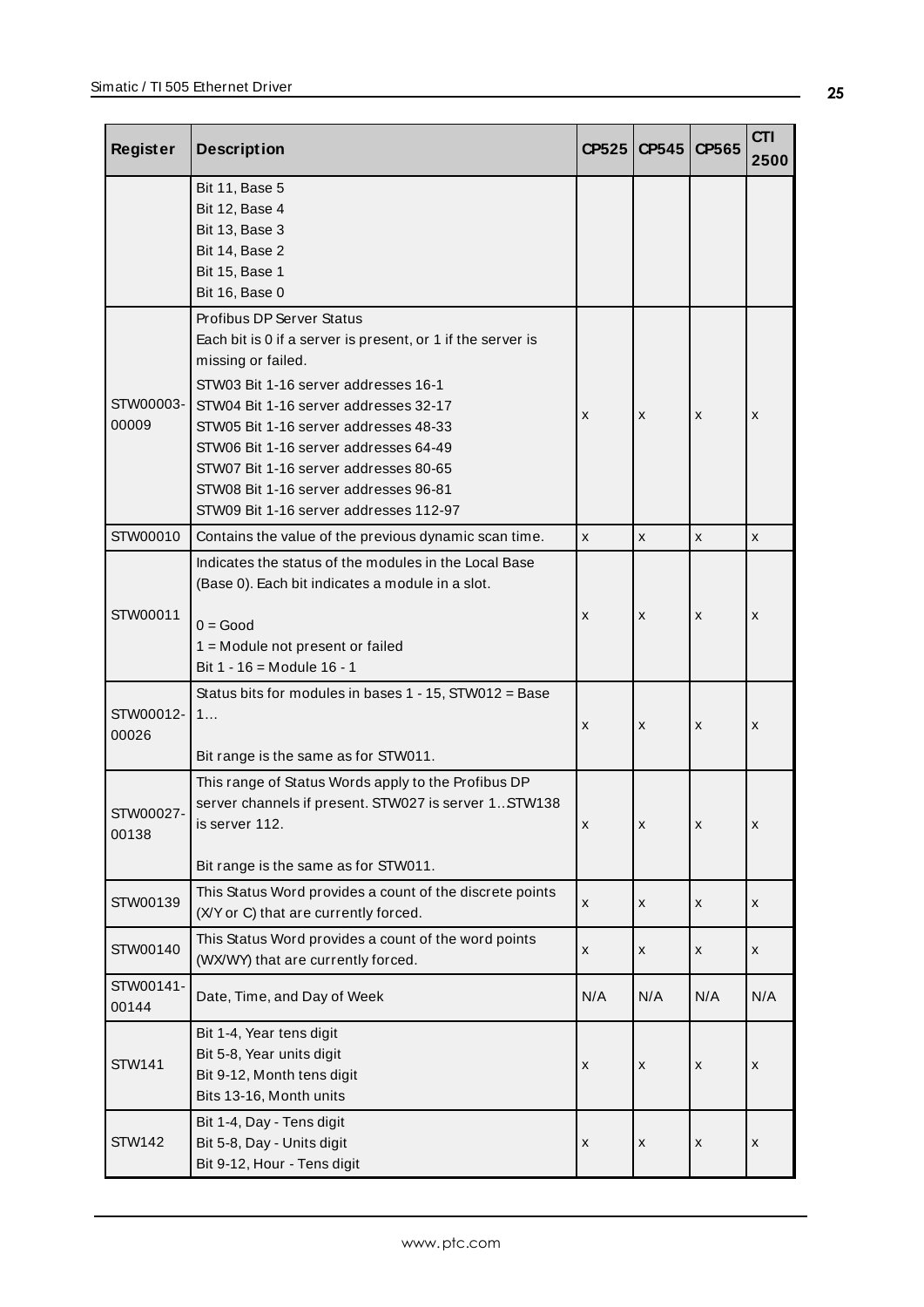| <b>Register</b>    | <b>Description</b>                                                                                                                                                                                                                                                                                                                                                                                                                                                                                                                                                                                                                                                                                                                   | CP525              | CP545 | CP565              | <b>CTI</b><br>2500 |
|--------------------|--------------------------------------------------------------------------------------------------------------------------------------------------------------------------------------------------------------------------------------------------------------------------------------------------------------------------------------------------------------------------------------------------------------------------------------------------------------------------------------------------------------------------------------------------------------------------------------------------------------------------------------------------------------------------------------------------------------------------------------|--------------------|-------|--------------------|--------------------|
|                    | Bit 13-16, Hour - Units digit                                                                                                                                                                                                                                                                                                                                                                                                                                                                                                                                                                                                                                                                                                        |                    |       |                    |                    |
| <b>STW143</b>      | Bit 1-4, Minute - Tens digit<br>Bit 5-8, Minute - Units digit<br>X<br>x<br>X<br>Bit 9-12, Seconds - Tens digit<br>Bit 13-16, Seconds - Units digit                                                                                                                                                                                                                                                                                                                                                                                                                                                                                                                                                                                   |                    |       | x                  |                    |
| <b>STW144</b>      | Bit 1-4, Seconds - Tenths digit<br>Bit 5-8, Seconds - Hundredths digit<br>X<br>x<br>Bit 9-12, Not used - Always 0<br>Bit 13-16, Day of the week                                                                                                                                                                                                                                                                                                                                                                                                                                                                                                                                                                                      |                    |       | x                  | x                  |
| STW00145           | Receive Error Counts                                                                                                                                                                                                                                                                                                                                                                                                                                                                                                                                                                                                                                                                                                                 | $\pmb{\mathsf{x}}$ | X     | $\pmb{\mathsf{x}}$ | X                  |
| STW00146           | <b>Timeout Counts</b>                                                                                                                                                                                                                                                                                                                                                                                                                                                                                                                                                                                                                                                                                                                | X                  | x     | X                  | x                  |
| STW00147           | This Status Word records the number of times that the<br>Profibus-DP servers have failed to respond to a request<br>X<br>x<br>х<br>from the Series 505 or CTI 2500 CPU since the most<br>recent restart.                                                                                                                                                                                                                                                                                                                                                                                                                                                                                                                             |                    |       | x                  |                    |
| STW00148           | This Status Word records the number of times that the<br>Profibus-DP I/O channel has experienced a loss of token<br>X<br>x<br>X<br>since the most recent restart.                                                                                                                                                                                                                                                                                                                                                                                                                                                                                                                                                                    |                    |       | X                  |                    |
| STW00149-<br>00160 | Reserved                                                                                                                                                                                                                                                                                                                                                                                                                                                                                                                                                                                                                                                                                                                             |                    | N/A   | N/A                | N/A                |
| STW00161           | Special Function Processor Fatal Error<br>Bit $1, 1 = ROM error$<br>Bit $2, 1 = RAM$ error<br>Bit 3, $1 =$ Operating system error<br>X<br>x<br>Bit 4, 1 = Invalid control block encountered<br>Bit 5, 1 = Diagnostic failure<br>Bit $7, 1 = S$ Memory is inconsistent<br>Bit $8 =$ Special function program received from RLL is<br>invalid                                                                                                                                                                                                                                                                                                                                                                                          |                    | x     | X                  |                    |
| STW00162           | Special Function Processor Non-Fatal Errors<br>Bit 1, 1 = Port 1 communication error**<br>Bit $3, 1$ = Port overrun error<br>Bit 4, 1 = Analog alarm overrun error<br>Bit $5, 1$ = Cyclic special function programs overrun error<br>Bit $6, 1$ = Normal special function program queue is full<br>Bit $7, 1$ = Priority special function program queue is full<br>Bit 8, $1 =$ Cyclic special function program queue is full<br>Bit $9, 1 =$ Loop calculation error<br>Bit 10, 1 = Analog alarm calculation error<br>Bit 11, 1 = Control block disabled<br>Bit 12, 1 = Attempt to execute undefined special function<br>program or subroutine<br>Bit 13, 1 = Attempt to invoke restricted special function<br>program or subroutine | X                  | x     | х                  | x                  |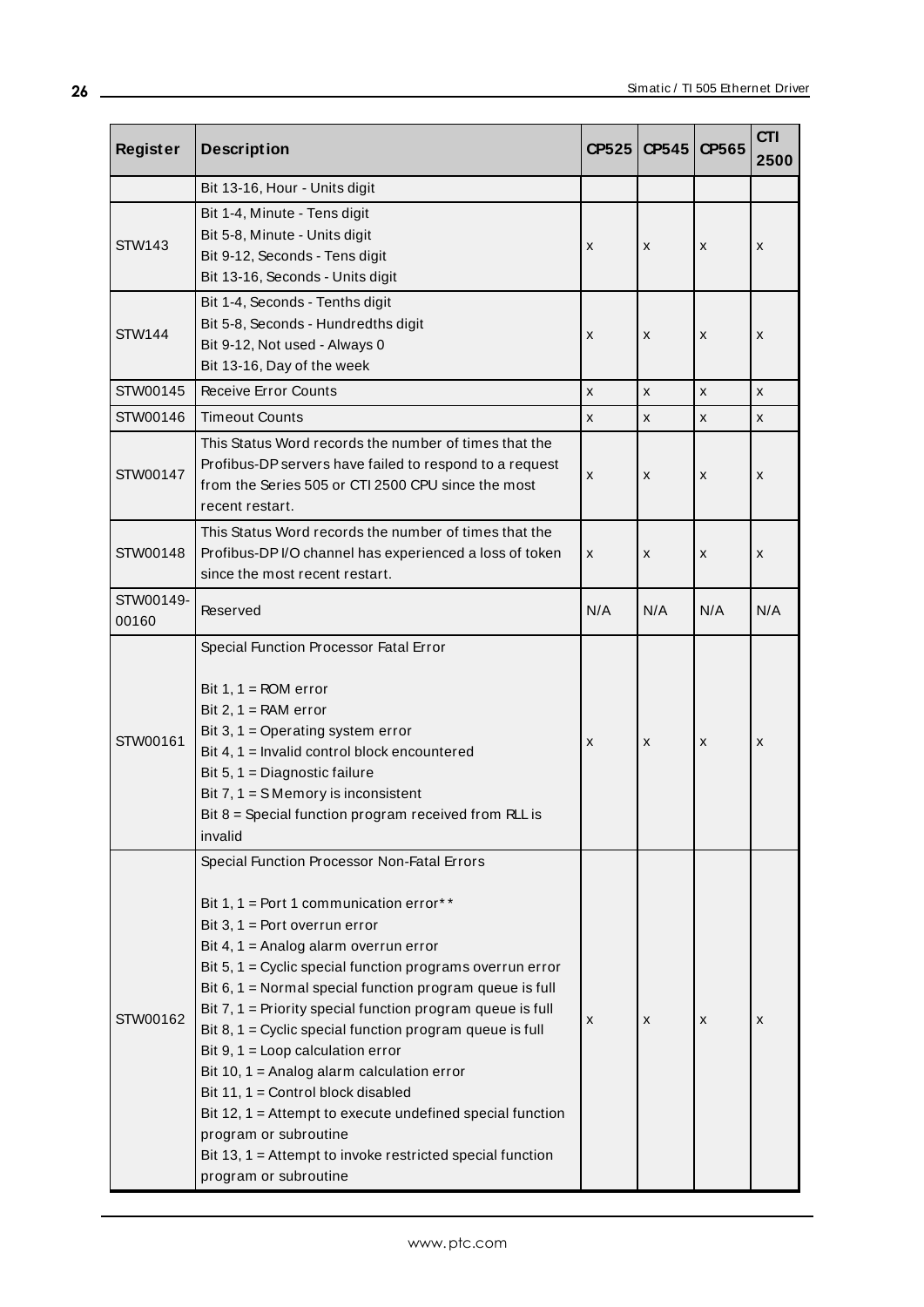| <b>Register</b>    | <b>Description</b>                                                                                                                                                                                                                                                                                                                                                                                                                                                    | CP525 | CP545 | CP565 | <b>CTI</b><br>2500 |
|--------------------|-----------------------------------------------------------------------------------------------------------------------------------------------------------------------------------------------------------------------------------------------------------------------------------------------------------------------------------------------------------------------------------------------------------------------------------------------------------------------|-------|-------|-------|--------------------|
| STW00163           | Contains the number of the ladder subroutine that caused<br>the stack overflow                                                                                                                                                                                                                                                                                                                                                                                        | x     | X     | x     | X                  |
| STW00164-<br>00165 | Contains the source RLL checksum (32 Bit integer)                                                                                                                                                                                                                                                                                                                                                                                                                     | x     | X     | x     | X                  |
| STW00166-<br>00167 | Contains the compiled RLL checksum (32 Bit integer)                                                                                                                                                                                                                                                                                                                                                                                                                   | x     | X     | x     | X                  |
| STW00168           | Dual RBC Status<br>Bit 1-16 are bases 15-0<br>For each Bit:<br>$0 =$ Dual RBC present and good<br>$1 =$ Error or single RBC                                                                                                                                                                                                                                                                                                                                           | x     | x     | x     | x                  |
| STW00169-<br>00175 | Not used                                                                                                                                                                                                                                                                                                                                                                                                                                                              | X     | X     | x     | X                  |
| STW00176           | Dual Power Supply Status<br>Bit 1-16 are bases 15-0<br>For each Bit:<br>0 = Dual power supply present and good<br>$1 =$ Error or single power supply                                                                                                                                                                                                                                                                                                                  | x     | x     | x     | x                  |
| STW00177-<br>00183 | Not used                                                                                                                                                                                                                                                                                                                                                                                                                                                              |       | X     | x     | X                  |
| STW00184           | Module Mismatch Indicator<br>Bit $1, 1$ = Module mismatch error<br>Bit $5-8$ = Indicates the number of the base with the error                                                                                                                                                                                                                                                                                                                                        | x     | X     | x     | X                  |
| STW00185-<br>00190 | Not used                                                                                                                                                                                                                                                                                                                                                                                                                                                              | x     | X     | X     | X                  |
| STW00191           | Serial Port Print Status                                                                                                                                                                                                                                                                                                                                                                                                                                              | N/A   | N/A   | N/A   | х                  |
| STW00192           | Discrete Execution Scan Time - The time spent on the last<br>scan                                                                                                                                                                                                                                                                                                                                                                                                     | x     | x     | x     | X                  |
| STW00193-<br>199   | Not used                                                                                                                                                                                                                                                                                                                                                                                                                                                              | x     | x     | x     | X                  |
| STW00200           | User Program Error Cause (associated with Bit 6 of<br>STW001). Codes are as follows:<br>$0 = No error$<br>1 = Reference to an application that is not installed***<br>2 = Attempted to unlock a flag that is not held by an applic-<br>ation***<br>3 = Mismatched lock/unlock instructions***<br>4 = Subroutine nesting level exceeded<br>$5 =$ Table overflow<br>$6$ = Attempted to call a non-existent subroutine<br>7 = VMEbus access failed due to a bus error*** | x     | x     | x     | x                  |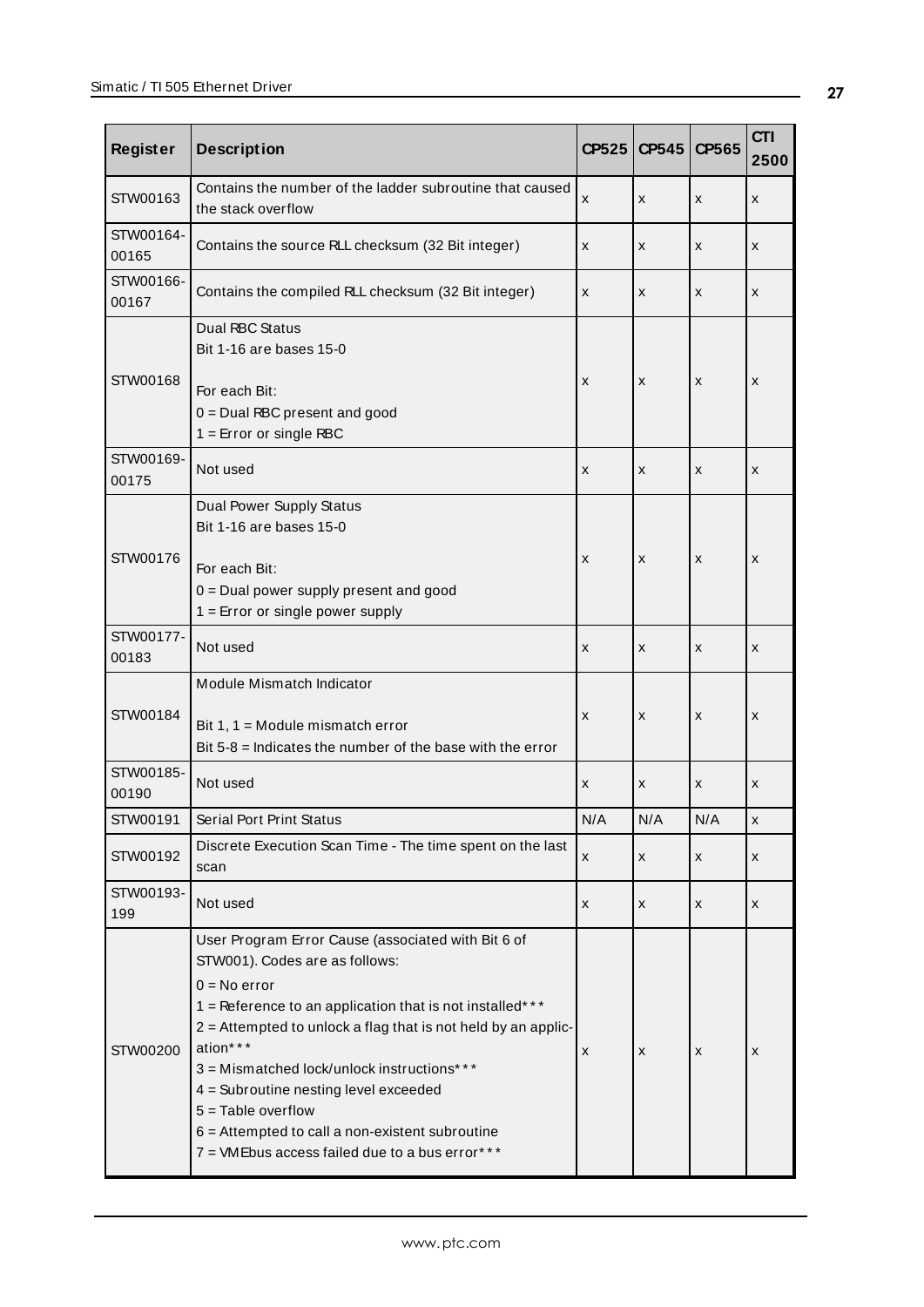| Register           | <b>Description</b>                                                                                                                                                                                                                                                                                                                                                                                                                                            |             | CP525<br>CP545 | CP565 | <b>CTI</b><br>2500 |
|--------------------|---------------------------------------------------------------------------------------------------------------------------------------------------------------------------------------------------------------------------------------------------------------------------------------------------------------------------------------------------------------------------------------------------------------------------------------------------------------|-------------|----------------|-------|--------------------|
|                    | 8 = Special function program has not been compiled or<br>does not exist<br>9 = Special function program has been disabled<br>10 = Special function program type is restricted or cyclic<br>11 = Special function program or subroutine is being<br>edited<br>12 = Special function program or subroutine is being<br>executed by an interrupt task<br>13 = User-scheduled fast loop is not configured<br>14 = User-scheduled fast loop is disabled            |             |                |       |                    |
| STW00201           | First Scan Flags<br>Bit $1, 1$ = First Run Mode scan or single scan after compile<br>Bit 2, 1 = First Run Mode scan or single scan after Pro-<br>gram Mode<br>Bit 3, $1 =$ First Run Mode scan after transition from Hold<br>Mode<br>Bit $9, 1$ = First scan after battery bad power-up restart<br>Bit 10, 1 = First scan after battery good power-up restart<br>Bit 11, 1 = First scan after compile restart<br>Bit 12, 1 = First scan after partial restart | X           | X              | x     | x                  |
| STW00202-<br>00205 | Not used                                                                                                                                                                                                                                                                                                                                                                                                                                                      | x           | x              | x     | x                  |
| STW00206-<br>00207 | U-Memory checksum C0 (32-bit integer)                                                                                                                                                                                                                                                                                                                                                                                                                         | x           | x              | x     | N/A                |
| STW00208-<br>00209 | U-Memory Checksum C1 (32 bit integer)                                                                                                                                                                                                                                                                                                                                                                                                                         | x           | x              | x     | N/A                |
| STW00210           | Base Poll Enable Flags<br>Bit 1-16 are bases 15-0<br>For each Bit:<br>$0 =$ Base cannot be polled<br>$1 = Base can be pulled$                                                                                                                                                                                                                                                                                                                                 | x<br>X<br>x |                |       | x                  |
| STW00211-<br>00217 | Profibus Poll Enable Flags<br>Each bit is 1 if the server is defined and enabled.<br>STW211 Bit 1-16 server addresses 16-1<br>STW212 Bit 1-16 server addresses 32-17<br>STW213 Bit 1-16 server addresses 48-33<br>STW214 Bit 1-16 server addresses 64-49<br>STW215 Bit 1-16 server addresses 80-65<br>STW216 Bit 1-16 server addresses 96-81<br>STW217 Bit 1-16 server addresses 112-97                                                                       | X           | X              | x     | x                  |
| STW00218           | Not used                                                                                                                                                                                                                                                                                                                                                                                                                                                      | X           | X              | x     | x                  |
| STW00219           | <b>RLL Task Overrun</b>                                                                                                                                                                                                                                                                                                                                                                                                                                       | x           | x              | x     | N/A                |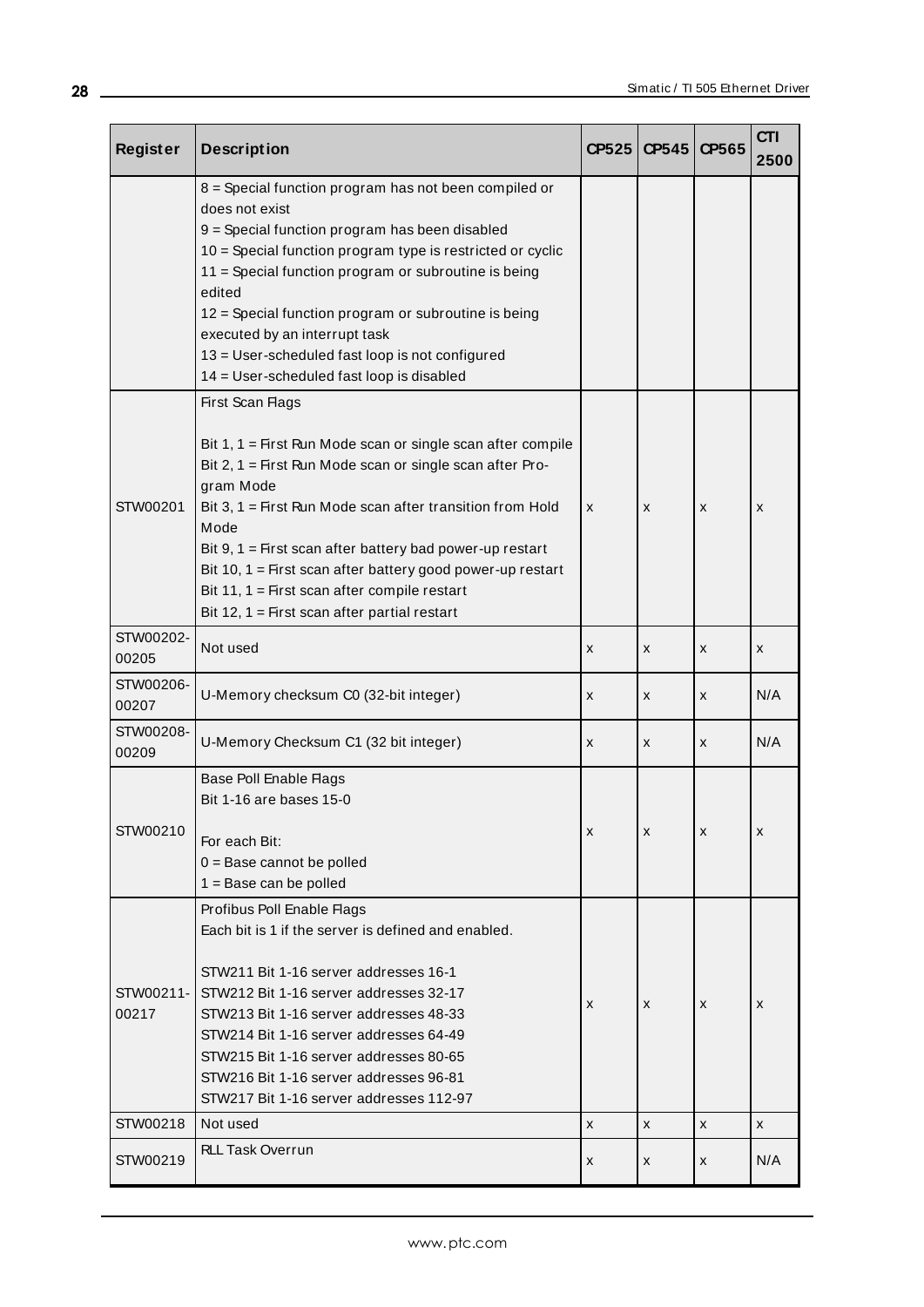| <b>Register</b>      | <b>Description</b>                                                                                                                                                                                                                                                                                                                                                                                                                                                   | CP525        | <b>CP545</b> | CP565 | <b>CTI</b><br>2500 |
|----------------------|----------------------------------------------------------------------------------------------------------------------------------------------------------------------------------------------------------------------------------------------------------------------------------------------------------------------------------------------------------------------------------------------------------------------------------------------------------------------|--------------|--------------|-------|--------------------|
|                      | Bit 1, Task 1: 0 = Good, 1 = Task scan cycle overrun<br>Bit 2, Task 2: 0 = Good, 1 = Task scan cycle overrun                                                                                                                                                                                                                                                                                                                                                         |              |              |       |                    |
| STW00220             | Interrupting Slots in Local Base<br>Bit 1-16 are slots 16-1<br>For each Bit:<br>1 = Interrupt request active at module located in this slot                                                                                                                                                                                                                                                                                                                          | X            | x            | N/A   | N/A                |
| STW00221             | Module Interrupt Request Count                                                                                                                                                                                                                                                                                                                                                                                                                                       | $\mathsf{x}$ | x            | N/A   | N/A                |
| STW00222             | Spurious Interrupt Count                                                                                                                                                                                                                                                                                                                                                                                                                                             | N/A          | N/A          | X     | N/A                |
| STW00223-<br>00224   | Binary Time of Day (32 bit integer)                                                                                                                                                                                                                                                                                                                                                                                                                                  | X            | x            | X     | X                  |
| STW00225             | Binary Relative Day (with 1/1/1984 being day 0)                                                                                                                                                                                                                                                                                                                                                                                                                      | X            | x            | X     | X                  |
| STW00226             | Time of Day Status<br>Bit $1, 1$ = Current time is prior to time reported in the last<br>task 1 RLL scan<br>Bit 2-9, Reserved<br>Bit 10, $1 =$ Time is valid<br>Bit 11, 1 = Time synchronization is over a network<br>Bit 12-13, Time Resolution<br>X<br>X<br>X<br>$00 = .001$ second<br>$01 = .01$ second<br>$02 = .1$ second<br>$03 = 1$ second<br>Bit 14, 1 = Time synchronization error<br>Bit 15, 1 = No time synchronization input for the time<br>transmitter |              |              | X     |                    |
| STW00227-<br>00228   | <b>Bus Error Access Address</b>                                                                                                                                                                                                                                                                                                                                                                                                                                      | N/A          | N/A          | X     | N/A                |
| STW00229-<br>00230   | Bus Error Program Offset                                                                                                                                                                                                                                                                                                                                                                                                                                             | N/A          | N/A          | X     | N/A                |
| STW0231<br>STW00232- | Profibus DP I/O Status<br>Bit $1, 1 = DP$ in operate state<br>Bit $2, 1 = DP$ in clear state<br>Bit $3, 1$ = Error: Unable to download configuration to the<br>Profibus interface<br>Bit $4, 1$ = Error: Unable to retrieve server diagnostics from<br>the interface<br>Bit 5, $1 = DP$ bus error<br>Bit 16, $1 = DP$ I/O bus system is not configured<br>Profibus I/O Diagnostics Status<br>Each bit is 1 if the server signals a diagnostic that has not           | X            | x            | х     | x                  |
| 00238                | been read by an RSD RLL instruction.                                                                                                                                                                                                                                                                                                                                                                                                                                 | X            | x            | х     | x                  |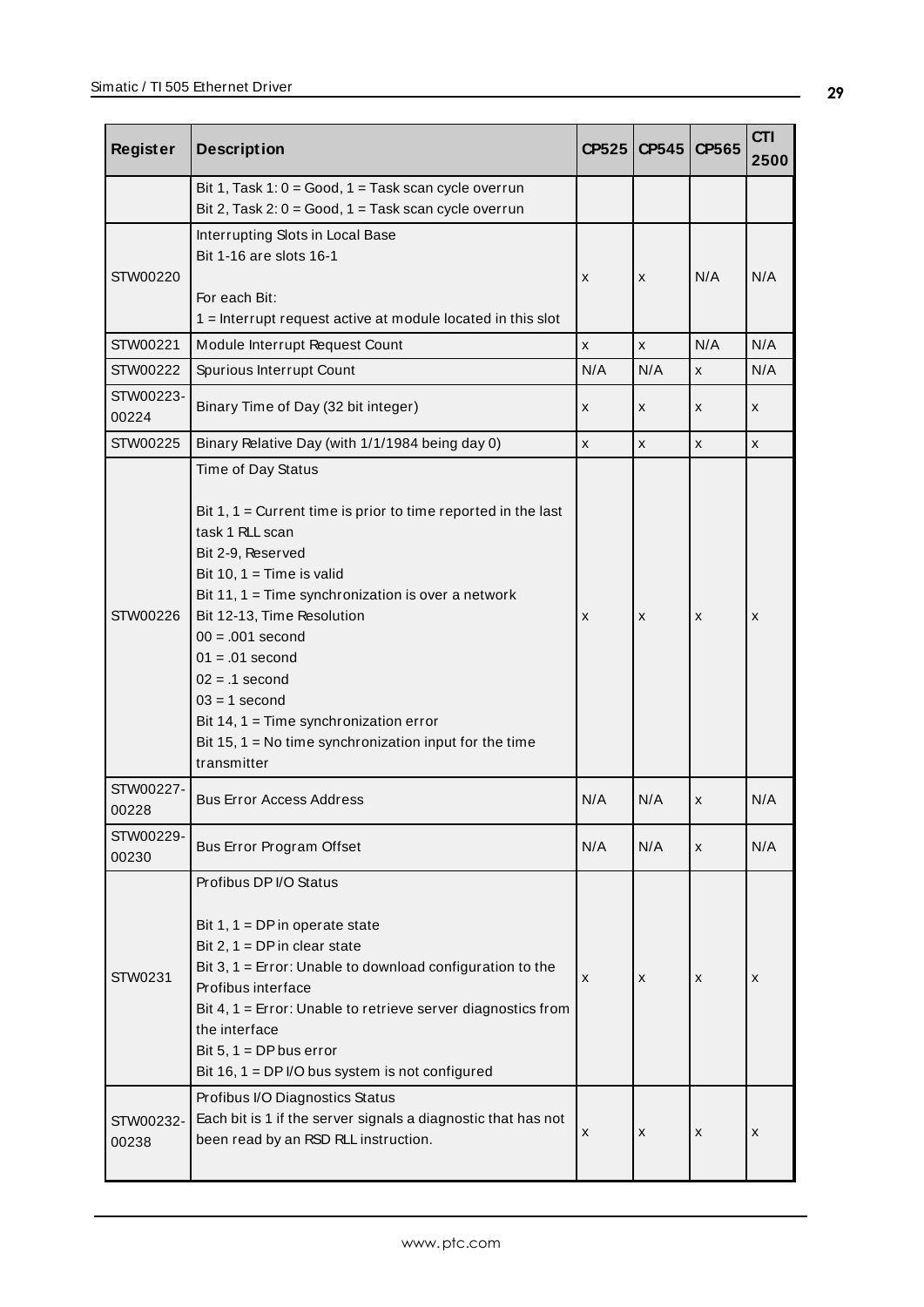| Register           | <b>Description</b>                                                                                                                                                                                                                                                                                                                                                                | <b>CP525</b>      | CP545 | CP565 | <b>CTI</b><br>2500 |
|--------------------|-----------------------------------------------------------------------------------------------------------------------------------------------------------------------------------------------------------------------------------------------------------------------------------------------------------------------------------------------------------------------------------|-------------------|-------|-------|--------------------|
|                    | STW232 Bit 1-16 server addresses 16-1<br>STW233 Bit 1-16 server addresses 32-17<br>STW234 Bit 1-16 server addresses 48-33<br>STW235 Bit 1-16 server addresses 64-49<br>STW236 Bit 1-16 server addresses 80-65<br>STW237 Bit 1-16 server addresses 96-81<br>STW238 Bit 1-16 server addresses 112-97                                                                                |                   |       |       |                    |
| STW00239-<br>00240 | Source Special Function Program/Subroutine Checksum                                                                                                                                                                                                                                                                                                                               | x                 | x     | X     | X                  |
| STW00241-<br>00242 | Compiled Special Function Program/Subroutine Check-<br>sum                                                                                                                                                                                                                                                                                                                        | x                 | x     | X     | X                  |
| STW00243           | Reserved                                                                                                                                                                                                                                                                                                                                                                          | N/A               | N/A   | N/A   | X                  |
| STW00244           | <b>Additional Control Status Flags</b><br>Bit 1, Controller Mode $0 = Program$ Mode, 1 = Run Mode<br>Bit 2, Scan Mode $0 = \text{Variable}, 1 = \text{Fixed}$<br>Bit 3, User Program Source $0 = Ram$ , $1 = Hash$<br>Bit 4, Ethernet Port Link Status 1 = Connected<br>Bit 5, TCP/IP Network Status 1 = Operational<br>Bit 6, Duplicate IP Address Status 1 = Duplicate Detected | N/A               | N/A   | N/A   | x                  |
| STW00245           | <b>Additional Controller Error Status</b><br>Bit $1, 1$ = Fatal error present<br>Bit 2, Reserved<br>Bit 3, 1 = One or more remote bases are not com-<br>municating                                                                                                                                                                                                                | N/A<br>N/A<br>N/A |       | x     |                    |
| STW00246           | Fatal Error Code. This contains the fatal error code when<br>a fatal error is present.                                                                                                                                                                                                                                                                                            | N/A               | N/A   | N/A   | X                  |
| STW00247-<br>00257 | <b>CTI Support Diagnostics</b>                                                                                                                                                                                                                                                                                                                                                    | N/A               | N/A   | N/A   | x                  |
| STW00259           | <b>Product Serial Number</b>                                                                                                                                                                                                                                                                                                                                                      | N/A               | N/A   | N/A   | X                  |
| STW00260           | Firmware Major Release Number                                                                                                                                                                                                                                                                                                                                                     | N/A               | N/A   | N/A   | x                  |
| STW00261           | Firmware Minor Release Number                                                                                                                                                                                                                                                                                                                                                     | N/A               | N/A   | N/A   | x                  |
| STW00262-<br>00298 | <b>CTI Support Diagnostics</b>                                                                                                                                                                                                                                                                                                                                                    | N/A               | N/A   | N/A   | x                  |
| STW00299           | Peak Scan Time                                                                                                                                                                                                                                                                                                                                                                    | N/A               | N/A   | N/A   | x                  |
| STW00300-<br>454   | <b>CTI Support Statistics</b>                                                                                                                                                                                                                                                                                                                                                     | N/A               | N/A   | N/A   | x                  |
| STW00455-<br>00469 | Remote Base Receive Errors. This contains the number of<br>times that the controller encountered an error reading<br>the response message from the remote base.<br>N/A<br>N/A<br>STW 455 corresponds to remote base 1.<br>STW 456 - STW 469 correspond to remote bases 2 - 15.                                                                                                    |                   | N/A   | X     |                    |

<u> 1989 - Johann Barn, mars ann an t-Amhain Aonaich an t-Aonaich an t-Aonaich an t-Aonaich an t-Aonaich ann an t-</u>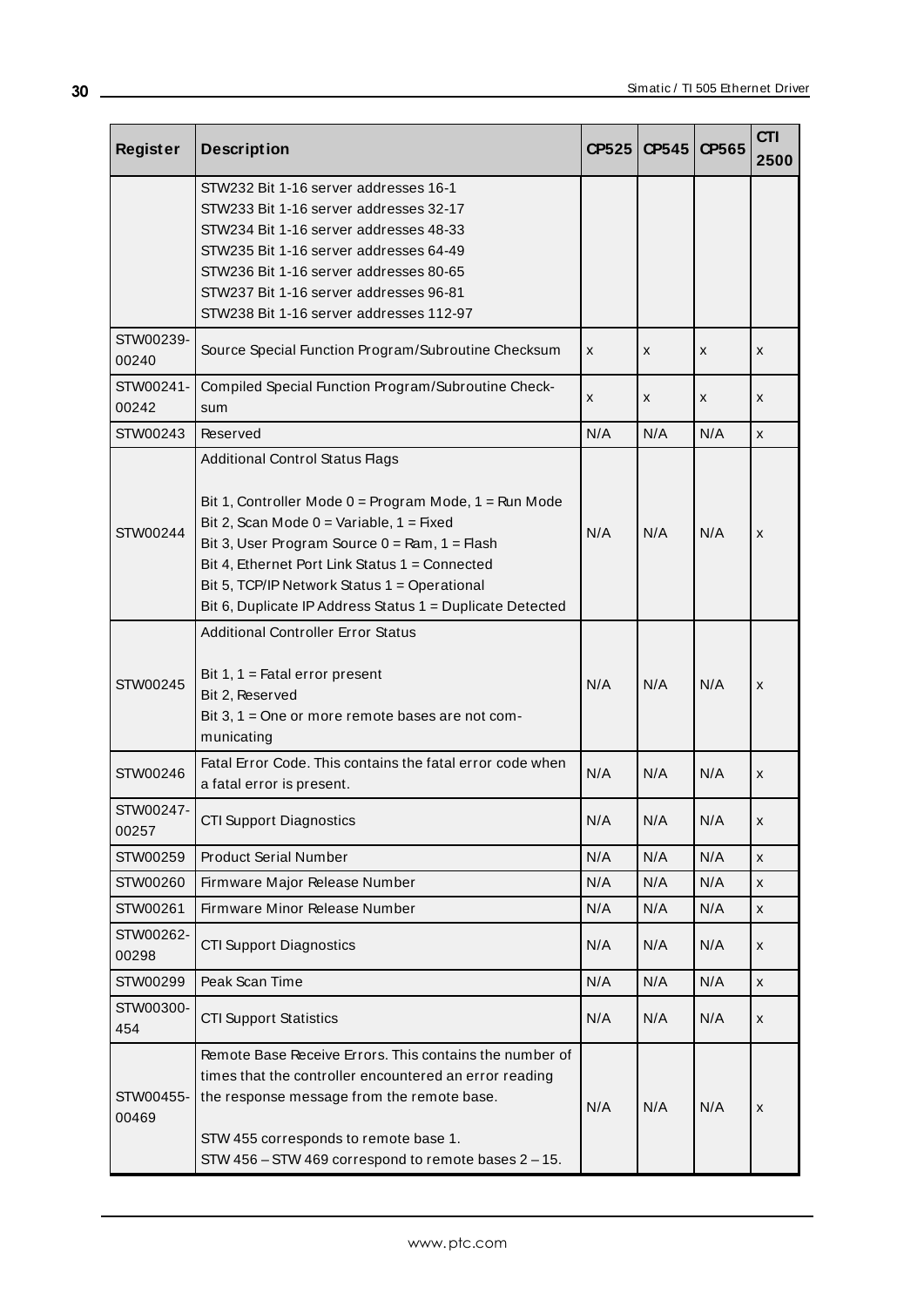| <b>Register</b>    | <b>Description</b>                                                                                                                                                                                                                                                                                               | CP525             | CP545 | CP565                     | CTI<br>2500               |
|--------------------|------------------------------------------------------------------------------------------------------------------------------------------------------------------------------------------------------------------------------------------------------------------------------------------------------------------|-------------------|-------|---------------------------|---------------------------|
| STW00470           | Not used                                                                                                                                                                                                                                                                                                         | N/A               | N/A   | N/A                       | $\mathsf{x}$              |
| STW00471-<br>00485 | Abnormal Logoff Count – Remote Base 1 - 15. This con-<br>tains the number of times that the controller stopped com-<br>municating with the remote base due to communications<br>errors or response timeouts.<br>STW 471 corresponds to remote base 1.<br>STW 472 – STW 485 correspond to remote bases $2 - 15$ . | N/A<br>N/A<br>N/A |       | $\boldsymbol{\mathsf{x}}$ |                           |
| STW00486           | N/A<br>Not used                                                                                                                                                                                                                                                                                                  |                   | N/A   | N/A                       | $\boldsymbol{\mathsf{x}}$ |
| STW00487-<br>00501 | Timeout Count – Remote Base 1 – 15. This contains the<br>number of times that the base failed to respond to a<br>request from the controller within the specified time.<br>STW 487 corresponds to remote base 1.<br>STW 488 – STW 501 correspond to remote bases 2 – 15.                                         | N/A               | N/A   | N/A                       | X                         |

\* For more information, refer to the register "STW200".

\* \* Not used by the CTI 2500.

<span id="page-30-0"></span>\* \* \* This is only for CP575.

# **Alarm Addressing**

The driver supports the following addresses. The default data type for each address type is indicated in **bold**.

**Note**: The actual number of addresses available for of each type depends on the PLC's configuration. If the driver finds at runtime that an address is not present in the device, it will post an error message and remove the tag from its scan list.

| <b>Address Type</b>     | <b>Format</b>                            | Range                  | Data Types   | <b>Access</b> |
|-------------------------|------------------------------------------|------------------------|--------------|---------------|
| Alarm Status (V) Flags  | AVF <address></address>                  | 1-65536                | Word         | Read/Write    |
| Alarm Status (V)        | AVF <address>. <br/>bit&gt;</address>    | 1-65536                | Boolean,     | Read/Write    |
| Flag Bit Access*        | AVF < address>: < bit>                   | Bit 0/1-15/16          | Word         |               |
|                         | AVF < address>, < bit<                   | 0/1-Based Bit Address- |              |               |
|                         |                                          | ing                    |              |               |
| Alarm Control (C) Flags | ACF <address></address>                  | 1-65535                | <b>DWord</b> | Read/Write    |
| Alarm Control (C)       | ACF <address>. &lt; bit&lt;</address>    | 1-65535                | Boolean,     | Read/Write    |
| Flag Bit Access**       | ACF <address>:<br/>&gt;bit&gt;</address> | Bit 0/1-31/32          | <b>DWord</b> |               |
|                         | ACF <address>,<br/>bit&gt;</address>     | 0/1-Based Bit Address- |              |               |
|                         |                                          | ing                    |              |               |
| Alarm PV High Alarm     | APVH <address></address>                 | 1-65535                | Float        | Read/Write    |
| Alarm PV Low Alarm      | APVL <address></address>                 | 1-65535                | <b>Float</b> | Read/Write    |
| Alarm Process Variable  | APV <address></address>                  | 1-65535                | <b>Float</b> | Read/Write    |
| Alarm High Limit        | AHA <address></address>                  | 1-65535                | <b>Float</b> | Read/Write    |
| Alarm Low Limit         | ALA <address></address>                  | 1-65535                | <b>Float</b> | Read/Write    |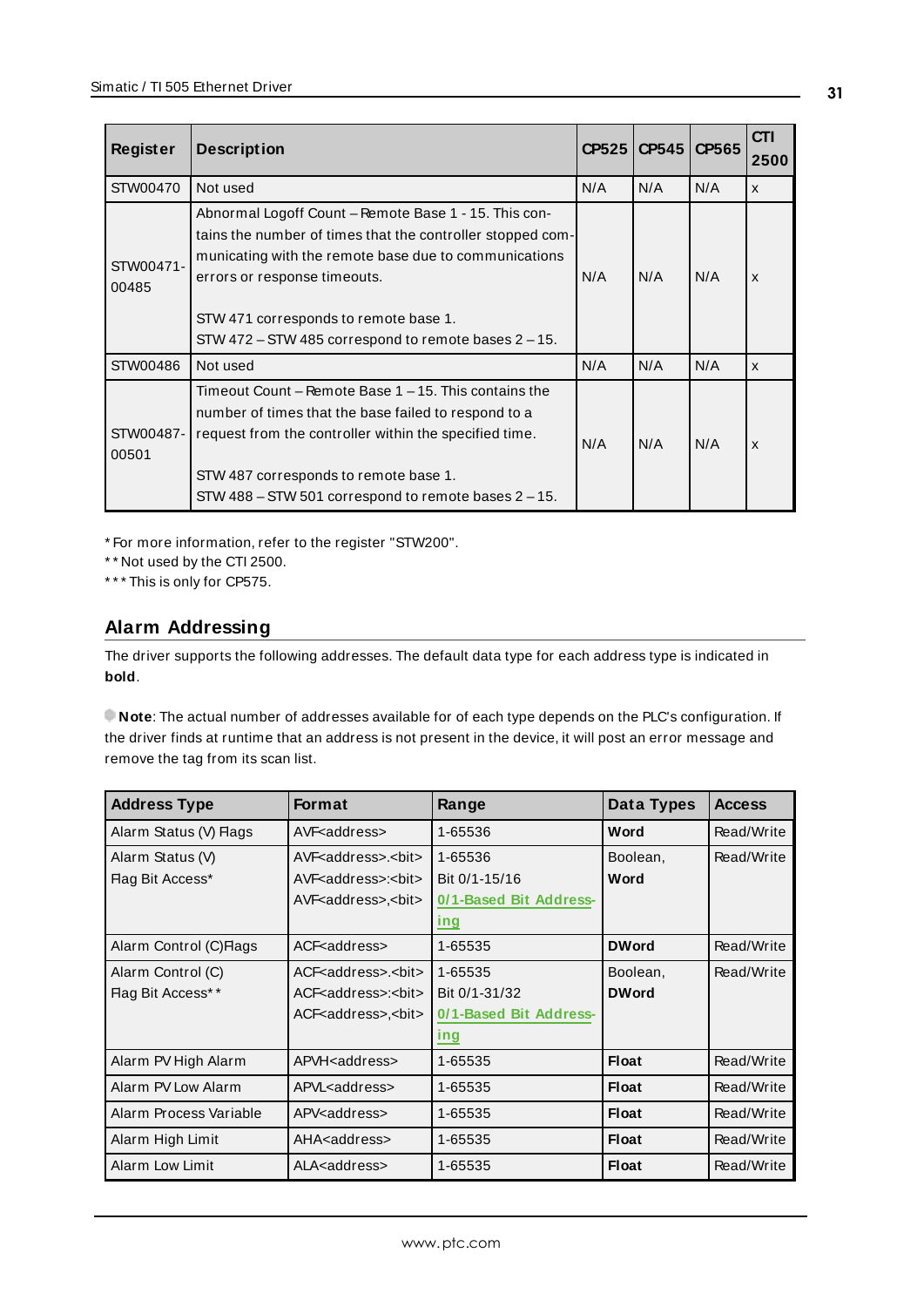| <b>Address Type</b>                    | Format                    | Range   | Data Types   | <b>Access</b> |
|----------------------------------------|---------------------------|---------|--------------|---------------|
| Alarm Orange<br><b>Deviation Alarm</b> | AODA <address></address>  | 1-65535 | <b>Float</b> | Read/Write    |
| Alarm Yellow<br><b>Deviation Alarm</b> | AYDA <address></address>  | 1-65535 | <b>Float</b> | Read/Write    |
| Alarm Sample Rate                      | ATS <address></address>   | 1-65535 | <b>Float</b> | Read/Write    |
| Alarm Setpoint                         | ASP <address></address>   | 1-65535 | <b>Float</b> | Read/Write    |
| Alarm Error                            | AERR <address></address>  | 1-65535 | <b>Float</b> | Read Only     |
| Alarm High High<br>Alarm Limit         | AHHA <address></address>  | 1-65535 | <b>Float</b> | Read/Write    |
| Alarm Low Low<br>Alarm Limit           | ALLA <address></address>  | 1-65535 | <b>Float</b> | Read/Write    |
| Alarm Rate of<br>Change Alarm          | ARCA <address></address>  | 1-65535 | <b>Float</b> | Read/Write    |
| Alarm Setpoint High Limit              | ASPH <address></address>  | 1-65535 | <b>Float</b> | Read/Write    |
| Alarm Setpoint Low Limit               | ASPL <address></address>  | 1-65535 | <b>Float</b> | Read/Write    |
| Alarm Alarm<br>Deadband                | AADB <address></address>  | 1-65535 | <b>Float</b> | Read/Write    |
| Alarm Raw High<br>Alarm Limit          | AHAR <address></address>  | 1-65536 | Word         | Read/Write    |
| Alarm Raw Low<br>Alarm Limit           | ALAR <address></address>  | 1-65536 | Word         | Read/Write    |
| Alarm Raw Process Vari-<br>able        | APVR <address></address>  | 1-65536 | Word         | Read/Write    |
| Alarm Raw Orange Devi-<br>ation        | AODAR <address></address> | 1-65536 | Word         | Read/Write    |
| Alarm Raw<br><b>Yellow Deviation</b>   | AYDAR <address></address> | 1-65536 | Word         | Read/Write    |
| Alarm Raw Setpoint                     | ASPR <address></address>  | 1-65536 | Word         | Read/Write    |
| Alarm Raw<br>Alarm Deadband            | ADBR <address></address>  | 1-65536 | Word         | Read/Write    |
| Alarm Raw Error                        | AERRR <address></address> | 1-65536 | Word         | Read Only     |
| Alarm Raw High-High<br>Alarm Limit     | AHHAR <address></address> | 1-65536 | Word         | Read/Write    |
| Alarm Raw Low-Low<br>Alarm Limit       | ALLAR <address></address> | 1-65536 | Word         | Read/Write    |
| Alarm Raw Setpoint<br>Low Limit        | ASPLR <address></address> | 1-65536 | Word         | Read/Write    |
| Alarm Raw Setpoint<br>High Limit       | ASPHR <address></address> | 1-65536 | Word         | Read/Write    |
| Alarm MSW Alarm<br>C Flags             | ACFH <address></address>  | 1-65536 | Word         | Read/Write    |
| Alarm LSW Alarm<br>C Flags             | ACFL <address></address>  | 1-65536 | Word         | Read/Write    |

<u> 1980 - Johann Barn, mars ann an t-Amhain Aonaich an t-Aonaich an t-Aonaich ann an t-Aonaich ann an t-Aonaich</u>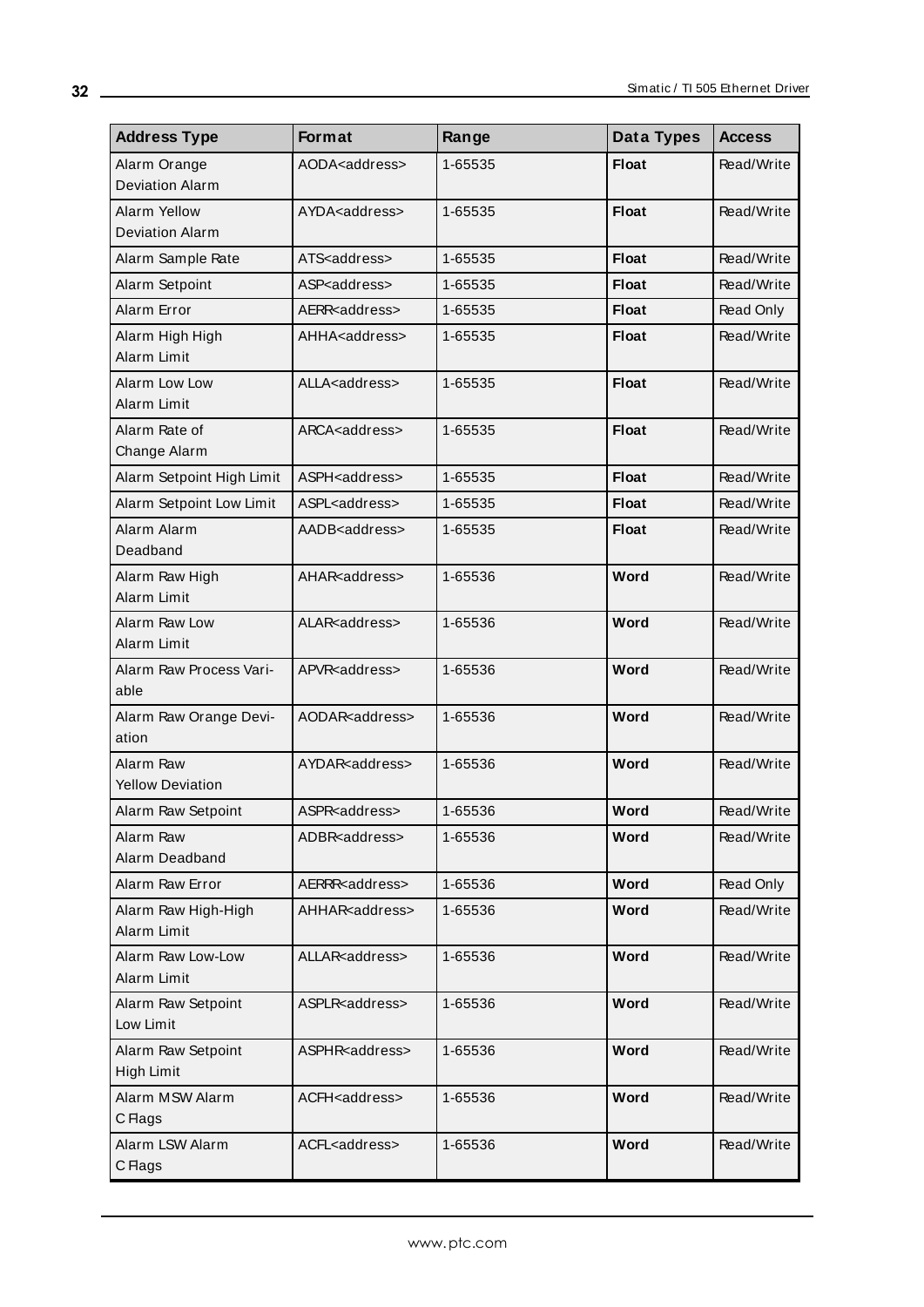| <b>Address Type</b> | <b>Format</b>            | Range       | Data Types | <b>Access</b>    |
|---------------------|--------------------------|-------------|------------|------------------|
| Alarm ACK Flag      | AACK <address></address> | $1 - 65536$ | Word       | <b>Read Only</b> |

\* For more information, refer to **AVF Bit [Definitions](#page-32-0)**.

\* \* For more information, refer to **ACF Bit [Definitions](#page-33-0)**.

### **Array Support**

Non-Boolean addresses accept array notation. To view data as an array, append '[rows][cols]' to an address. For example, V500 [2][2], V100 [12].

### **Packed Task Code Protocol**

The following address types and arrays are not supported under Packed Task Code Protocol. CAMP Protocol will be used instead.

Alarm Control (C) Flags (ACF) Alarm Raw High Alarm Limit (AHAR) Alarm Raw Low Alarm Limit (ALAR) Alarm Raw Process Variable (APVR) Alarm Raw Orange Deviation (AODAR) Alarm Raw Yellow Deviation (AYDAR) Alarm Raw Setpoint (ASPR) Alarm Raw Alarm Deadband (ADBR) Alarm Raw Error (AERRR) Alarm Raw High-High Alarm Limit (AHHAR) Alarm Raw Low-Low Alarm Limit (ALLAR) Alarm Raw Setpoint Low Limit (ASPLR) Alarm Raw Setpoint High Limit (ASPHR)

# <span id="page-32-0"></span>**AVF Bit Definitions**

#### **Analog Alarm Variable Flag Data Element Format**

The server default settings are shown in **bold**.

| M <sub>SB</sub> |             | <b>CD</b><br>ᄓᇰ |             |  |
|-----------------|-------------|-----------------|-------------|--|
| <b>ABCD</b>     | <b>EFGH</b> | IJKL            | <b>MNOP</b> |  |

The AVF bit has the following format.

V/W, **X**/Y

V=0-based bit addressing. Bit 0 is MSB.

W=1-based bit addressing. Bit 1 is MSB (Simatic 505 documentation).

**X=0-based bit addressing. Bit 0 is LSB.**

Y=1-based bit addressing. Bit 1 is LSB.

| l Element | <b>AVF Bit</b> | <b>Description</b>             |
|-----------|----------------|--------------------------------|
| l A       | 0/1, 15/16     | 1=Enable alarm $*$             |
| lв        | 1/2, 14/15     | 1=Disable alarm*               |
| l c       | 2/3, 13/14     | $1 = PV$ is in high-high alarm |
| l D       | 3/4, 12/13     | $1 = PV$ is in high alarm      |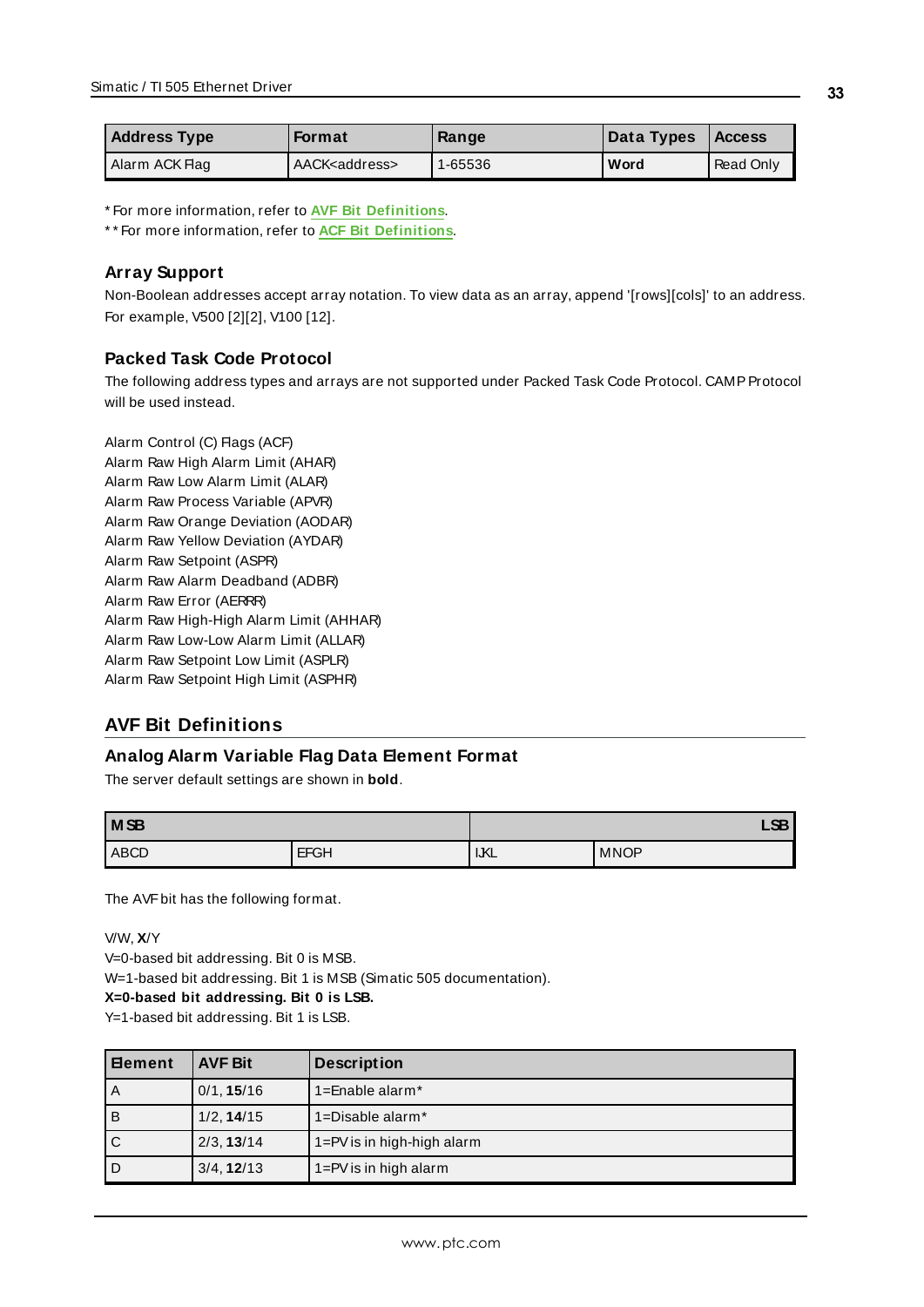| <b>Element</b> | <b>AVF Bit</b> | <b>Description</b>                |
|----------------|----------------|-----------------------------------|
| l E            | 4/5, 11/12     | $1 = PV$ is in low alarm          |
| $\vert$ F      | 5/6, 10/11     | $1 = PV$ is in low-low alarm      |
| G              | 6/7, 9/10      | 1=PV is in yellow deviation alarm |
| lн             | 7/8, 8/9       | 1=PV is in orange deviation alarm |
| $\vert$ 1      | 8/9, 7/8       | 1=PV is in rate of change alarm   |
| ل              | 9/10, 6/7      | 1=Broken transmitter alarm        |
| K              | 10/11, 5/6     | 1=Analog alarm is overrunning     |
| l L            | 11/12, 4/5     | 1=Alarm is enabled**              |
| M              | 12/13, 3/4     | Not used, set to 0                |
| N              | 13/14, 2/3     | Not used, set to 0                |
| $\circ$        | 14/15, 1/2     | Not used, set to 0                |
| P              | 15/16, 0/1     | Not used, set to 0                |

\* Elements A and B are write-only triggers. Writing 1 to the triggers sets the mode. The mode (or status) is reported in Element L (Bit 12).

\* \* If a word is selected for the analog alarm V-flags, element L is written as bit 12 is written. If a C or Yis selected, bit 12 (element L) is not used.

**Note**: If an analog alarm is programmed and not disabled, the controller will begin to monitor the programmed variables as soon as the controller is placed in RUN mode.

# <span id="page-33-0"></span>**ACF Bit Definitions**

# **Analog Alarm Control Flag Data Element Format**

The server default settings are shown in **bold**.

| MSB         |             |            |             |      |             |      | <b>CD</b><br>ᅜ |
|-------------|-------------|------------|-------------|------|-------------|------|----------------|
| <b>ABCD</b> | <b>EFGH</b> | <b>IKL</b> | <b>MNOP</b> | QRST | <b>UWWX</b> | YZab | cdef           |

The ACFbit has the following format:

V/W, **X**/Y

V=0-based bit addressing. Bit 0 is MSB.

W=1-based bit addressing. Bit 1 is MSB (Simatic 505 documentation).

**X=0-based bit addressing. Bit 0 is LSB.**

Y=1-based bit addressing. Bit 1 is LSB.

| l ⊟ement | <b>ACF bit</b> | <b>Description</b>                      |
|----------|----------------|-----------------------------------------|
| l A      | 0/1, 31/32     | $0 = PV$ scale 0% offset                |
|          |                | 1=PV scale 20% offset                   |
| l B      | 1/2, 30/31     | 1=Take square root of PV                |
| c        | 2/3, 29/30     | 1=Monitor HIGH/LOW alarms               |
| l D      | 3/4, 28/29     | 1=Monitor HIGH-HIGH/LOW-LOW alarms      |
| l El     | 4/5, 27/28     | 1=Monitor yellow/orange deviation alarm |
| l F      | 5/6, 26/27     | 1=Monitor rate-of-change alarm          |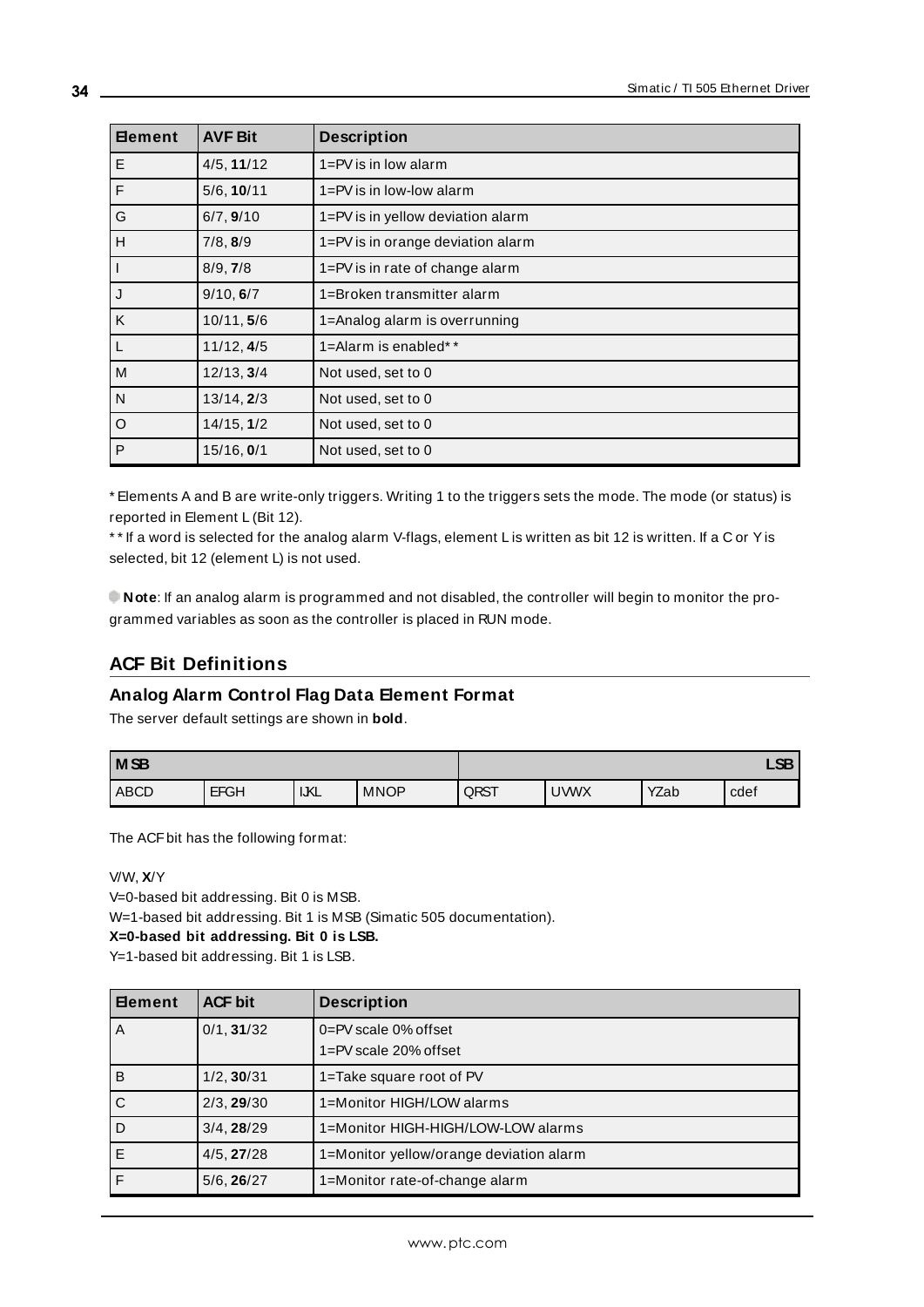| <b>Element</b>          | <b>ACF bit</b> | <b>Description</b>                                                      |
|-------------------------|----------------|-------------------------------------------------------------------------|
| G                       | 6/7, 25/26     | 1=Monitor broken transmitter alarm                                      |
| Н                       | 7/8, 24/25     | 0=Local setpoint<br>1=Remote setpoint                                   |
| $\overline{1}$          | 8/9, 23/24     | Unused, set to 0                                                        |
| $\overline{\mathsf{J}}$ | 9/10, 22/23    | Unused, set to 0                                                        |
| Κ                       | 10/11, 21/22   | Unused, set to 0                                                        |
| $\mathsf{L}$            | 11/12, 20/21   | Unused, set to 0                                                        |
| M                       | 12/13, 19/20   | Unused, set to 0                                                        |
| ${\sf N}$               | 13/14, 18/19   | Unused, set to 0                                                        |
| O                       | 14/15, 17/18   | Unused, set to 0                                                        |
| P                       | 15/16, 16/17   | Unused, set to 0                                                        |
| Q                       | 16/17, 15/16   | Unused, set to 0                                                        |
| R                       | 17/18, 14/15   | Unused, set to 0                                                        |
| S                       | 18/19, 13/14   | Unused, set to 0                                                        |
| $\top$                  | 19/20, 12/13   | Unused, set to 0                                                        |
| $\cup$                  | 20/21, 11/12   | 0=Process variable is unipolar<br>1=Process variable is bipolar         |
| $\vee$                  | 21/22, 10/11   | Unused, set to 0                                                        |
| W                       | 22/23, 9/10    | Contains SF program number (if an SF program is scheduled to be called) |
| $\mathsf{X}$            | 23/24, 8/9     | Contains SF program number (if an SF program is scheduled to be called) |
| Y                       | 24/25, 7/8     | Contains SF program number (if an SF program is scheduled to be called) |
| Z                       | 25/26, 6/7     | Contains SF program number (if an SF program is scheduled to be called) |
| a                       | 26/27, 5/6     | Contains SF program number (if an SF program is scheduled to be called) |
| b                       | 27/28, 4/5     | Contains SF program number (if an SF program is scheduled to be called) |
| ${\bf c}$               | 28/29, 3/4     | Contains SF program number (if an SF program is scheduled to be called) |
| ${\sf d}$               | 29/30, 2/3     | Contains SF program number (if an SF program is scheduled to be called) |
| е                       | 30/31, 1/2     | Contains SF program number (if an SF program is scheduled to be called) |
| F                       | 31/32, 0/1     | Contains SF program number (if an SF program is scheduled to be called) |

# <span id="page-34-0"></span>**Loop Addressing**

The driver supports the following addresses. The default data type for each address type is indicated in **bold**.

**Note**: The actual number of addresses available for of each type depends on the PLC's configuration. If the driver finds at runtime that an address is not present in the device, it will post an error message and remove the tag from its scan list.

| <b>Address Type</b>    | Format                  | Range   | Data Types   Access |            |
|------------------------|-------------------------|---------|---------------------|------------|
| Loop Gain              | LKC <address></address> | 1-65535 | <b>Float</b>        | Read/Write |
| Loop Reset Time (min.) | LTI <address></address> | 1-65535 | <b>Float</b>        | Read/Write |
| Loop Rate Time (min.)  | LTD <address></address> | 1-65535 | <b>Float</b>        | Read/Write |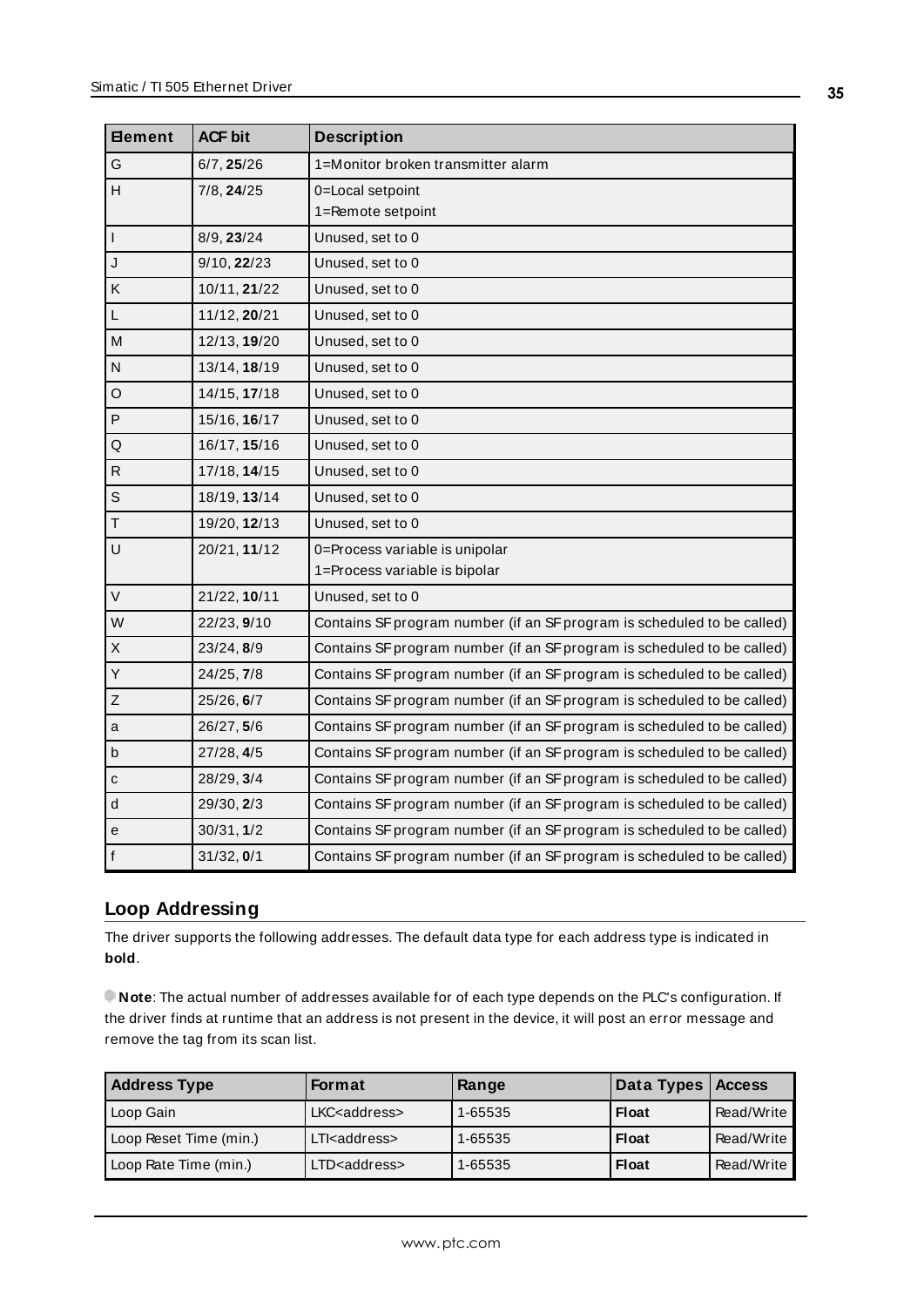| <b>Address Type</b>                         | Format                                                                                                               | Range                                                          | Data Types               | <b>Access</b> |
|---------------------------------------------|----------------------------------------------------------------------------------------------------------------------|----------------------------------------------------------------|--------------------------|---------------|
| Loop High Alarm Limit                       | LHA <address></address>                                                                                              | 1-65535                                                        | <b>Float</b>             | Read/Write    |
| Loop Low Alarm Limit                        | LLA <address></address>                                                                                              | 1-65535                                                        | <b>Float</b>             | Read/Write    |
| Loop Process Variable                       | LPV <address></address>                                                                                              | 1-65535                                                        | <b>Float</b>             | Read/Write    |
| Loop PV High Limit                          | LPVH <address></address>                                                                                             | 1-65535                                                        | <b>Float</b>             | Read/Write    |
| Loop PV Low Limit                           | LPVL <address></address>                                                                                             | 1-65535                                                        | <b>Float</b>             | Read/Write    |
| Loop Orange Dev Alarm<br>Limit              | LODA <address></address>                                                                                             | 1-65535                                                        | <b>Float</b>             | Read/Write    |
| Loop Yellow Dev Alarm Limit                 | LYDA <address></address>                                                                                             | 1-65535                                                        | <b>Float</b>             | Read/Write    |
| Loop Sample Rate                            | LTS <address></address>                                                                                              | 1-65535                                                        | <b>Float</b>             | Read/Write    |
| Loop Setpoint                               | LSP <address></address>                                                                                              | 1-65535                                                        | <b>Float</b>             | Read/Write    |
| Loop Output (%)                             | LMN <address></address>                                                                                              | 1-65535                                                        | <b>Float</b>             | Read/Write    |
| Loop Status (V) Flags                       | LVF <address></address>                                                                                              | 1-65536                                                        | Word                     | Read/Write    |
| Loop Status (V) Flag<br>Bit Access*         | LVF <address>.<bit><br/>LVF<address>:<bit><br/>LVF<address>,<bit></bit></address></bit></address></bit></address>    | 1-65536<br>Bit 0/1-15/16<br>0/1-Based Bit<br><b>Addressing</b> | Boolean,<br>Word         | Read/Write    |
| Loop Control (C) Flags                      | LCF <address></address>                                                                                              | 1-65535                                                        | <b>DWord</b>             | Read/Write    |
| Loop Control (C) Flag Bit<br>Access**       | LCF <address>.<bit><br/>LCF<address>:<bit><br/>LCF<address>,<bit></bit></address></bit></address></bit></address>    | 1-65535<br>Bit 0/1-31/32<br>0/1-Based Bit<br><b>Addressing</b> | Boolean,<br><b>DWord</b> | Read/Write    |
| Loop Ramp/Soak Status<br><b>Flags</b>       | LRSF <address></address>                                                                                             | 1-65536                                                        | Word                     | Read/Write    |
| Loop Ramp/Soak Status Flag<br>Bit Access*** | LRSF <address>.<bit><br/>LRSF<address>:<bit><br/>LRSF<address>,<bit></bit></address></bit></address></bit></address> | 1-65536<br>Bit 0/1-15/16<br>0/1-Based Bit<br><b>Addressing</b> | Boolean,<br>Word         | Read/Write    |
| Loop Error                                  | LERR <address></address>                                                                                             | 1-65535                                                        | <b>Float</b>             | Read Only     |
| Loop Bias                                   | LMX <address></address>                                                                                              | 1-65535                                                        | <b>Float</b>             | Read/Write    |
| Loop High-High Alarm Limit                  | LHHA <address></address>                                                                                             | 1-65535                                                        | <b>Float</b>             | Read/Write    |
| Loop Low-Low Alarm Limit                    | LLLA <address></address>                                                                                             | 1-65535                                                        | <b>Float</b>             | Read/Write    |
| Loop Rate of Change Alarm<br>Limit          | LRCA <address></address>                                                                                             | 1-65535                                                        | <b>Float</b>             | Read/Write    |
| Loop Setpoint High Limit                    | LSPH <address></address>                                                                                             | 1-65535                                                        | <b>Float</b>             | Read/Write    |
| Loop Setpoint Low Limit                     | LSPL <address></address>                                                                                             | 1-65535                                                        | <b>Float</b>             | Read/Write    |
| Loop Alarm Deadband                         | LADB <address></address>                                                                                             | 1-65535                                                        | <b>Float</b>             | Read/Write    |
| Loop Raw High Alarm Limit                   | LHAR <address></address>                                                                                             | 1-65536                                                        | Word                     | Read/Write    |
| Loop Raw Low Alarm Limit                    | LLAR <address></address>                                                                                             | 1-65536                                                        | Word                     | Read/Write    |
| Loop Raw Process Variable                   | LPVR <address></address>                                                                                             | 1-65536                                                        | Word                     | Read/Write    |
| Loop Raw Orange Dev Alarm<br>Limit          | LODAR <address></address>                                                                                            | 1-65536                                                        | Word                     | Read/Write    |
| Loop Raw Yellow Dev Alarm                   | LYDAR <address></address>                                                                                            | 1-65536                                                        | Word                     | Read/Write    |

<u> 1980 - Johann Barn, mars an t-Amerikaansk politiker (</u>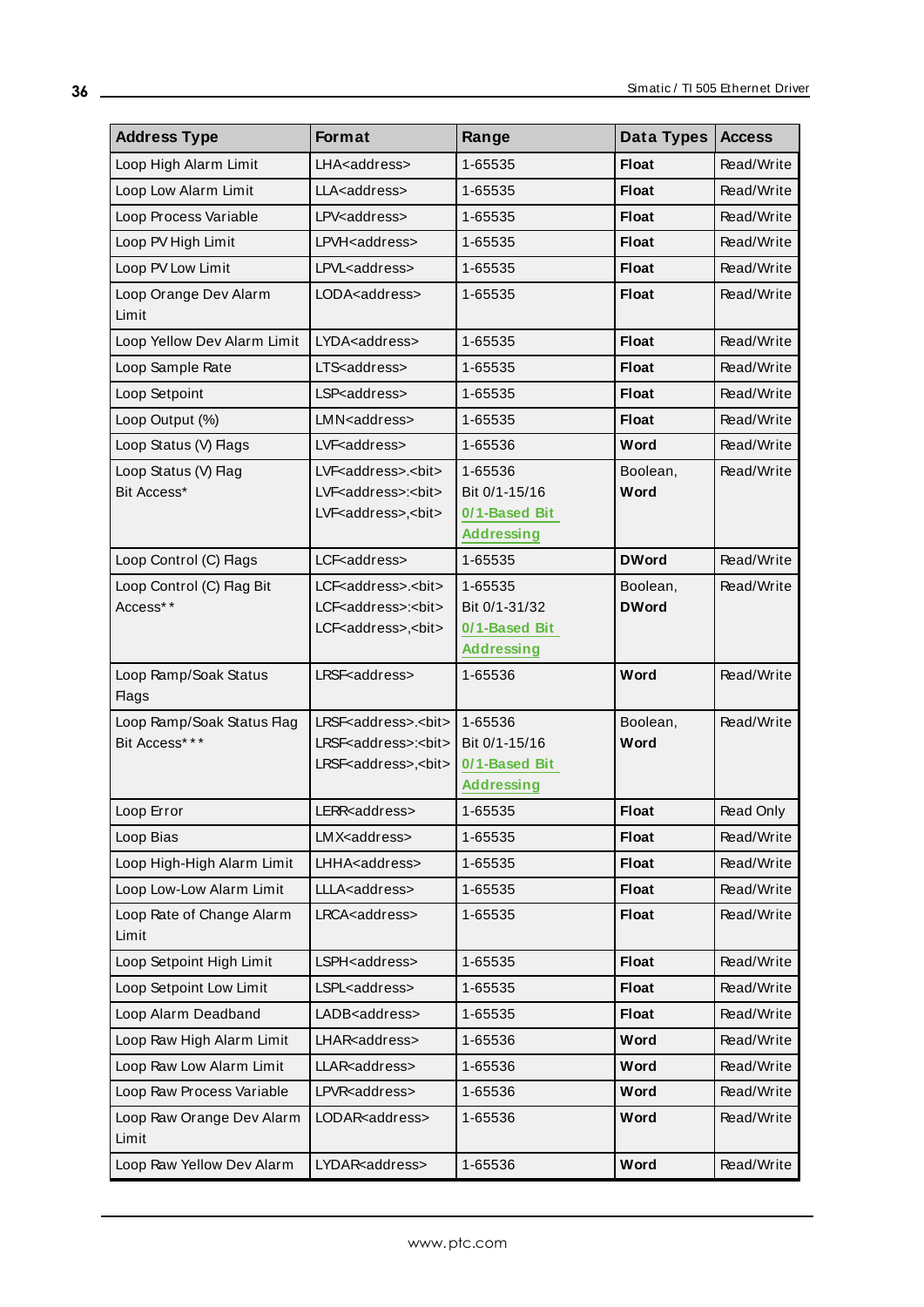| <b>Address Type</b>                 | <b>Format</b>             | Range   | Data Types   | <b>Access</b> |
|-------------------------------------|---------------------------|---------|--------------|---------------|
| Limit                               |                           |         |              |               |
| Loop Raw Output                     | LMNR <address></address>  | 1-65536 | Word         | Read/Write    |
| Loop Raw Setpoint                   | LSPR <address></address>  | 1-65536 | Word         | Read/Write    |
| Loop Raw Error                      | LERRR <address></address> | 1-65536 | Word         | Read Only     |
| Loop Raw High-High Alarm<br>Limit   | LHHAR <address></address> | 1-65536 | Word         | Read/Write    |
| Loop Raw Low-Low Alarm<br>Limit     | LLLAR <address></address> | 1-65536 | Word         | Read/Write    |
| Loop Raw Alarm Deadband             | LADBR <address></address> | 1-65536 | Word         | Read/Write    |
| Loop Raw Bias                       | LMXR <address></address>  | 1-65536 | Word         | Read/Write    |
| Loop Raw Setpoint Low Limit         | LSPLR <address></address> | 1-65536 | Word         | Read/Write    |
| Loop Raw Setpoint High Limit        | LSPHR <address></address> | 1-65536 | Word         | Read/Write    |
| Loop C Flags - MSW                  | LCFH <address></address>  | 1-65536 | Word         | Read/Write    |
| Loop C Flags - LSW                  | LCFL <address></address>  | 1-65536 | Word         | Read/Write    |
| Loop Derivative Gain Limit<br>Coef. | LKD <address></address>   | 1-65535 | <b>Float</b> | Read/Write    |
| Loop Ramp/Soak Step Num-<br>ber     | LRSN <address></address>  | 1-65536 | Word         | Read/Write    |
| Loop Alarm ACK Flags                | LACK <address></address>  | 1-65536 | Word         | Read Only     |

\* For more information, refer to **LVF Bit [Definitions](#page-37-0)**.

\* \* For more information, refer to **LCF Bit [Definitions](#page-38-0)**.

\* \* \* For more information, refer to **LRSF Bit [Definitions](#page-39-0)**.

# **Array Support**

Non-Boolean addresses accept array notation. To view data as an array, append '[rows][cols]' to an address. For example, V500 [2][2], V100 [12].

# **Packed Task Code Protocol**

The following address types and arrays are not supported under Packed Task Code Protocol. CAMPProtocol will be used instead.

Loop Control (C) Flags (LCF) Loop Raw High Alarm Limit (LHAR) Loop Raw Low Alarm Limit (LLAR) Loop Raw Process Variable (LPVR) Loop Raw Orange Deviation (LODAR) Loop Raw Yellow Deviation (LYDAR) Loop Raw Output (LMNR) Loop Raw Setpoint (LSPR) Loop Raw Error (LERRR) Loop Raw High-High Alarm Limit (LHHAR) Loop Raw Low-Low Alarm Limit (LLLAR) Loop Raw Alarm Deadband (LADBR) Loop Raw Bias (LMXR) Loop Raw Setpoint Low Limit (LSPLR)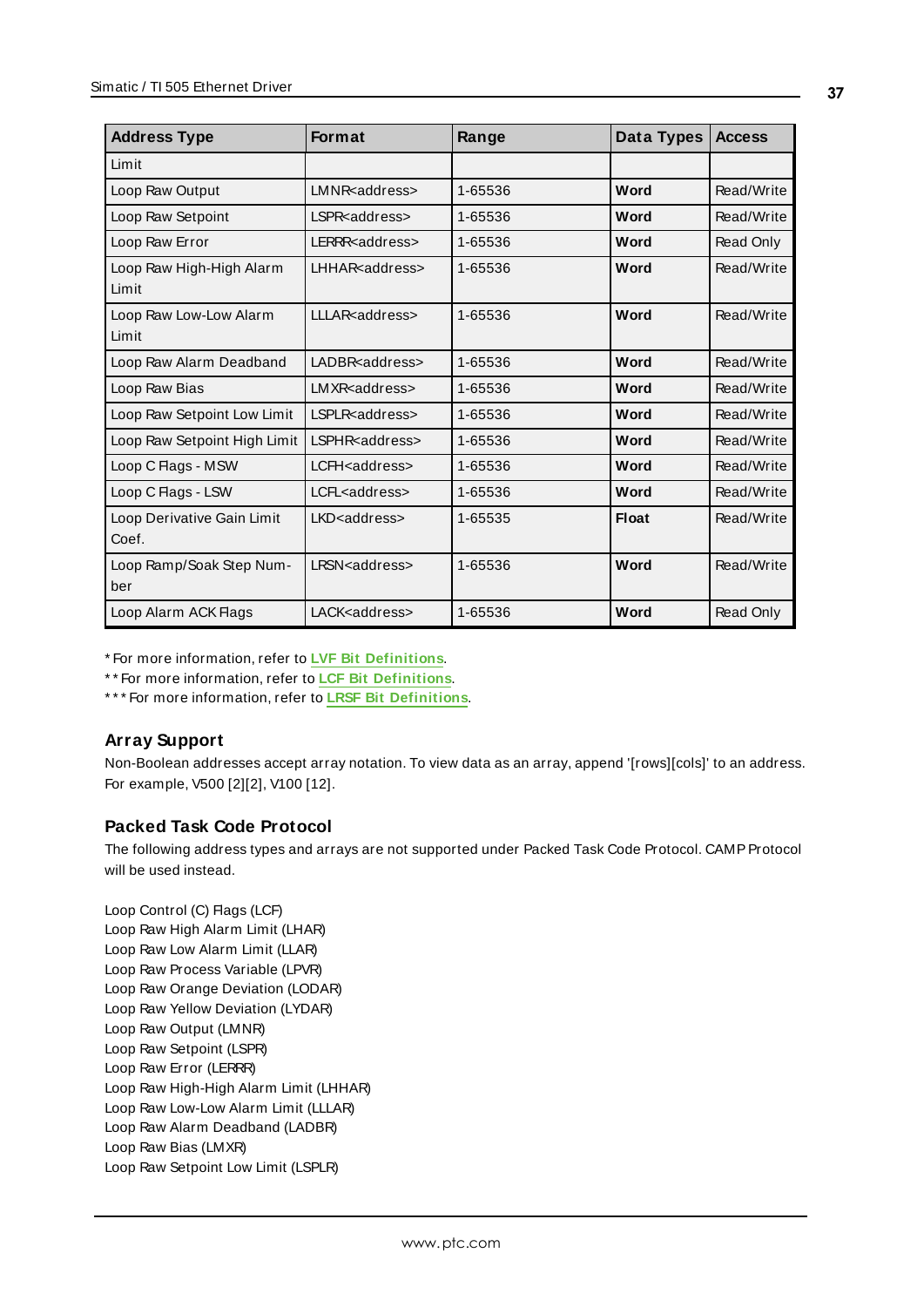<span id="page-37-0"></span>Loop Raw Setpoint High Limit (LSPHR)

# **LVF Bit Definitions**

### **Loop Variable Flag Data Element Format**

The server default settings are shown in **bold**.

| M <sub>SB</sub> |             |             | $\sim$<br>LJD |
|-----------------|-------------|-------------|---------------|
| <b>ABCD</b>     | <b>EFGH</b> | <b>IJKL</b> | <b>MNOP</b>   |

The LVFbit has the following format:

V/W, **X**/Y

V=0-based bit addressing. Bit 0 is MSB.

W=1-based bit addressing. Bit 1 is MSB (Simatic 505 documentation).

**X=0-based bit addressing. Bit 0 is LSB.**

Y=1-based bit addressing. Bit 1 is LSB.

| <b>Element</b> | <b>LVF bit</b> | <b>Description</b>                |
|----------------|----------------|-----------------------------------|
| A              | 0/1, 15/16     | 1=Go to manual mode*              |
| B              | 1/2, 14/15     | 1=Go to auto mode*                |
| $\mathsf C$    | 2/3, 13/14     | 1=Go to cascade mode*             |
| D              | 3/4, 12/13     | D E=description**                 |
|                |                | 00=Loop is in manual mode         |
| l E            | 4/5, 11/12     | 1 0=Loop is in auto mode          |
|                |                | 01=Loop is in cascade mode        |
| l F            | 5/6, 10/11     | 0=Error is positive               |
|                |                | 1=Error is negative               |
| G              | 6/7, 9/10      | 1=PV is in high-high alarm        |
| H              | 7/8, 8/9       | 1=PV is in high alarm             |
| l I            | 8/9, 7/8       | $1 = PV$ is in low alarm          |
| $\mathsf{L}$   | 9/10, 6/7      | $1 = PV$ is in low-low alarm      |
| K              | 10/11, 5/6     | 1=PV is in yellow deviation alarm |
| L              | 11/12, 4/5     | 1=PV is in orange deviation alarm |
| M              | 12/13, 3/4     | 1=PV is in rate-of-change alarm   |
| $\overline{N}$ | 13/14, 2/3     | 1=Broken transmitter alarm        |
| O              | 14/15, 1/2     | 1=Loop is overrunning             |
| P              | 15/16, 0/1     | Spare: Set to 0                   |

\* Elements A, B and C are write-only triggers. Write 1 to set the mode. The element will always show a value of 0 (zero).

\* \* Elements D and E will indicate the mode that the loop is in. These elements are read only.

**Note**: Elements Fthrough Pare read only and indicate the error and alarm state that the loop is in.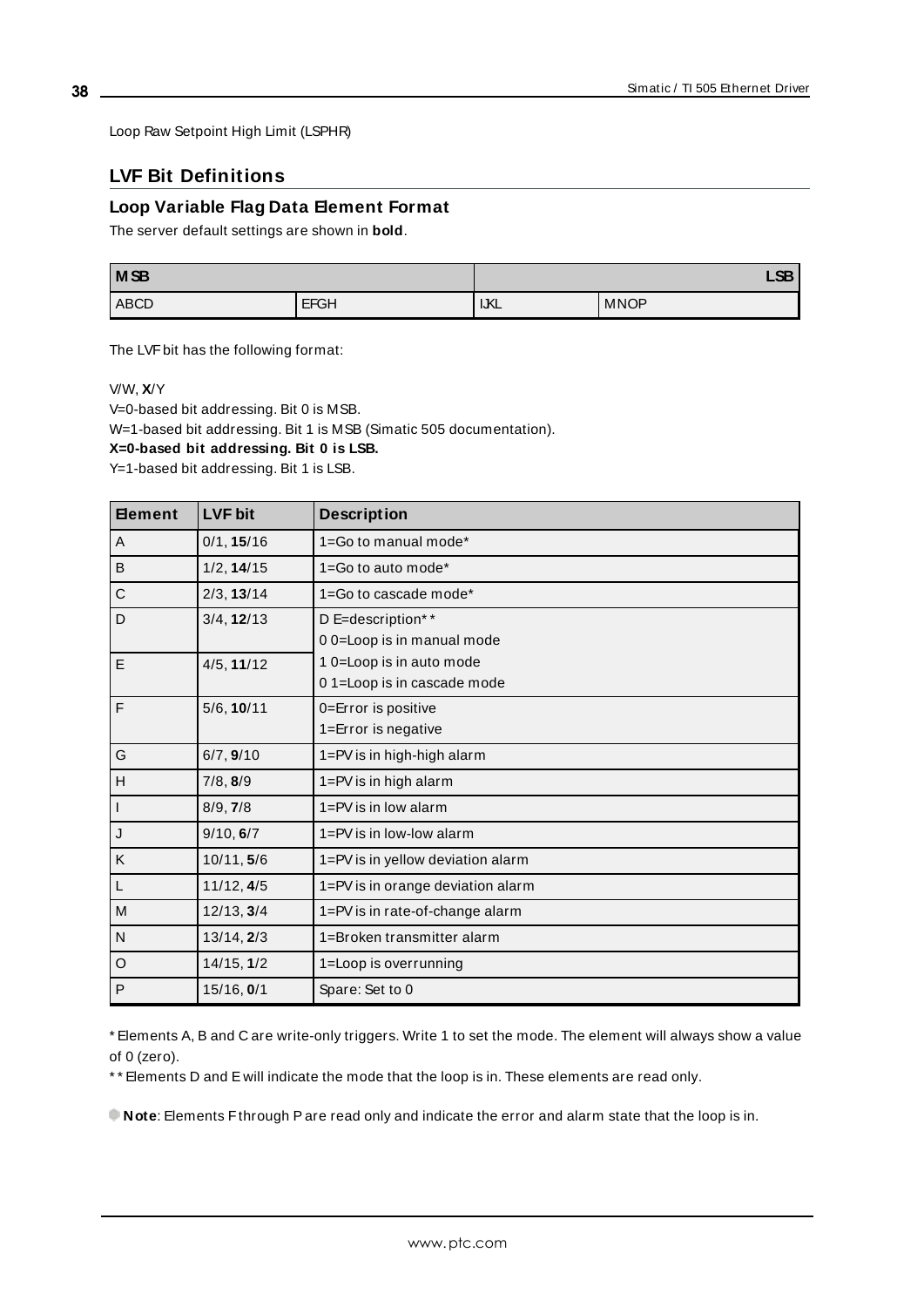# <span id="page-38-0"></span>**LCF Bit Definitions**

### **Loop Control Flag Data Element Format**

The server default settings are shown in **bold**.

| <b>MSB</b> |             |            |             |      |             |      | <b>CD</b><br>Loc |
|------------|-------------|------------|-------------|------|-------------|------|------------------|
| ABCD       | <b>EFGH</b> | <b>IKL</b> | <b>MNOP</b> | QRST | <b>UWWX</b> | YZab | cdef             |

The LCF bit has the following format:

V/W, **X**/Y

V=0-based bit addressing. Bit 0 is MSB.

W=1-based bit addressing. Bit 1 is MSB (Simatic 505 documentation).

**X=0-based bit addressing. Bit 0 is LSB**.

Y=1-based bit addressing. Bit 1 is LSB.

| <b>Eement</b> | <b>LCF</b> bit  | <b>Description</b>                                                          |
|---------------|-----------------|-----------------------------------------------------------------------------|
| A             | 0/1, 31/32      | 0=PV scale 0% offset                                                        |
|               |                 | 1=PV scale 20% offset - only valid if PV is unipolar. Refer to Element U.   |
| B             | 1/2, 30/31      | 1=Take square root of PV                                                    |
| C             | 2/3, 29/30      | 1=Monitor HIGH/LOW alarms                                                   |
| D             | $3/4$ 28/29     | 1=Monitor HIGH-HIGH/LOW-LOW alarms                                          |
| E             | 4/5, 27/28      | 1=Monitor yellow/orange deviation alarm                                     |
| $\mathsf F$   | 5/6, 26/27      | 1=Monitor rate-of-change alarm                                              |
| G             | 6/7, 25/26      | 1=Monitor broken transmitter alarm                                          |
| н             | $7/8$ , $24/25$ | PID algorithm type                                                          |
|               |                 | 0=Position algorithm                                                        |
|               |                 | 1=Velocity algorithm                                                        |
| l t           | 8/9, 23/24      | 0=Direct acting                                                             |
|               |                 | 1=Reverse acting                                                            |
| J             | 9/10, 22/23     | 1=Control based on error squared                                            |
| Κ             | 10/11, 21/22    | 1=Control based on error deadband                                           |
| $\mathsf L$   | 11/12, 20/21    | 1=Auto-mode lock                                                            |
| M             | 12/13, 19/20    | 1=Cascade-mode lock                                                         |
| N             | 13/14, 18/19    | 1=Setpoint lock                                                             |
| $\circ$       | 14/15, 17/18    | 0=Output scale 0% offset                                                    |
|               |                 | 1=Output scale 20% offset - only valid if output is unipolar. Refer to Ele- |
|               |                 | ment T.                                                                     |
| P             | 15/16, 16/17    | PQ                                                                          |
|               |                 | 01=No special function                                                      |
| Q             | 16/17, 15/16    | 10=Special function on the process variable                                 |
|               |                 | 01=Special function on the setpoint                                         |
|               |                 | 1 1=Special function on the output                                          |
| $\mathsf{R}$  | 17/18, 14/15    | 1=Freeze bias when output is out of range                                   |
| S             | 18/19, 13/14    | 1=Ramp/Soak on the setpoint                                                 |
| $\mathsf T$   | 19/20, 12/13    | 0=Output is unipolar                                                        |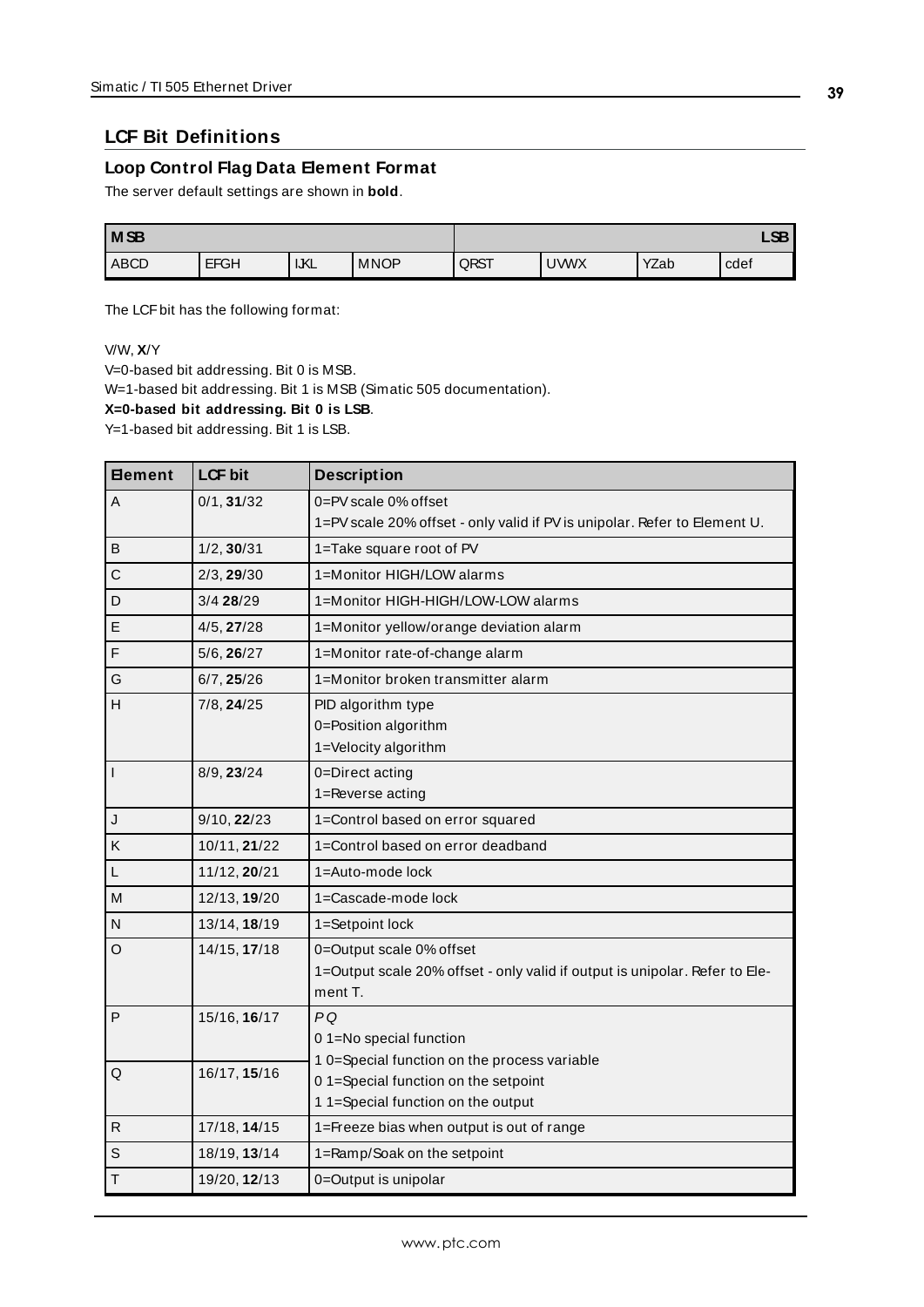| <b>Element</b> | <b>LCF bit</b> | <b>Description</b>                                                      |
|----------------|----------------|-------------------------------------------------------------------------|
|                |                | 1=Output is bipolar                                                     |
| $\cup$         | 20/21, 11/12   | 0=PV is unipolar<br>1=PV is bipolar                                     |
| $\vee$         | 21/22, 10/11   | 1=Perform derivative gain limiting                                      |
| W              | 22/23, 9/10    | Contains SF program number (if an SF program is scheduled to be called) |
| $\sf X$        | 23/24, 8/9     | Contains SF program number (if an SF program is scheduled to be called) |
| Y              | 24/25, 7/8     | Contains SF program number (if an SF program is scheduled to be called) |
| Z              | 25/26, 6/7     | Contains SF program number (if an SF program is scheduled to be called) |
| a              | 26/27, 5/6     | Contains SF program number (if an SF program is scheduled to be called) |
| $\mathsf b$    | 27/28, 4/5     | Contains SF program number (if an SF program is scheduled to be called) |
| $\mathbf{C}$   | 28/29, 3.4     | Contains SF program number (if an SF program is scheduled to be called) |
| d              | 29/30, 2/3     | Contains SF program number (if an SF program is scheduled to be called) |
| e              | 30/31, 1/2     | Contains SF program number (if an SF program is scheduled to be called) |
| f              | 31/32, 0/1     | Contains SF program number (if an SF program is scheduled to be called) |

<span id="page-39-0"></span>**Note:** If the bit is set to 1, the option is enabled.

# **LRSF Bit Definitions**

### **Ramp / Soak Status Data Element Format**

The server default settings are shown in **bold**.

| M <sub>SB</sub> |             | $\sim$ |             |
|-----------------|-------------|--------|-------------|
| ABCD            | <b>EFGH</b> | IKL    | <b>MNOP</b> |

The LRSF bit has the following format:

V/W, **X**/Y

V=0-based bit addressing. Bit 0 is MSB.

W=1-based bit addressing. Bit 1 is MSB (Simatic 505 documentation).

#### **X=0-based bit addressing. Bit 0 is LSB.**

Y=1-based bit addressing. Bit 1 is LSB.

| <b>Element</b> | <b>LRSF bit</b> | <b>Description</b>                                                                                                                                                 |
|----------------|-----------------|--------------------------------------------------------------------------------------------------------------------------------------------------------------------|
| $\overline{A}$ | 0/1, 15/16      | 1=Restart at the first step. To restart, toggle bit off, on, then off again.<br>The restart occurs on the trailing edge of a square wave.                          |
|                |                 |                                                                                                                                                                    |
| $\overline{B}$ | 1/2, 14/15      | 1=Hold at the current step. To hold, set bit on.                                                                                                                   |
| $\mathsf{C}$   | 2/3, 13/14      | $1 =$ bg to next step. To jog, set bit on. bg occurs on the rising edge of a<br>square wave.                                                                       |
| D              | 3/4, 12/13      | 1=Finish. Indicates ramp/soak is completed.                                                                                                                        |
| E              | 4/5, 11/12      | 1=Wait. This bit is set during a soak period when the PV is not within a spe-<br>cified deviation from the SP. The loop holds the soak timer when bit 5 is<br>set. |
| F              | 5/6, 10/11      | 1=Hold in progress at current step                                                                                                                                 |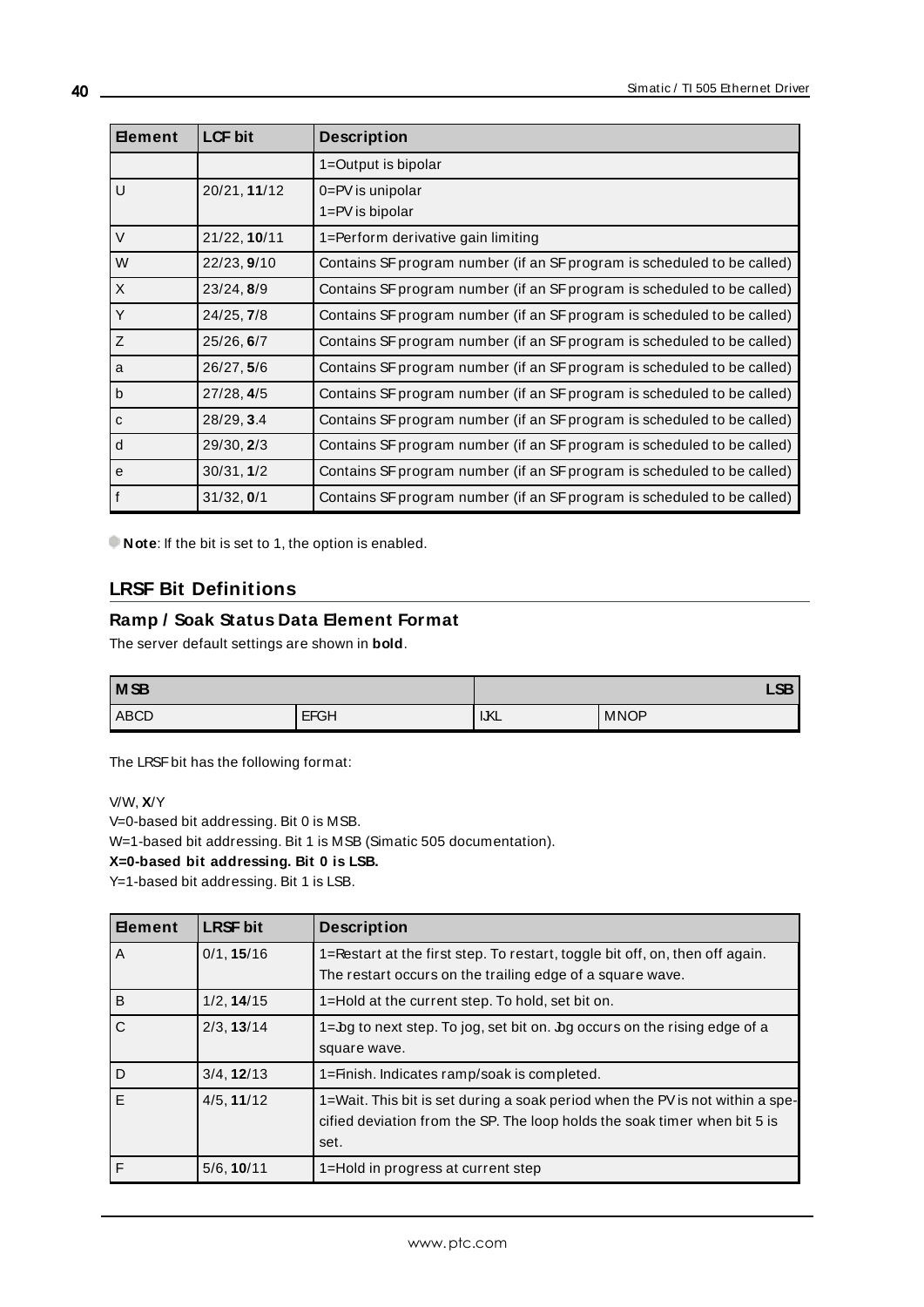| <b>Element</b> | <b>LRSF bit</b> | <b>Description</b>                        |
|----------------|-----------------|-------------------------------------------|
| l G            | 6/7, 9/10       | Unused (always returned as 0)             |
| H              | 7/8, 8/9        | Unused (always returned as 0)             |
| П              | 8/9, 7/8        | Ramp/soak step number currently executing |
| IJ             | 9/10, 6/7       | Ramp/soak step number currently executing |
| K              | 10/11, 5/6      | Ramp/soak step number currently executing |
| l L            | 11/12, 4/5      | Ramp/soak step number currently executing |
| M              | 12/13, 3/4      | Ramp/soak step number currently executing |
| N              | 13/14, 2/3      | Ramp/soak step number currently executing |
| l o            | 14/15, 1/2      | Ramp/soak step number currently executing |
| P              | 15/16, 0/1      | Ramp/soak step number currently executing |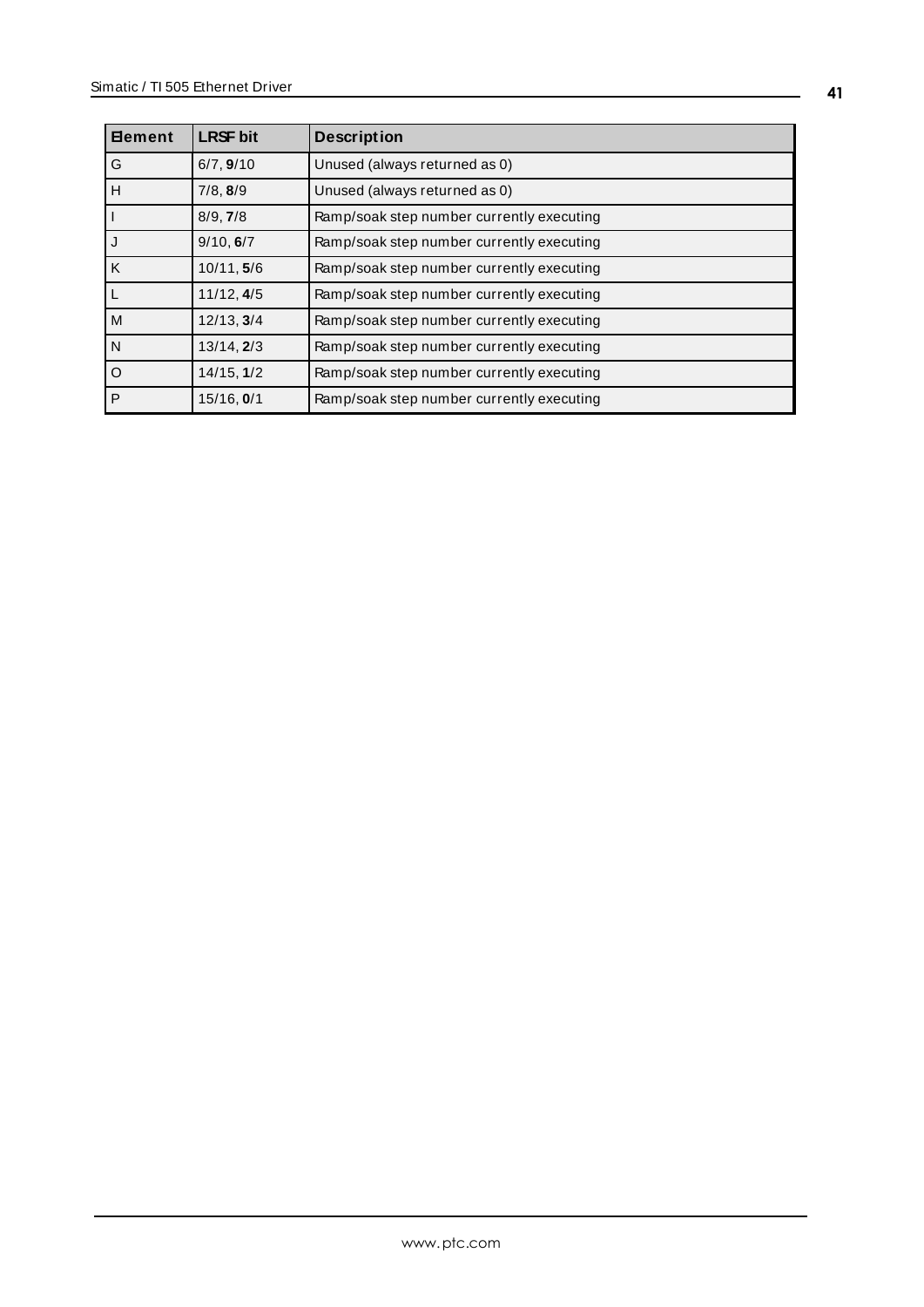# <span id="page-41-0"></span>**Find Forced Addressing**

| <b>Address Type</b>                          | <b>Format</b>  | Range | Data Types   | <b>Access</b> |
|----------------------------------------------|----------------|-------|--------------|---------------|
| Find Forced Discrete Starting at Xaddress    | <b>FFX</b>     | N/A   | String       | Read Only     |
| Find Forced Discrete Starting at Yaddress    | <b>FFY</b>     | N/A   | String       | Read Only     |
| Find Forced Discrete Starting at Caddress    | FFC            | N/A   | String       | Read Only     |
| Find Forced Word Starting at WX address      | <b>FFWX</b>    | N/A   | String       | Read Only     |
| Find Forced Word Starting at WY address      | <b>FFWY</b>    | N/A   | String       | Read Only     |
| Find Forced Discrete / Word Starting address | <b>FFSTART</b> | N/A   | <b>DWord</b> | Read/Write    |

Each address type only allows the one data type stated. No address type has a range.

**Notes**:

- 1. FFSTART is a driver internal tag (one per device) that is initialized to 1 on server startup. It has a write range of 1->65536 and a write of values outside of this range will fail with an error message.
- 2. If the starting address value in FFSTART is greater than the range for the Find Forced type issued, then the read will fail with an "Address out of Range" error (Task Code error '02') and the quality of the tag will be set to "Bad". For example, if FFSTART was set to a value of 65536 and a read of "FFC" was issued, the error generated would look similar to the following due to C memory in the PLC only being configured for maximum value of 32768: "Device 'Channel1.Device1' detected a Task Code error '02' (Tag 'ffc', Size '256')."

### **Usage**

- 1. Perform a write to FFSTART with the value of the starting address to be used for the Find Forced type in Step 2.
	- **Caution**: Make sure that the value written is within the configured range for the type.
- 2. Perform a read using the Find Forced type selected. The read issues a command to the PLC asking it to perform a search for any Forced discretes (C, X/Y) or words (WX/WY).

# **Find Forced Search Algorithm**

Using the specific address provided, the first forced address beginning with or following the starting address is output. The search will continue until it completes. A search is completed by one of the following: (1) the search proceeds through all locations in a circular manner and arrives back at the specified starting address or (2) enough addresses are found to fill the output buffer. The search will cycle through all address types (C then X/Yfor discretes, WX/WYfor words) for the command given.

If the search responds with the maximum number of addresses, then another request, beginning with the address following the last forced address returned, must be issued to continue the search. This must be repeated until the original starting address is reached to produce the complete list if a large number of addresses are forced.

# **Find Forced Search Notes**

1. X/Ypoints reside in the same memory space (i.e. X1=Y1, X2=Y2, etc). The PLC will preferentially express X/Ypoints using Yaddresses unless the search is explicitly started using an Xaddress. Using FFXversus FFYlets users choose whether to have the results returned using an "X:address" format or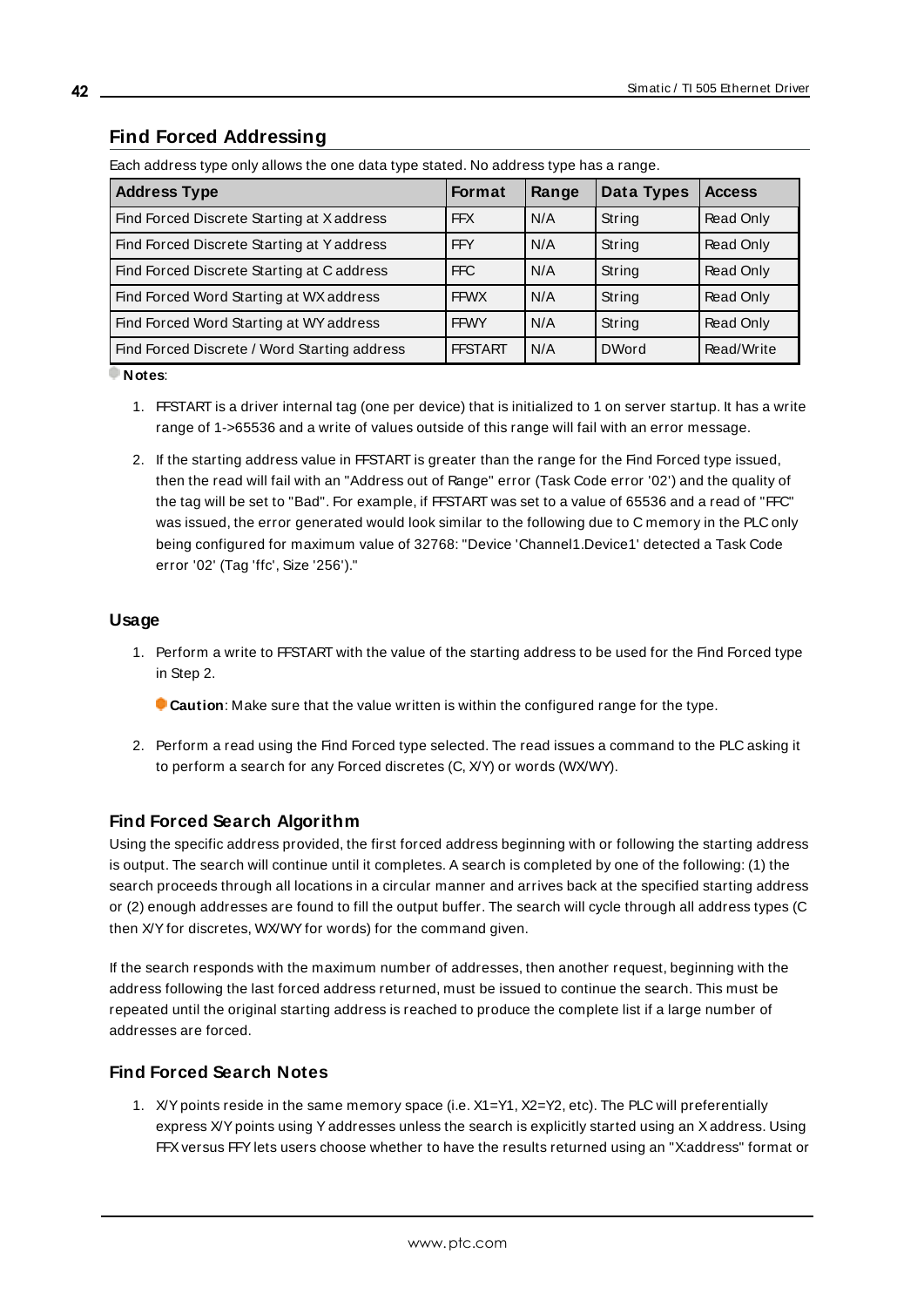**43**

a "Y:address" format.

2. WX/WY words reside in the same memory space (i.e. WX1=WY1, WX2=WY2, etc). The PLC will preferentially express WX/WY words using WYaddresses unless the search is explicitly started using a WX address. Using FFWX versus FFWY lets users choose whether to have the results returned using an "WX:address" format or a "WY:address" format.

### **Examples**

- 1. Write a value of 600 to a tag named 'ffstart', with an address of FFSTART.
- 2. Read a tag named 'ffc', with an address of FFC. Value returned in data type of string: "<Start Address 00600>C:00600,C:00601,Y:00001,Y:01024,C:00001,C:00002"

This example illustrates the algorithm by which the Find Forced search is performed. The search was started at address C:00600 and it found two discretes forced at addresses C:00600,C:00601. It then proceeded to search X/Ydiscretes where it found Y:00001,Y:01024 forced. Next, it looped back around to the start of C discretes and found C:00001,C:00002 forced. Finally, it ended its search at C:00599 without finding any further forced discretes.

### **Output Formats**

- 1. None (No Forced addresses found).
- 2. <Start Address SSSSS>Type1:Address1... up to ... Type15:Address15

where SSSSS: value of FFSTART Type: one of: C, X, Y, WX, WY Address: fixed at five characters (00001 -> 65536)

#### **Notes:**

- 1. A minimum of 1 address is returned.
- 2. A maximum of 15 addresses are returned if each returned address uses a one word format.
- 3. If an address consumes two words (due to the address not being within the first page), then the maximum output will be reduced by one for each two-word address. Users can determine if an address will consume one word or two by using the following:

#### **C - Addresses** 1 through  $512$  = one word Addresses 513 through 65536 = two words

#### **X,Y,WX,WY - Addresses**

1 through  $1024$  = one word Addresses 1025 through 65536 = two words

- 4. A maximum of seven addresses are returned if each returned address consumes two words.
- 5. The final output is independent of the address being returned in a one word or two word format.
- 6. The maximum string length is internally set to 256.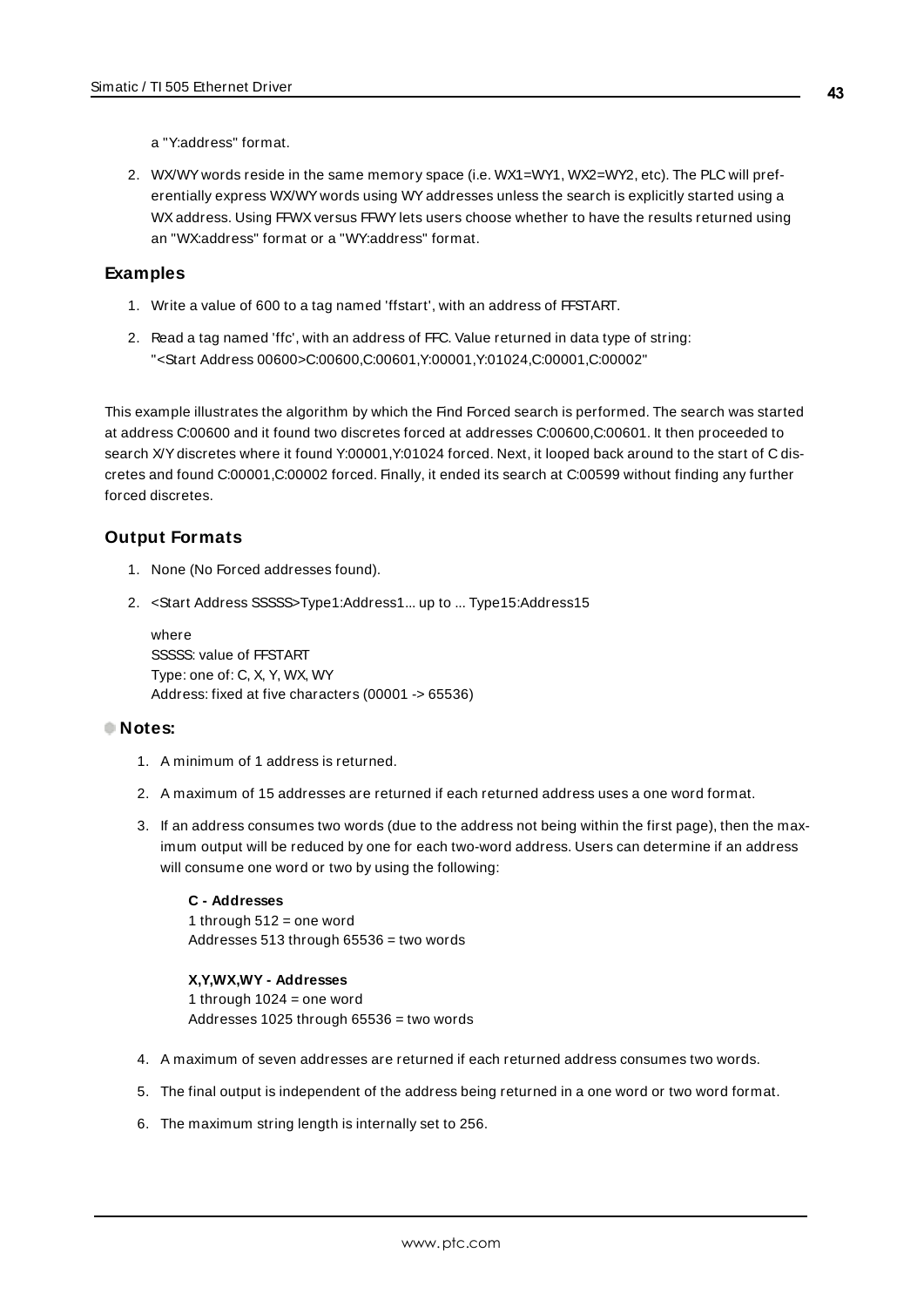### <span id="page-43-0"></span>**Error Descriptions**

The following messages may be generated. Click on the link for a description of the message.

**Address [<address>](#page-43-1) is out of range for the specified device or register. Array size is out of range for address [<address>.](#page-43-2) Array support is not available for the specified address: [<address>.](#page-44-0) Data type <type> is not valid for device address [<address>.](#page-44-1) Device address [<address>](#page-44-2) contains a syntax error. Device address [<address>](#page-44-3) is read only. Device <device name> cannot execute a read request [\(<address>,](#page-45-0) <size>). Device <device name> cannot execute a write request [\(<address>,](#page-45-1) <size>). Device <device name> detected a NITP protocol error (tag [<address>,](#page-45-2) size <size>). Device <device name> detected a Task Code error <error> (tag [<address>,](#page-45-3) size <size>). Device <device name> input queue is full. The module is [receiving](#page-46-0) requests faster than it can process [requests.](#page-46-0) Device <device name> is not [responding.](#page-46-1) Device <device name> responded with Extended error <error> (tag [<address>,](#page-46-2) size [<size>\).](#page-46-2) Device <device name>, write value not in range 1-->65536. (Tag ['FFSTART'\).](#page-47-0) [M issing](#page-47-1) address. Unable to write to [<address>](#page-47-2) on device <device name>.**

**Winsock [initialization](#page-48-0) failed (OSerror = n).**

**Winsock V1.1 or higher must be [installed](#page-48-1) to use the Simatic / TI 505 Ethernet device [driver.](#page-48-1)**

#### **See Also:**

<span id="page-43-1"></span>**Task Error [Codes](#page-49-0)**

#### **Address <address> is out of range for the specified device or register.**

# **Error Type:**

Warning

#### **Possible Cause:**

A tag address that has been specified dynamically references a location that is beyond the range of supported locations for the device.

#### **Solution:**

<span id="page-43-2"></span>Verify the address is correct; if it is not, re-enter it in the client application.

#### **Array size is out of range for address <address>.**

#### **Error Type:**

Warning

# **Possible Cause:**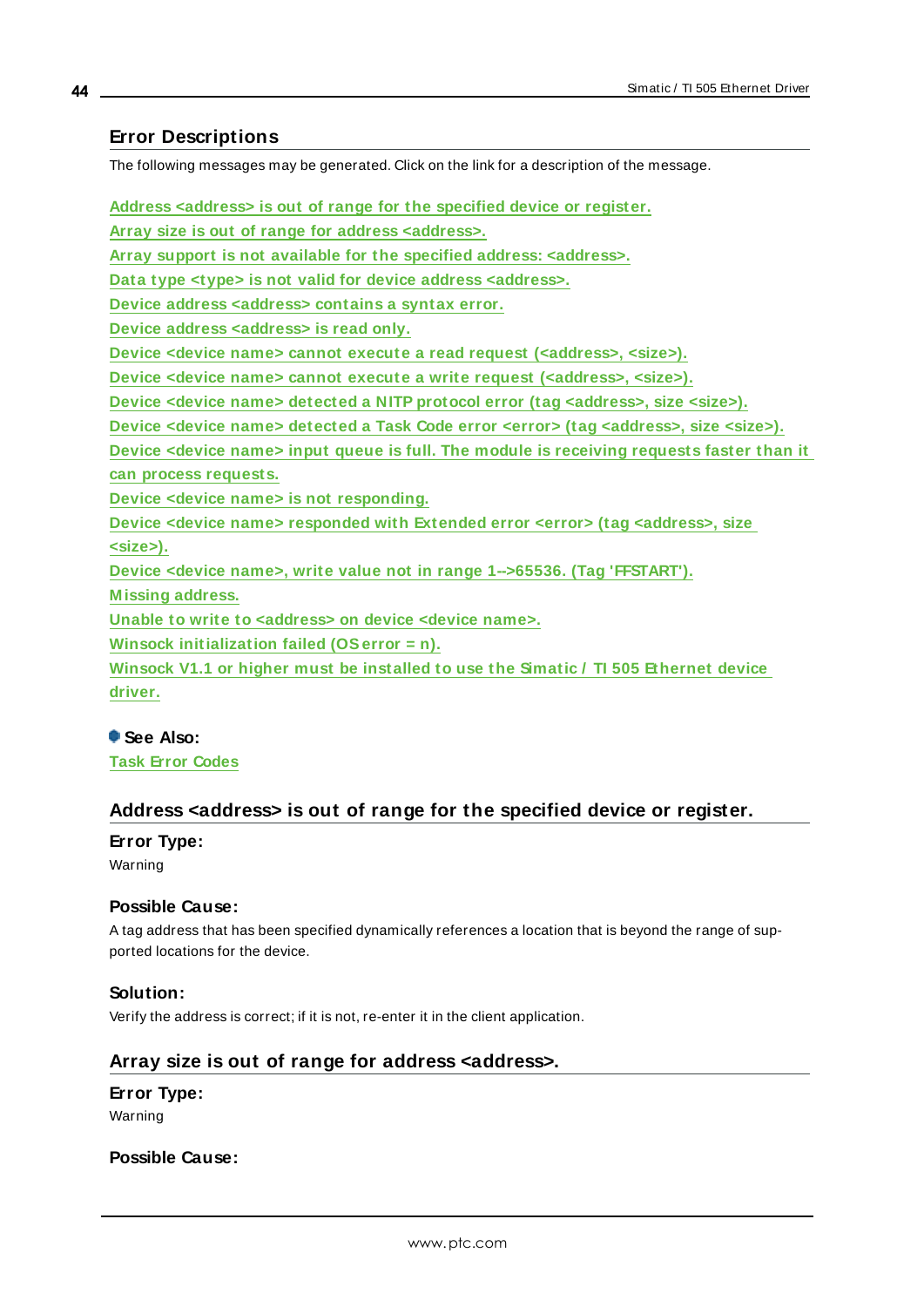A tag address that has been specified dynamically is requesting an array size that is too large for the address type or block size of the driver.

#### **Solution:**

Re-enter the address in the client application to specify a smaller value for the array or a different starting point.

### <span id="page-44-0"></span>**Array Support is not available for the specified address: <address>.**

#### **Error Type:**

Warning

#### **Possible Cause:**

A tag address that has been specified dynamically contains an array reference for an address type that doesn't support arrays.

#### **Solution:**

<span id="page-44-1"></span>Re-enter the address in the client application to remove the array reference or correct the address type.

### **Data type <type> is not valid for device address <address>.**

#### **Error Type:**

Warning

#### **Possible Cause:**

A tag address that has been specified dynamically has been assigned an invalid data type.

#### **Solution:**

<span id="page-44-2"></span>Modify the requested data type in the client application.

#### **Device address <address> contains a syntax error.**

# **Error Type:**

Warning

#### **Possible Cause:**

A tag address that has been specified dynamically contains one or more invalid characters.

#### **Solution:**

<span id="page-44-3"></span>Re-enter the address in the client application.

#### **Device address <address> is read only.**

#### **Error Type:**

Warning

#### **Possible Cause:**

A tag address that has been specified dynamically has a requested access mode that is not compatible with what the device supports for that address.

#### **Solution:**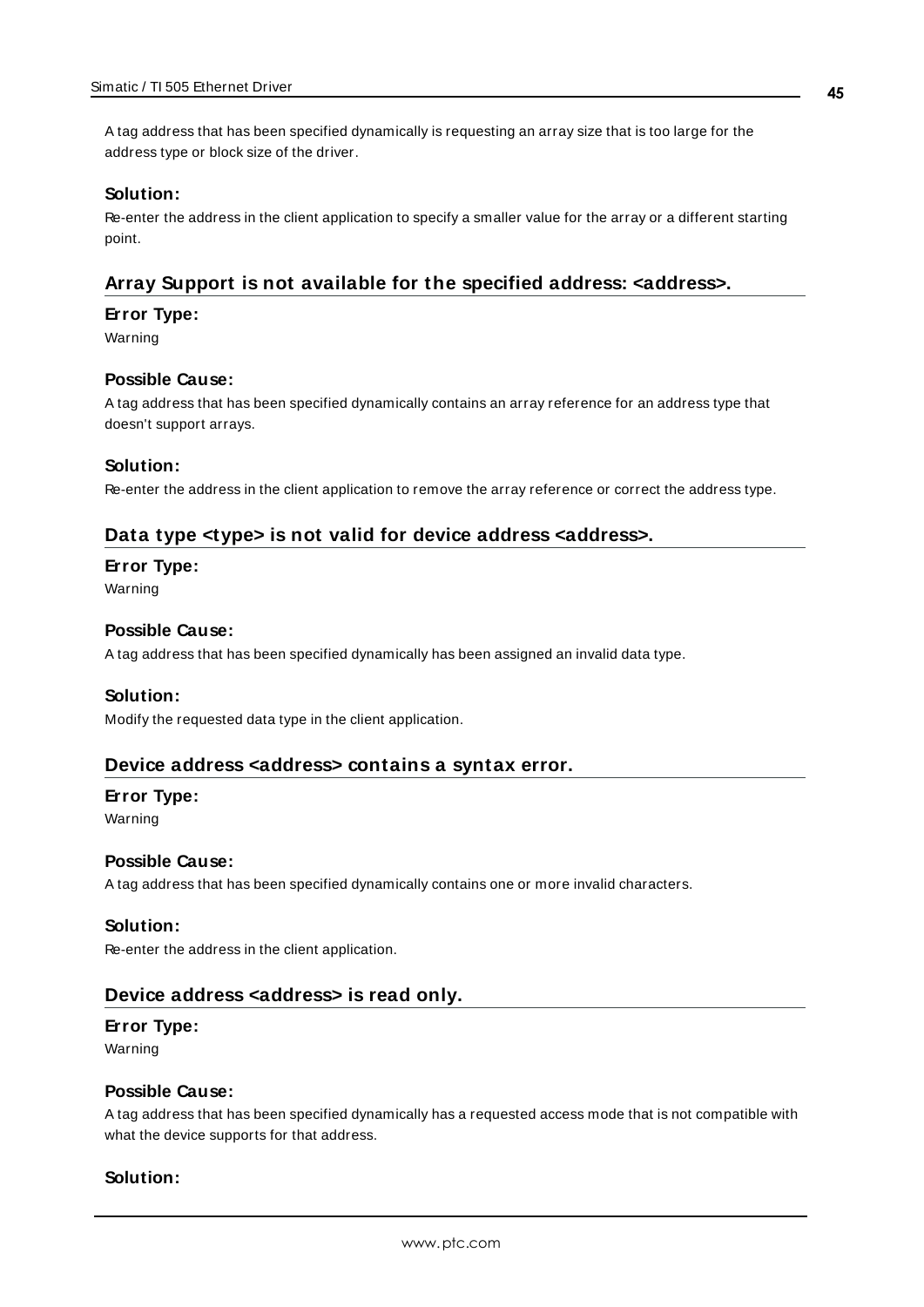<span id="page-45-0"></span>Change the access mode in the client application.

# **Device <device name> cannot execute a read request (<address>, <size>).**

### **Error Type:**

Serious

### **Possible Cause:**

The device is unable to return the amount of read data requested in one request.

### **Solution:**

<span id="page-45-1"></span>Adjust the requested block size on the device so that the driver makes smaller requests.

# **Device <device name> cannot execute a write request (<address>, <size>).**

#### **Error Type:**

Serious

### **Possible Cause:**

The device is unable to receive the amount of write data sent in one request.

### **Solution:**

Adjust the array size on the address so that a smaller amount of data is sent to the device in one transaction.

# <span id="page-45-2"></span>**Device <device name> detected a NITP protocol error (tag <address>, size <size>).**

#### **Error Type:**

Serious

#### **Possible Cause:**

This error may occur when sending Packed Task Code messages. The device is experiencing network errors.

#### **Solution:**

<span id="page-45-3"></span>Check network connections.

# **Device <device name> detected a Task Code error <error> (tag <address>,**

# **size <size>).**

#### **Error Type:**

Serious

#### **Possible Cause:**

This error may occur when sending Packed Task Code messages. The device is experiencing network errors or PLC encountered an error when processing a task code.

# **Solution:**

**46**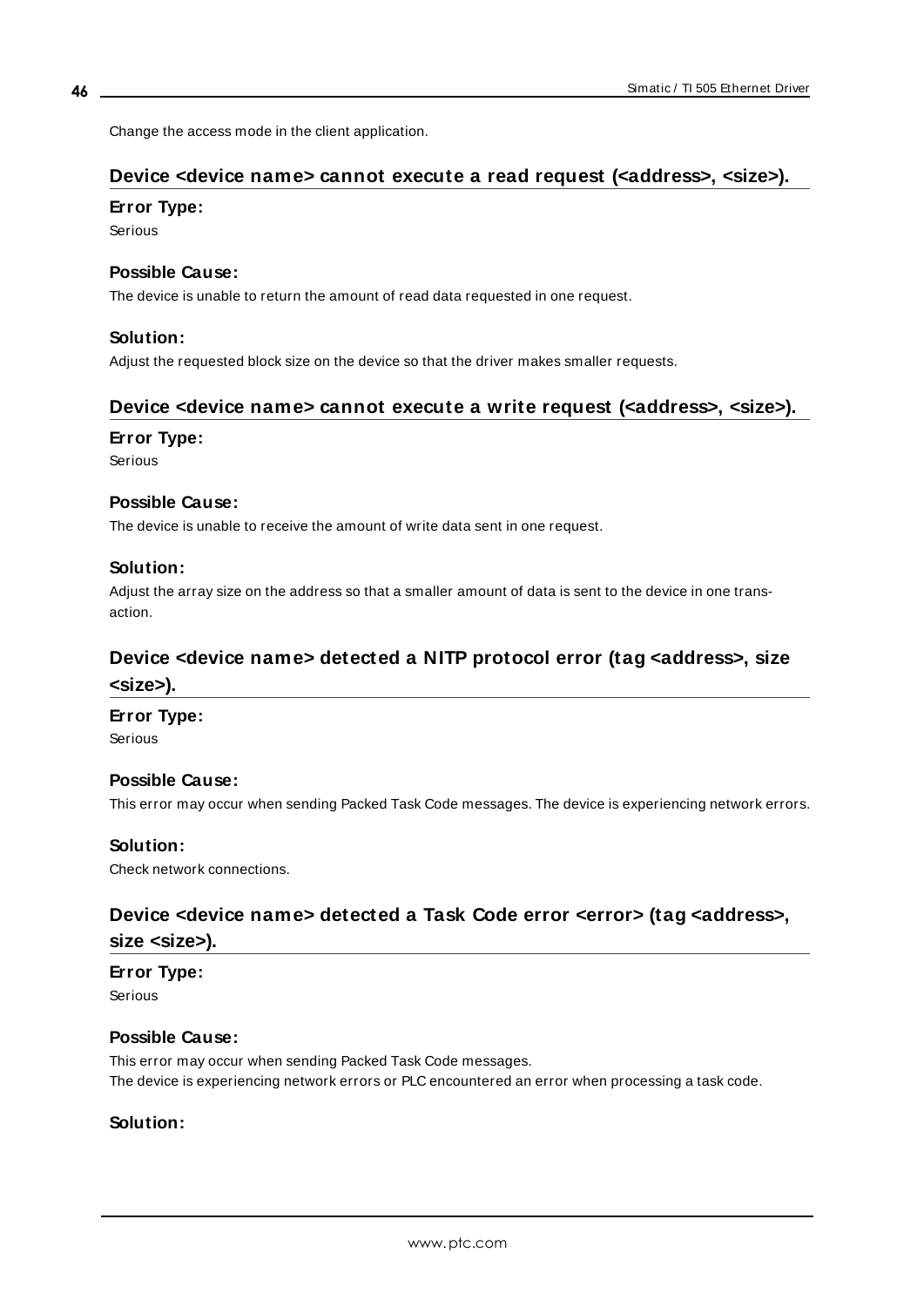- 1. Check network connections.
- 2. Refer to the specific error code.

#### **See Also:**

<span id="page-46-0"></span>**Task Error [Codes](#page-49-0)**

# **Device <device name> input queue is full. The module is receiving requests faster than it can process requests.**

#### **Error Type:**

Serious

#### **Possible Cause:**

The device is handling requests from more than one PC at a time.

#### **Solution:**

Using the device programming software, make sure that the "task codes per scan time" property is set to 8. Adjusting the scan time may also improve device performance. It is recommended that users set the scan time to Variable. For more information on adjusting these properties, refer to the device's documentation.

#### <span id="page-46-1"></span>**Device <device name> is not responding.**

#### **Error Type:**

Serious

#### **Possible Cause:**

- 1. The connection between the device and the host PC is broken.
- 2. The IPaddress assigned to the device is incorrect.
- 3. The response from the device took longer to receive than the amount of time specified in the "Request Timeout" device property.

#### **Solution:**

- 1. Verify the cabling between the PC and the PLC device.
- 2. Verify that the IPaddress given to the named device matches that of the actual device.
- 3. Increase the Request Timeout property so that the entire response can be handled.

# <span id="page-46-2"></span>**Device <device name> responded with Extended error <error> (tag <address>, size <size>).**

# **Error Type:**

Informational

# **Possible Cause:**

The device is unable to receive the amount of write data sent in one request.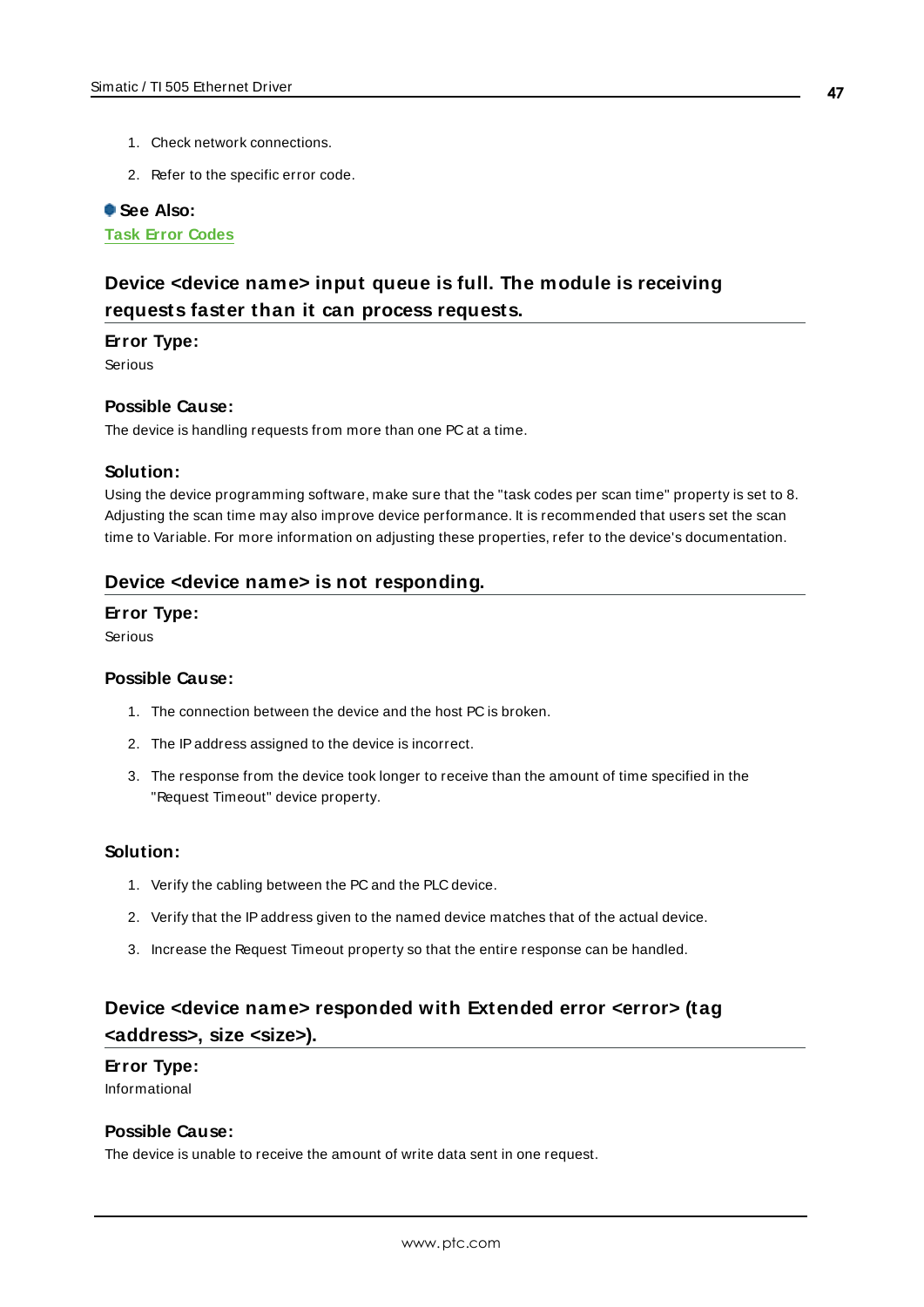#### **Note:**

This error is used for extended error information by some error responses.

<span id="page-47-0"></span>**See Also**: **Device <device name> cannot execute a write request [\(<address>,](#page-45-1) <size>).**

# **Device <device name>, write value not in range 1-->65536. (Tag 'FFSTART').**

#### **Error Type:**

Warning

**Possible Cause:** Value written outside of range specified.

#### **Solution:**

<span id="page-47-1"></span>Write a value in the range of 1-65536.

#### **Missing address.**

**Error Type:** Warning

#### **Possible Cause:**

A tag address that has been specified dynamically has no length.

#### **Solution:**

<span id="page-47-2"></span>Re-enter the address in the client application.

#### **Unable to write to <address> on device <device name>.**

### **Error Type:**

Serious

#### **Possible Cause:**

- 1. The connection between the device and the host PC is broken.
- 2. The IPaddress assigned to the device is incorrect.

#### **Solution:**

- 1. Verify the cabling between the PC and the PLC device.
- 2. Verify that the IPaddress given to the named device matches that of the actual device.

**48**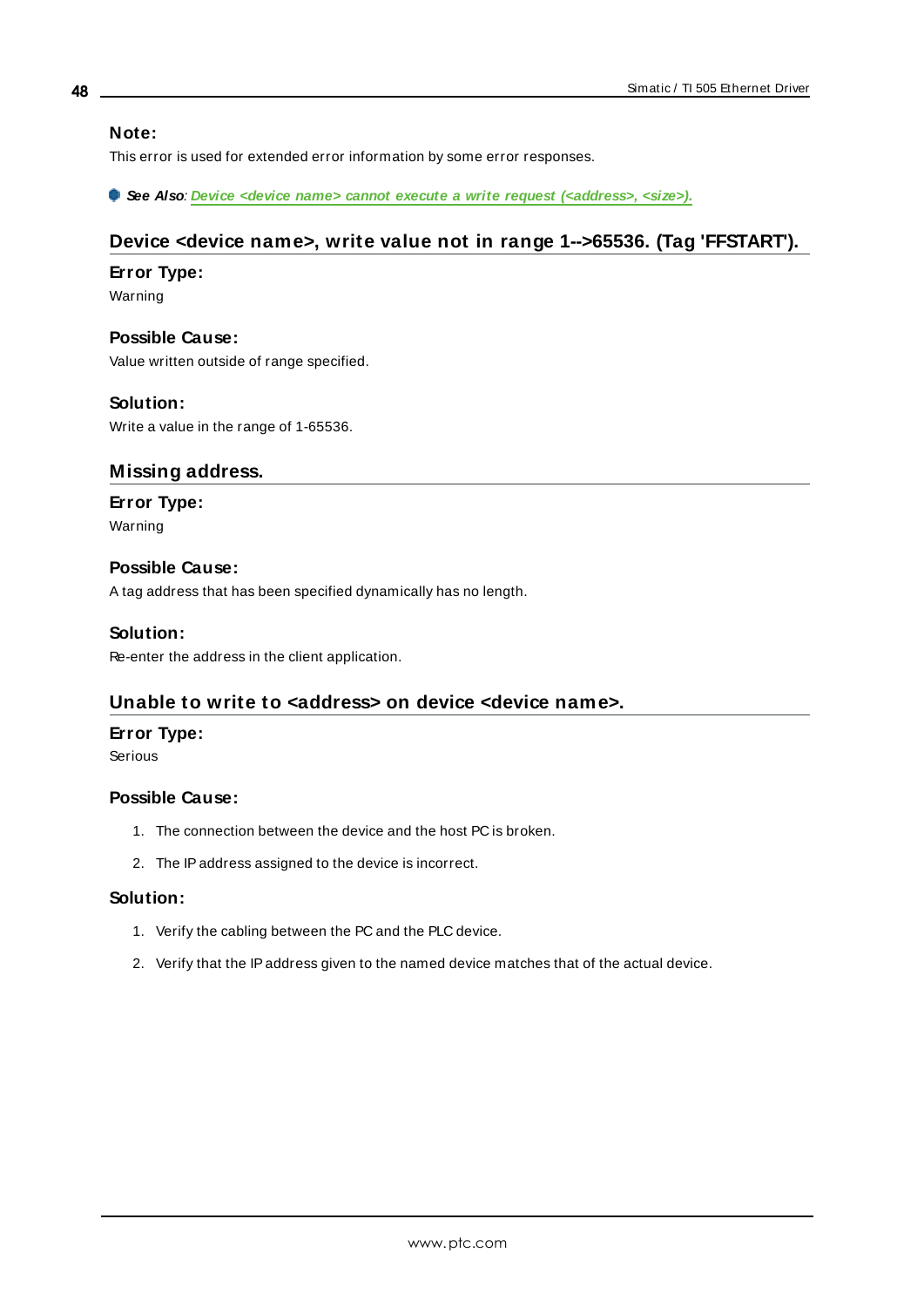# <span id="page-48-0"></span>**Winsock initialization failed (OS error = n).**

### **Error Type:**

Fatal

| l OS  | <b>Possible Solution</b>                                                                                                                                                           |
|-------|------------------------------------------------------------------------------------------------------------------------------------------------------------------------------------|
| Error |                                                                                                                                                                                    |
| 10091 | Indicates that the underlying network subsystem is not ready for network communication. Wait a<br>few seconds and restart the driver.                                              |
| 10067 | Limit on the number of tasks supported by the Windows Sockets implementation has been<br>reached. Close one or more applications that may be using Winsock and restart the driver. |

# <span id="page-48-1"></span>**Winsock V1.1 or higher must be installed to use the Simatic / TI 505 Ethernet Driver.**

### **Error Type:**

Fatal

# **Possible Cause:**

The version number of the Winsock DLL found on the system is less than 1.1.

# **Solution:**

Upgrade Winsock to version 1.1 or higher.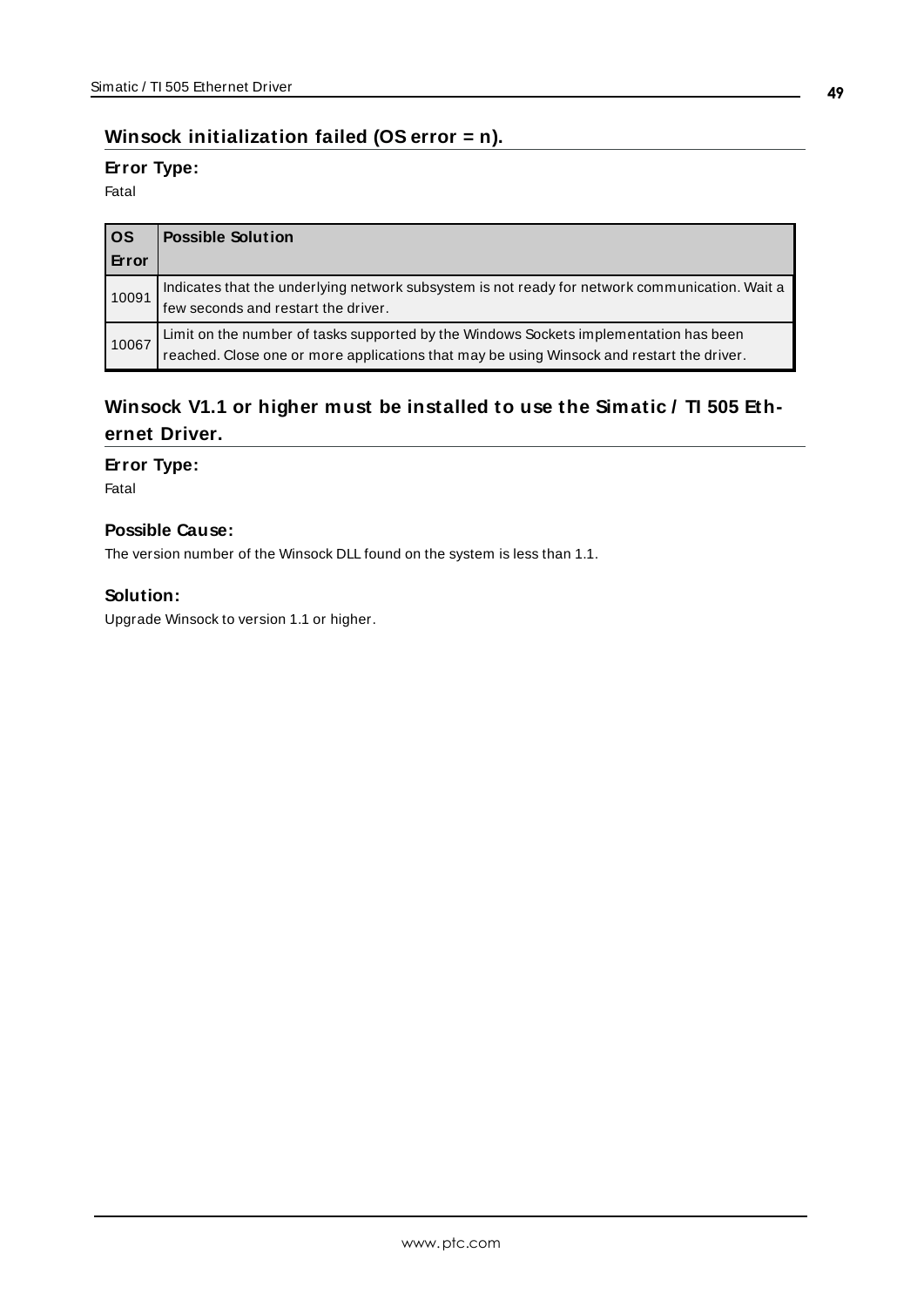# <span id="page-49-0"></span>**Task Code Error Codes**

<u> 1989 - Johann Barn, mars ar breithinn ar chuid ann an t-Alban ann an t-Alban ann an t-Alban ann an t-Alban a</u>

| Code           | <b>Description</b>                                                |
|----------------|-------------------------------------------------------------------|
| 02             | Address out of range (other than ladder logic).                   |
| 03             | Requested data not found.                                         |
| 04             | Illegal task code request (such as "Task Code not supported").    |
| 05             | Request exceeds program memory size (ladder logic).               |
| 07             | Fatal error detected.                                             |
| 09             | Incorrect amount of data sent with request.                       |
| 0C             | Attempted write operation did not verify.                         |
| 0D             | Illegal number of ASCII characters received.                      |
| 0E             | Illegal write to program memory (Non Volatile).                   |
| 11             | Invalid data sent with the command.                               |
| 16             | Attempted write to a Protected Variable (such as TCC and TCP).    |
| 17             | No response from PLC (such as, "Single Scan not performed").      |
| 18             | Requested memory size exceeds total available memory.             |
| 19             | Requested memory size is not a multiple of block allocation size. |
| 1A             | Requested memory size is less than minimum defined value.         |
| 1B             | Requested memory size is larger than maximum defined value.       |
| 1 <sup>C</sup> | PLC busy - cannot complete the requested operation.               |
| 3F             | Bus error detected.                                               |
| 40             | Operating system error detected.                                  |
| 4A             | Attempt to access an integer only variable as a real.             |
| 4B             | Attempt to access a real. Only value as an integer.               |
| 4C             | Task code buffer overflow. Too much data requested.               |
| 4E             | Attempt to write a read-only variable.                            |
| 4F             | Invalid variable type for this operation.                         |
| 50             | Task code request buffer too large. PLC internal error.           |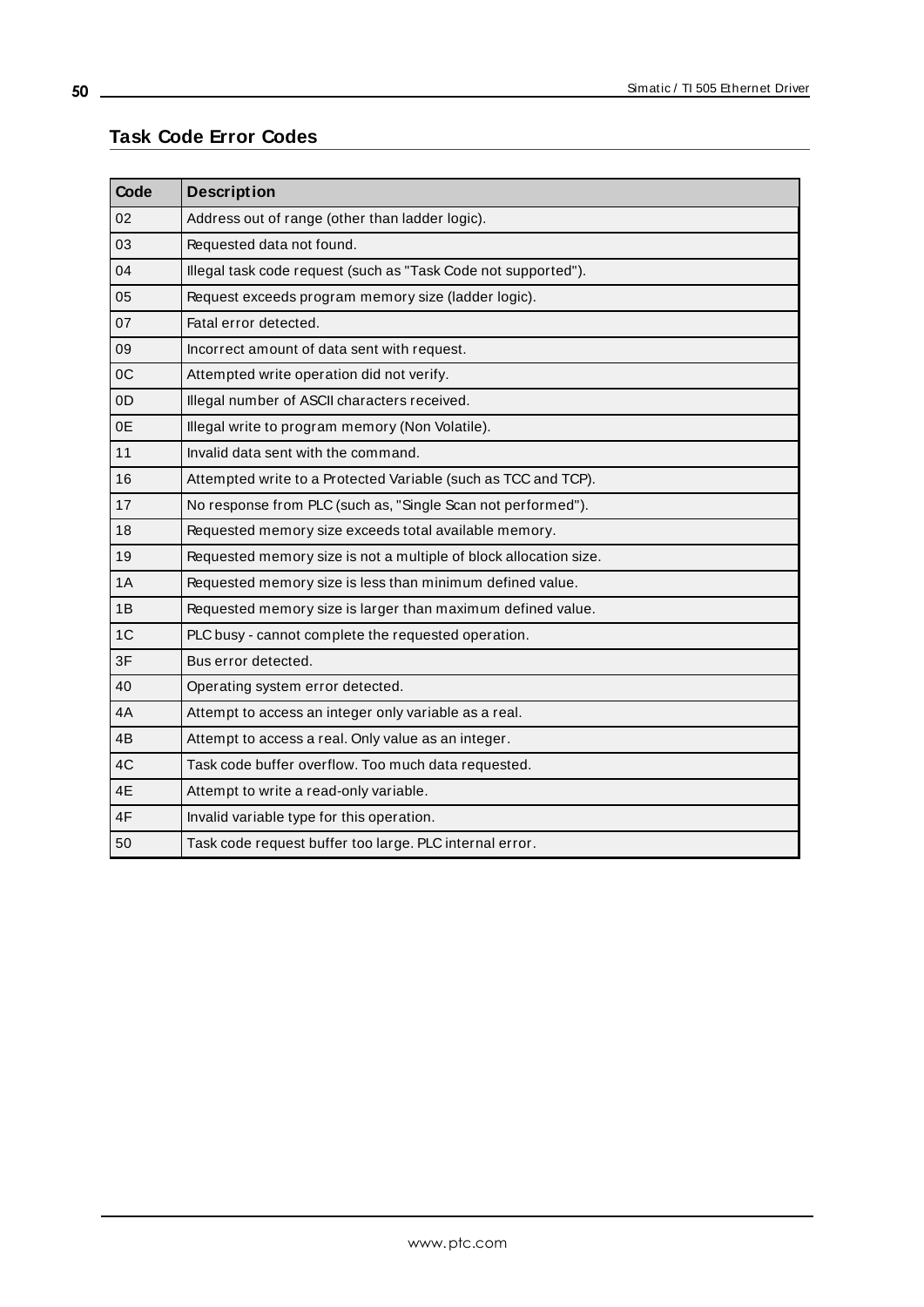# <span id="page-50-0"></span>Index

# **5**

505 Protocol [12](#page-11-0)

# **A**

ACFBit Definitions [34](#page-33-0) Address <address> is out of range for the specified device or register. [44](#page-43-1) Address Descriptions [18](#page-17-0) Addressing [18](#page-17-1) Addressing Options [13](#page-12-0) Alarm Addressing [31](#page-30-0) Array size is out of range for address <address>. [44](#page-43-2) Array support is not available for the specified address:<address>. [45](#page-44-0) Attempts Before Timeout [12](#page-11-1) AVFBit Definitions [33](#page-32-0)

# **B**

Boolean [17](#page-16-1)

# **C**

CAMP [12](#page-11-2) Channel Assignment [9](#page-8-1) Common Data Type Addressing [18](#page-17-2) Communications Parameters [15](#page-14-0) Communications Timeouts [11-12](#page-10-1) Connect Timeout [11](#page-10-2)

# **D**

Data Collection [10](#page-9-2) Data type <type> is not valid for device address <address>. [45](#page-44-1) Data Types Description [17](#page-16-0)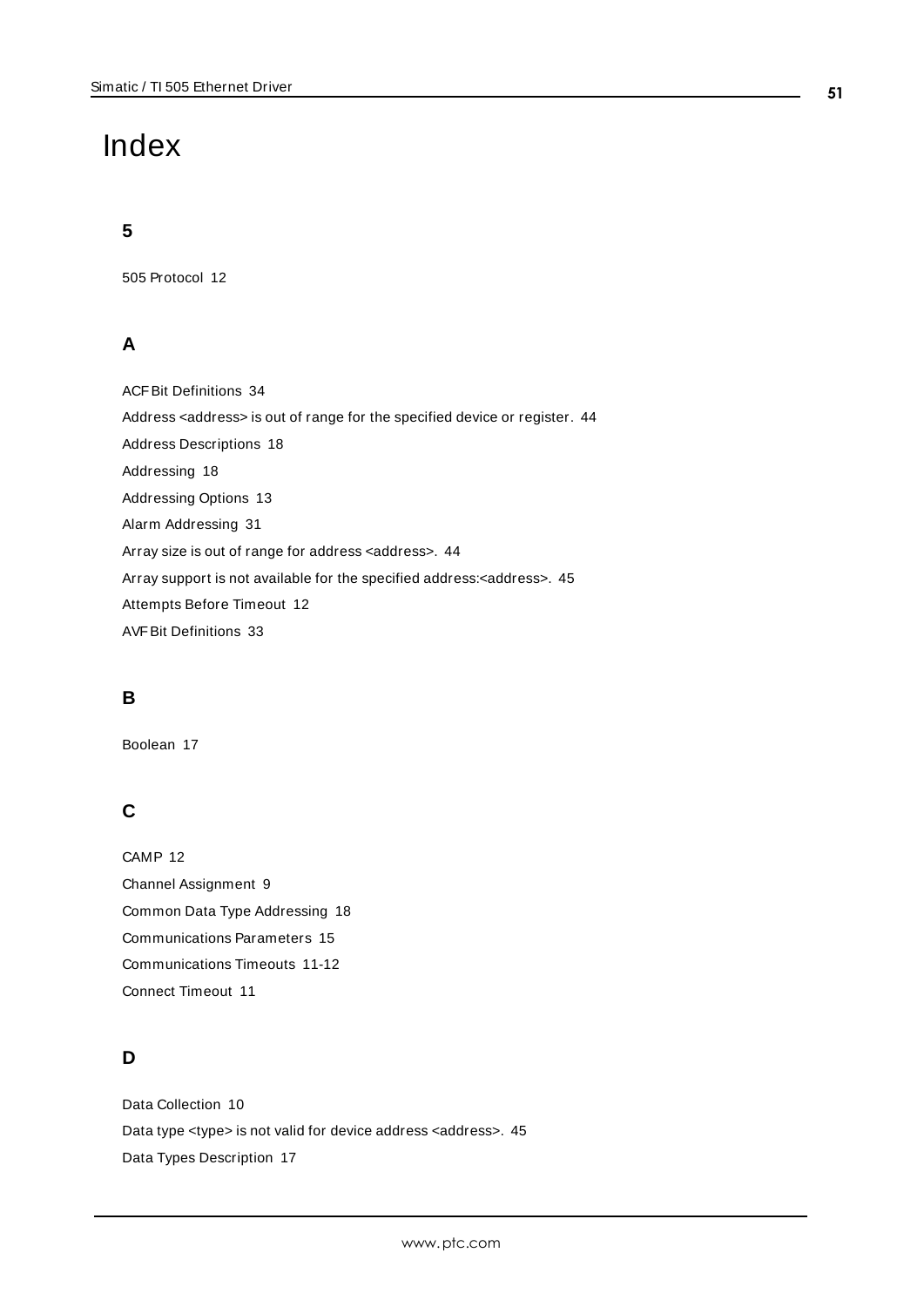Device <device name> cannot execute a read request (<address>:<size>). [46](#page-45-0) Device <device name> cannot execute a write request (<address>:<size>). [46](#page-45-1) Device <device name> detected a NITP Protocol error (tag <address>, size <size>). [46](#page-45-2) Device <device name> detected a Task Code error <error> (tag <address>, size <size>). [46](#page-45-3) Device <device name> input queue is full. The module is receiving requests faster than it can process requests. [47](#page-46-0) Device <device name> is not responding. [47](#page-46-1) Device <device name> responded with Extended error <error> (tag <address>, size <size>). [47](#page-46-2) Device <device name>, write value not in range1-->65536. (Tag 'FFSTART'). [48](#page-47-0) Device address <address> contains a syntax error. [45](#page-44-2) Device address <address> is read only. [45](#page-44-3) Device ID [5](#page-4-1) Do Not Scan, Demand Poll Only [11](#page-10-3) Driver [9](#page-8-2)

DWord [17](#page-16-2)

# **E**

Error Descriptions [44](#page-43-0)

# **F**

Find Forced Addressing [42](#page-41-0) Float [17](#page-16-3)

# **G**

General [9](#page-8-0)

# **I**

ID [9](#page-8-3) Identification [9](#page-8-0) Initial Updates from Cache [11](#page-10-4) Inter-Request Delay [12](#page-11-3)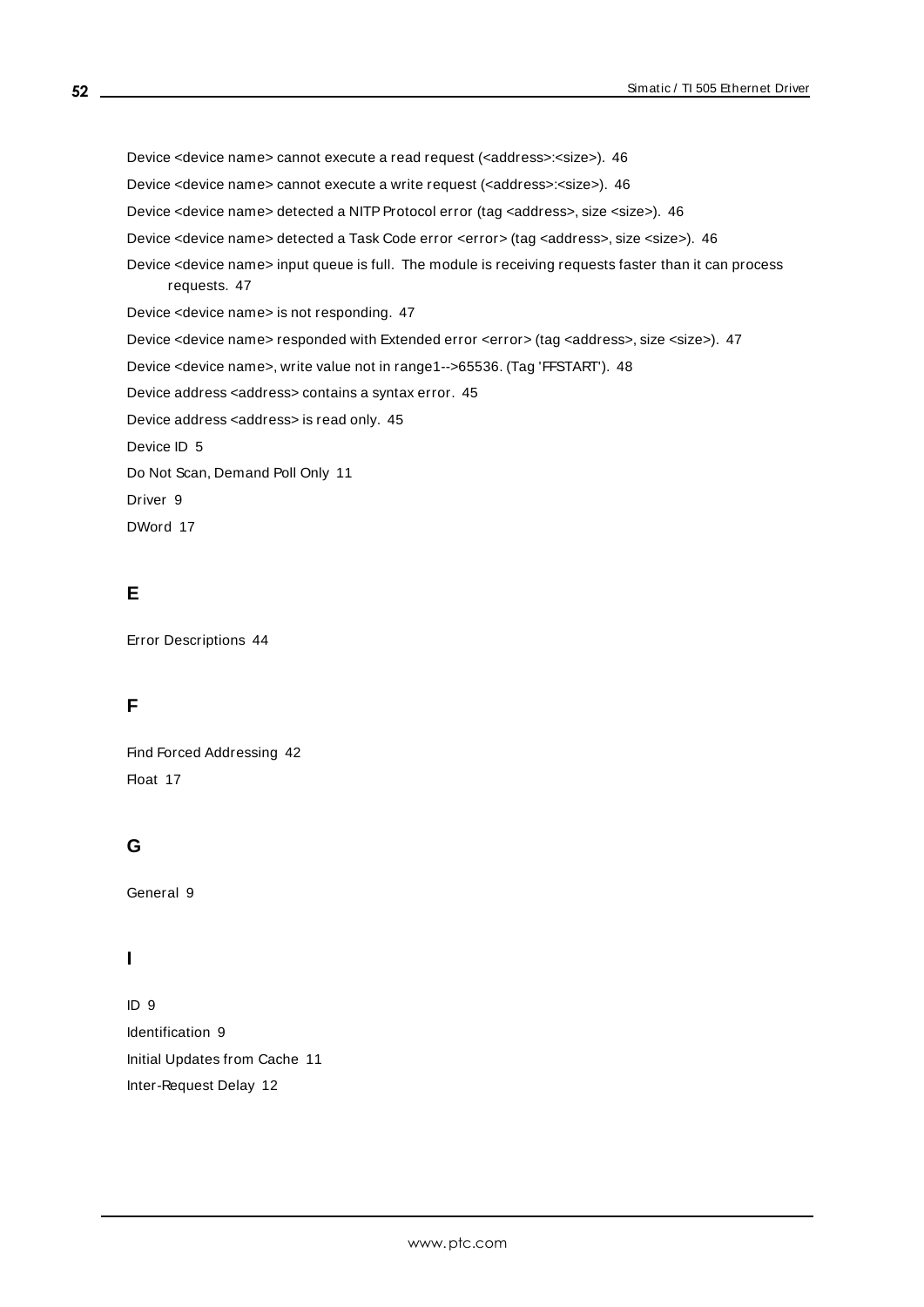# **L**

LCFBit Definitions [39](#page-38-0) Long [17](#page-16-4) Loop Addressing [35](#page-34-0) LRSFBit Definitions [40](#page-39-0) LVFBit Definitions [38](#page-37-0)

# **M**

Missing address. [48](#page-47-1) Model [9](#page-8-4)

# **N**

Name [9](#page-8-5) NITP [12](#page-11-4)

# **O**

Operating Mode [10](#page-9-0) Optimizing Communications [16](#page-15-0) Overview [4](#page-3-1)

# **P**

Packed Task Code [12](#page-11-2)

# **R**

Redundancy [15](#page-14-1) Request Timeout [11](#page-10-5) Respect Tag-Specified Scan Rate [11](#page-10-6)

# **S**

Scan Mode [10](#page-9-3)